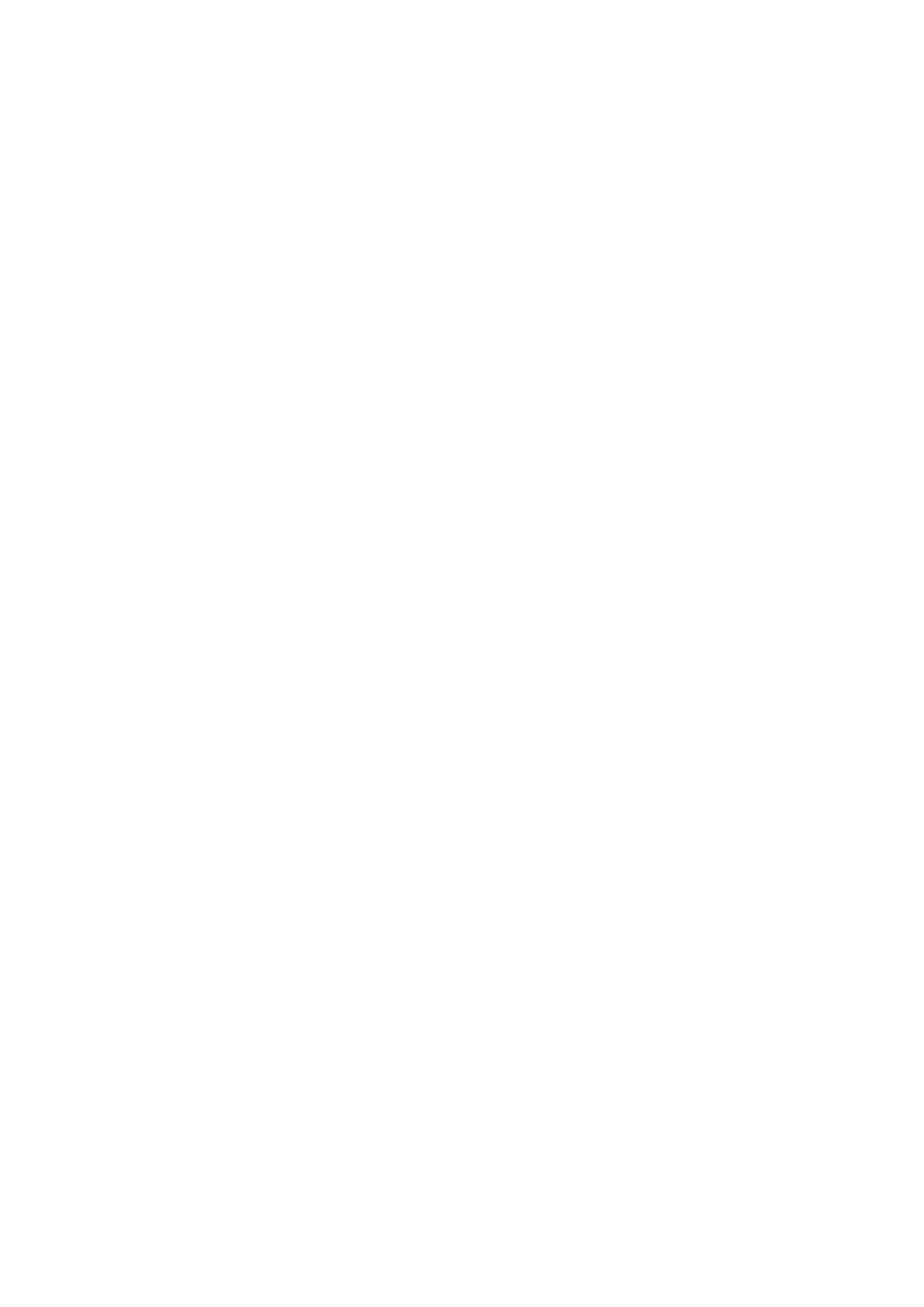I declare that I have developed and written the enclosed thesis completely by myself, and have not used sources or means without declaration in the text.

Karlsruhe, September 7, 2016

. . . . . . . . . . . . . . . . . . . . . . . . . . . . . . . . . . . . . . . . . (Niklas Baumstark)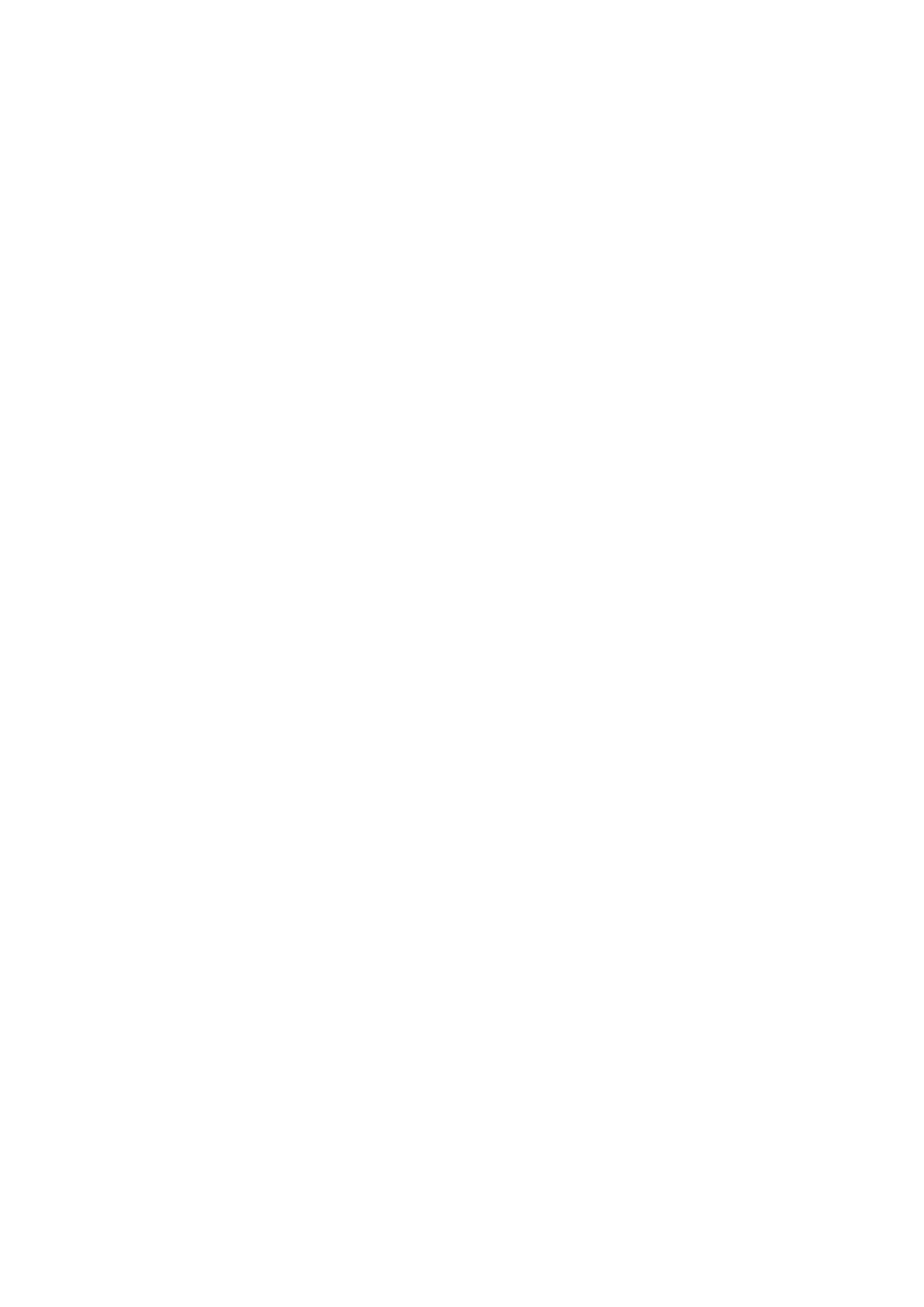# **Contents**

| $\mathbf{1}$   |                                                                                                                        | Introduction                                                                                                                                                                                                                                                                                                                          | $\mathbf{1}$                           |  |  |  |  |  |
|----------------|------------------------------------------------------------------------------------------------------------------------|---------------------------------------------------------------------------------------------------------------------------------------------------------------------------------------------------------------------------------------------------------------------------------------------------------------------------------------|----------------------------------------|--|--|--|--|--|
| $\overline{2}$ |                                                                                                                        | <b>Acknowledgements</b>                                                                                                                                                                                                                                                                                                               |                                        |  |  |  |  |  |
| 3              | <b>Preliminaries</b><br>3.1<br>3.2<br>3.2.1<br>3.2.2<br>Selection Strategies and Global Heuristics<br>3.2.2.1<br>3.2.3 |                                                                                                                                                                                                                                                                                                                                       |                                        |  |  |  |  |  |
| 4              | 4.1<br>4.2                                                                                                             | <b>Related Work</b><br>Minimum Cut Algorithms for Computer Vision Applications                                                                                                                                                                                                                                                        | 11<br>11<br>12                         |  |  |  |  |  |
| 5              |                                                                                                                        | <b>Algorithms for the Maximum Flow Problem</b>                                                                                                                                                                                                                                                                                        | 15                                     |  |  |  |  |  |
|                | 5.1<br>5.2                                                                                                             | Max-Flow/Min-Cut Applications and our Test Suite<br>5.1.1<br>Graph Partitioning with Flows and Cuts<br>5.1.2<br>Analysis of Social Networks and Web Graphs<br>5.1.3<br>5.1.4<br>Experiences with Existing Algorithms and Implementations<br>Sequential Competition $\ldots \ldots \ldots \ldots \ldots \ldots \ldots \ldots$<br>5.2.1 | 15<br>15<br>15<br>16<br>17<br>19<br>19 |  |  |  |  |  |
|                |                                                                                                                        | 5.2.2<br>5.2.3<br>5.2.4<br>5.2.5<br>Goldberg <i>et al.</i> 's Algorithm $\ldots \ldots \ldots \ldots \ldots \ldots \ldots$<br>5.2.5.1<br>5.2.5.2<br>5.2.5.3                                                                                                                                                                           | 20<br>20<br>21<br>21<br>22<br>22<br>24 |  |  |  |  |  |
| 6              |                                                                                                                        | A Semi-Synchronous Push-Relabel Algorithm with Parallel Discharge                                                                                                                                                                                                                                                                     | 27                                     |  |  |  |  |  |
|                | 6.1<br>6.2<br>6.3                                                                                                      | 6.3.1<br>6.3.2                                                                                                                                                                                                                                                                                                                        | 28<br>30<br>30<br>30<br>30             |  |  |  |  |  |
|                | 6.4                                                                                                                    |                                                                                                                                                                                                                                                                                                                                       | 31                                     |  |  |  |  |  |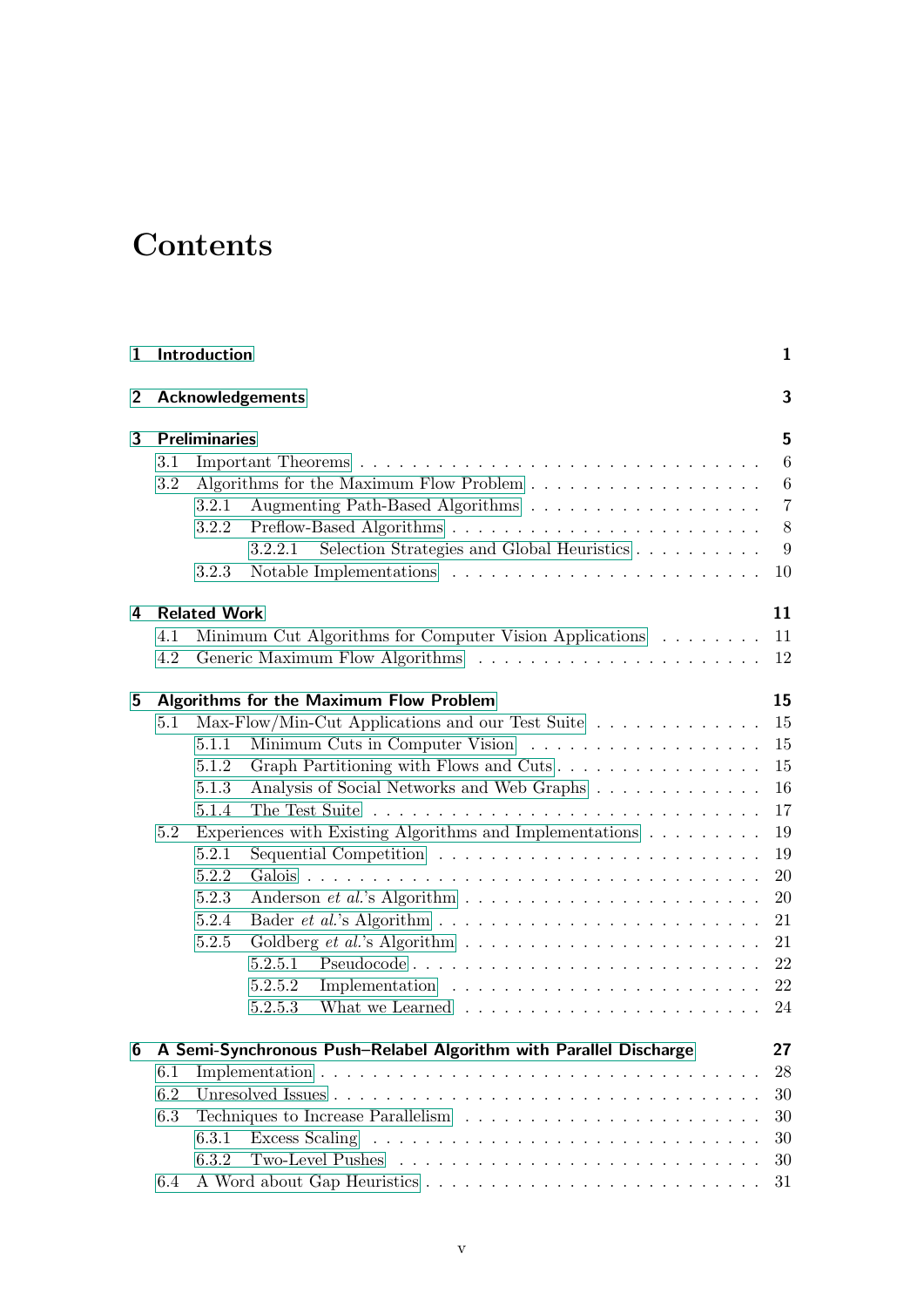| 7 | 33<br><b>Experimental Evaluation</b> |                    |                                                                                                                 |     |  |  |  |  |  |
|---|--------------------------------------|--------------------|-----------------------------------------------------------------------------------------------------------------|-----|--|--|--|--|--|
|   | 7.1                                  |                    |                                                                                                                 | -33 |  |  |  |  |  |
|   |                                      | 7.1.1              | The Hardware resources in the service is a service of the Hardware resources in the Hardware resources in the H | -33 |  |  |  |  |  |
|   |                                      | 7.1.2              | Graph Representations and Comparability 33                                                                      |     |  |  |  |  |  |
|   |                                      | 7.1.3              | The Competition $\dots \dots \dots \dots \dots \dots \dots \dots \dots \dots \dots \dots 34$                    |     |  |  |  |  |  |
|   |                                      | 7.1.4              |                                                                                                                 |     |  |  |  |  |  |
|   |                                      | 7.1.5              |                                                                                                                 |     |  |  |  |  |  |
|   |                                      | 7.1.6              |                                                                                                                 | -35 |  |  |  |  |  |
|   |                                      | 7.1.7              | Speedup as a Function of the Number of Active Vertices $\dots \dots$ 36                                         |     |  |  |  |  |  |
| 8 |                                      | <b>Future Work</b> |                                                                                                                 | 41  |  |  |  |  |  |
|   | 8.1                                  |                    |                                                                                                                 |     |  |  |  |  |  |
|   | 8.2                                  |                    |                                                                                                                 | 41  |  |  |  |  |  |
| 9 |                                      | Conclusion         |                                                                                                                 | 43  |  |  |  |  |  |
|   | 45<br><b>Bibliography</b>            |                    |                                                                                                                 |     |  |  |  |  |  |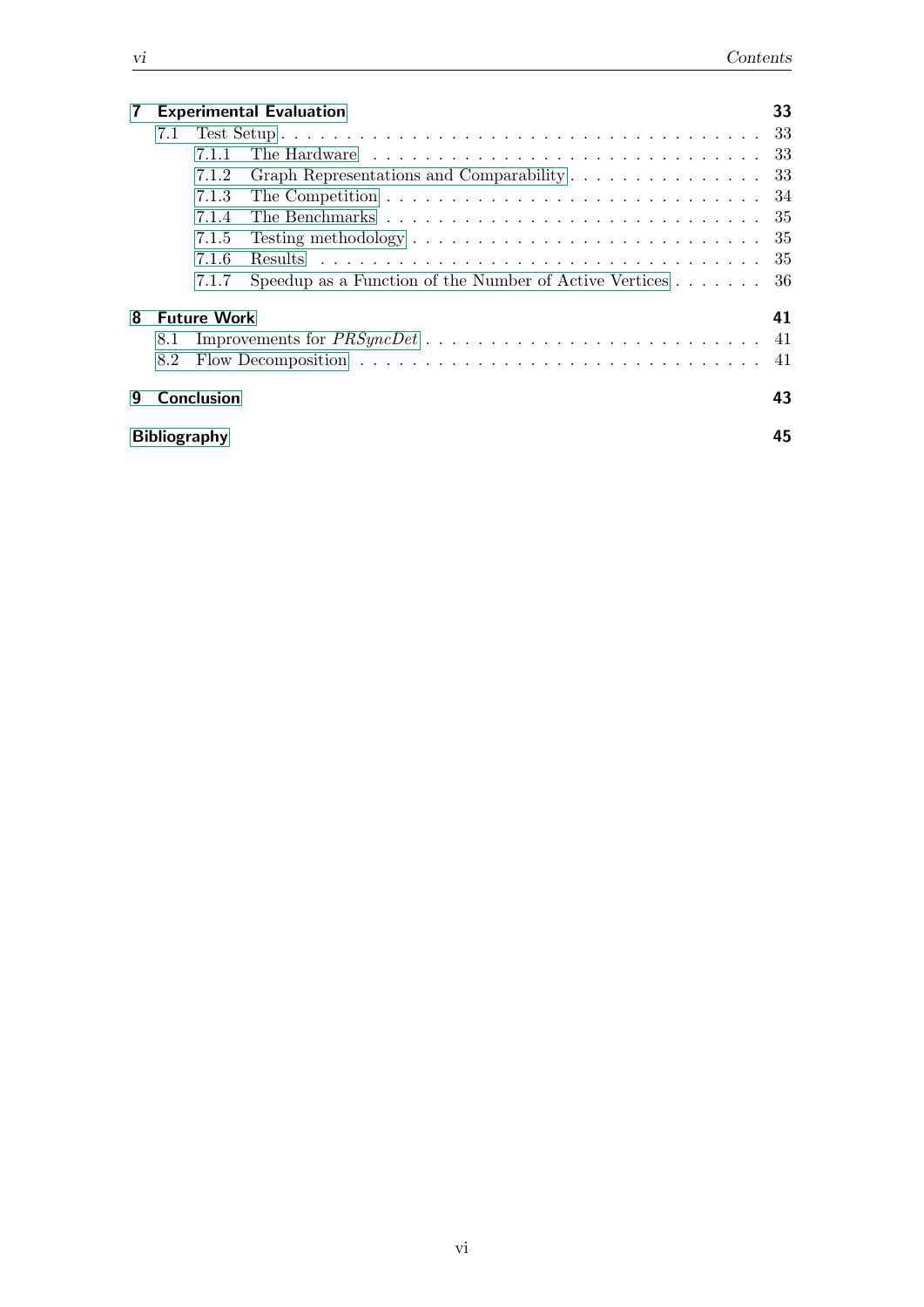## <span id="page-6-0"></span>1. Introduction

The problem of computing the maximum flow in a network plays an important role in many areas of research such as resource scheduling, global optimization and computer vision. It also arises as a subproblem of other optimization tasks like graph partitioning. While the existing algorithms all have at least quadratic worst-case time bounds, in practice it is possible to solve most real-world instances in a reasonable amount of time using modern algorithms, even those with hundreds of millions of nodes and billions of edges. It is only natural to ask how we can exploit readily available multi-processor systems to further decrease the computation time.

While a large part of the previous work has focused on distributed and parallel implementations of the algorithms used in computer vision, fewer publications address the problem of finding efficient parallel algorithms to solve the problem on general graphs. Existing material suggests that it is not an easy task to achieve good speedups over well-optimized sequential implementations. The proposed algorithms are almost exclusively variations of the well-known push–relabel algorithm invented by Goldberg and Tarjan in 1988, due to the localized nature of its primitive operations. However, for efficient implementations, global heuristics are absolutely necessary.

We examined the current state of art of sequential and parallel maximum flow solvers. To assess the practical efficiency of existing algorithms, we compiled a number of benchmark instances, some of which have already been used in related research. We integrated the algorithm implementations into the "Problem Based Benchmark Suite" maintained by CMU professor Guy Blelloch et al. Using the information gathered from the evaluation of these benchmarks, we drew conclusions about what techniques work well in the context of maximum flow, in particular for large, sparse graphs. We identified some problems with existing parallel implementations and tried to solve them.

With these preparations, we proceeded to design and implement our own shared memorybased parallel algorithm for the maximum flow problem. We built our design on the push–relabel based family of algorithms, which turned out to be an overall good method in the sequential case.

We adapted the optimization techniques that we found to be effective earlier to the parallel case. We assessed the performance of our implementation by comparing it to existing max-flow solvers using the assembled benchmark suite. A comparison of different configurations of our algorithm also allowed us to determine the effectiveness of the individual optimizations and heuristics in the parallel case.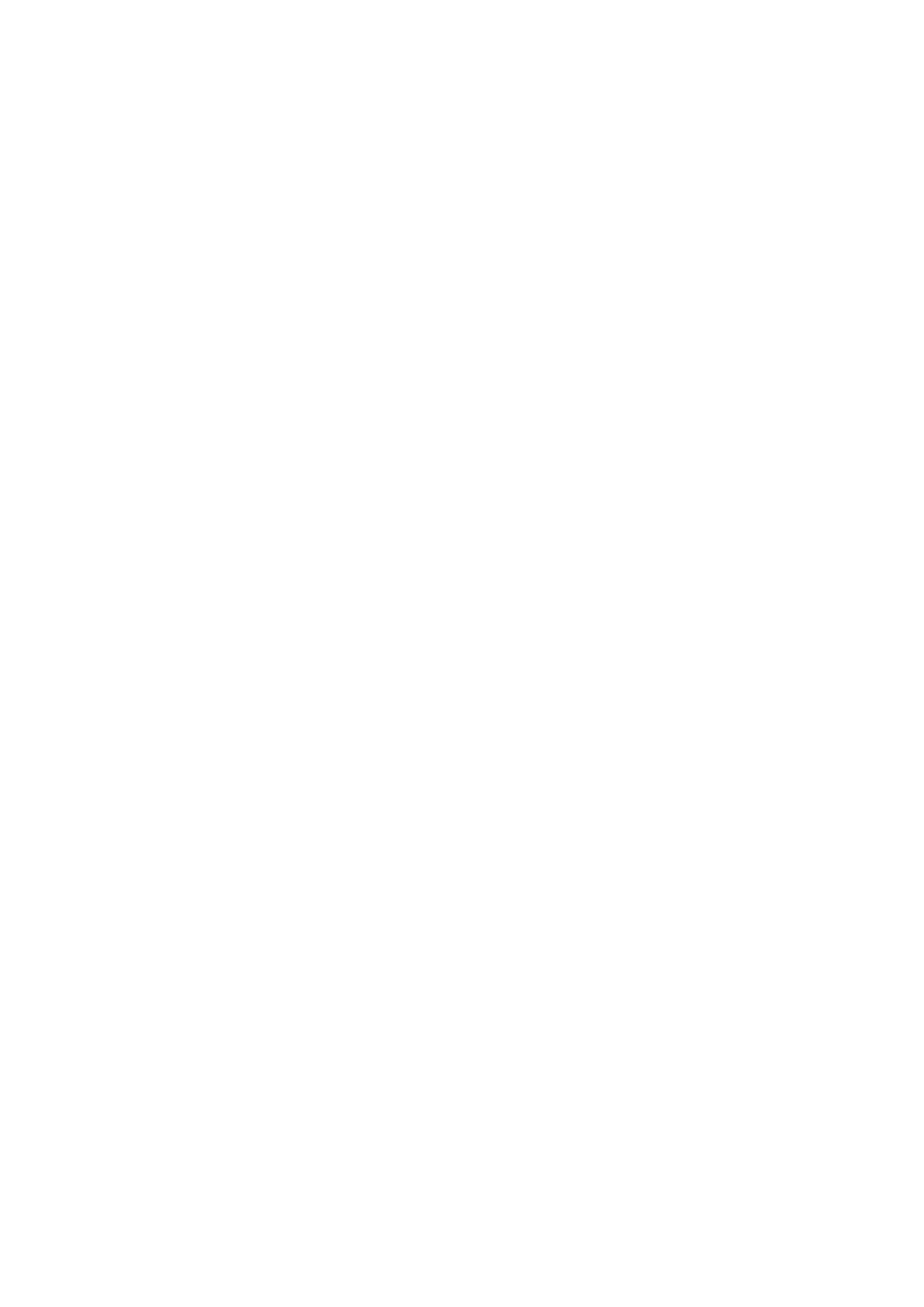# <span id="page-8-0"></span>2. Acknowledgements

I offer my sincere gratitude to professor Guy Blelloch and Ph.D. student Julian Shun from Carnegie Mellon University for introducing me to the PBBS framework and providing me with various high-quality testing hardware. They helped me more than once to find the right direction to go during my research, both conceptionally and with regard to implementation techniques. This thesis has profited much from their experience and foresight.

I also want to thank Christian Schulz from KIT for generating and providing me with many flow instances from graph partitioning applications.

Professor Peter Sanders from KIT offered many initial ideas before my trip to CMU and helped me lay out and improve the final document after my return, which was very helpful and is greatly appreciated.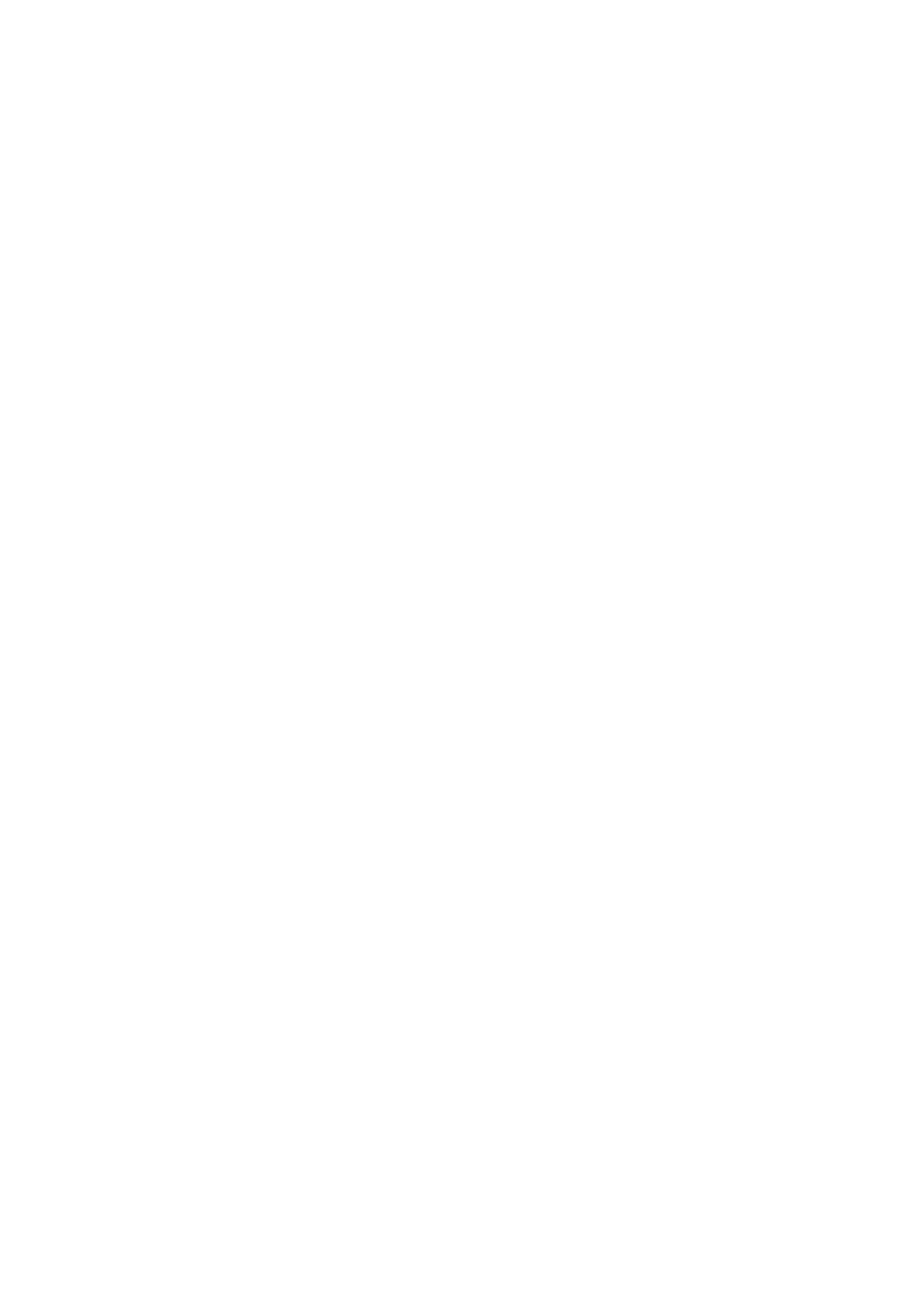## <span id="page-10-0"></span>3. Preliminaries

Let  $G = (V, E, c)$  be a graph with vertices V, directed edges  $E \subseteq V \times V$  and a cost function  $c: E \to \mathbb{N}_0$ . By convention we will use n to denote the number of vertices in a graph and m to denote the number of edges when it is clear from the context which graph we are referring to. We will further assume that for each  $(v, w) \in E$ , we also have  $(w, v) \in E$ . This does not restrict generality, because we can just set zero capacities for all the edges that are not in the original graph. Let further  $s, t \in V$  be two distinguished vertices in the graph, called the source and sink, respectively.

A flow in the graph G with regard to source s and sink t is a function  $f: E \to \mathbb{N}_0$  that fulfills two constraints:

- capacity constraint: For all edges  $(v, w) \in E$ , we have  $f(v, w) \leq c(v, w)$
- flow conservation constraint: For all vertices  $v \in V \setminus \{s, t\}$ , we have

$$
\sum_{(u,v)\in E} f(u,v) = \sum_{(v,w)\in E} f(v,w)
$$

The *value* of a flow  $f$  is the cumulative flow on source-adjacent edges:

$$
|f| := \sum_{(s,w)\in E} f(s,w)
$$

Due to the flow conservation property, we also have

$$
|f| = \sum_{(v,t) \in E} f(v,t)
$$

The maximum flow problem is the problem of finding a flow f that maximizes  $|f|$ .

The residual graph  $G_f$  of G with regard to a flow f is the graph  $G_f := (V, E_f)$  consisting of non-saturated edges:

$$
E_f := \{ (v, w) \in E \mid c_f(v, w) \},
$$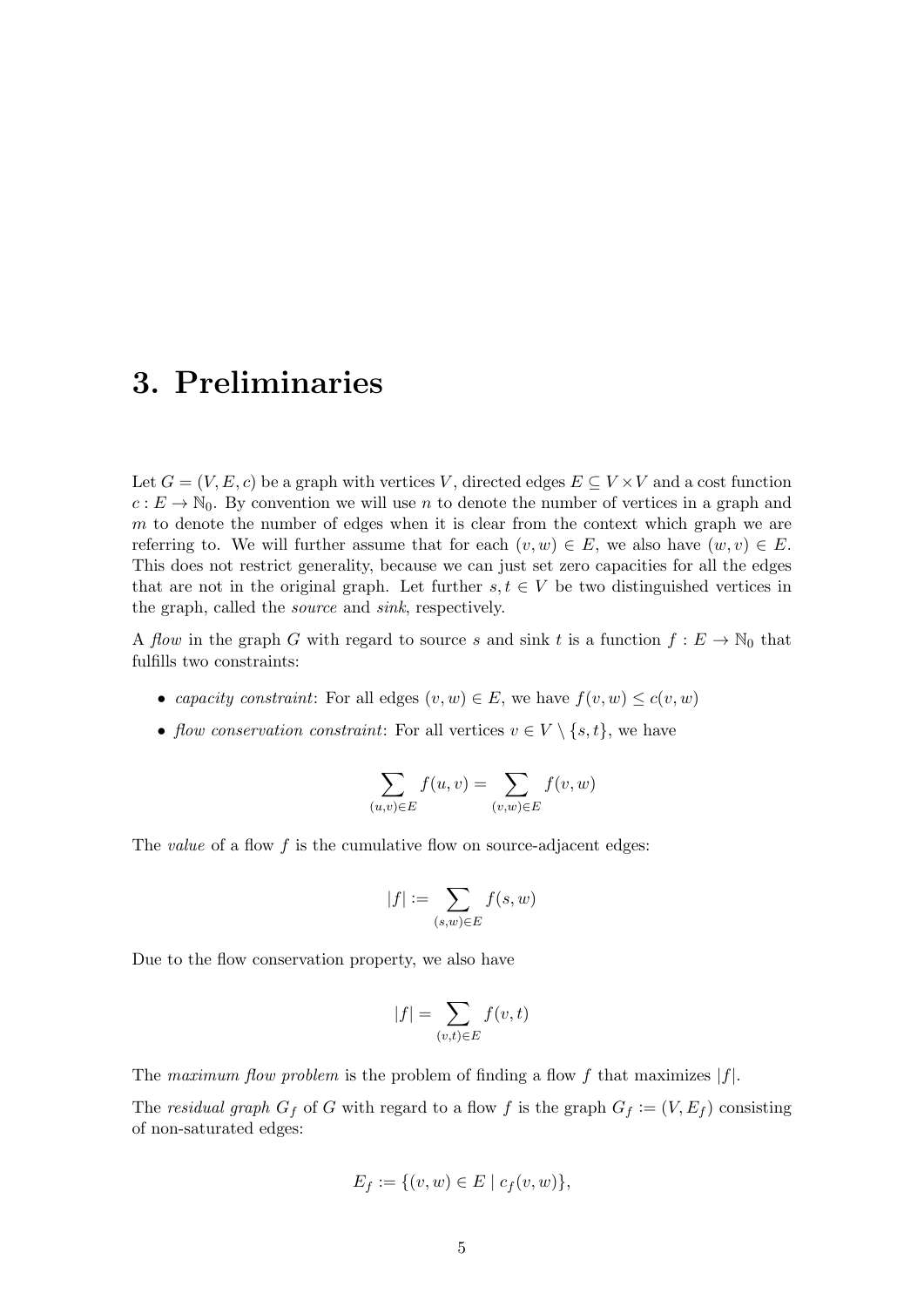where the *residual capacity* of an edge is defined as:

$$
c_f(v, w) := c(v, w) - f(v, w) + f(w, v)
$$

An *augmenting path* is a path in  $G_f$  from s to t.

An s-t cut in the graph G is a partition  $(S, V \setminus S)$  of the graph with  $s \in S, t \notin S$ . The capacity  $c(S)$  of an s-t cut  $(S, S \setminus V)$  is defined as the cumulative capacity of edges that leave the set  $S$ :

$$
c(S) := \sum_{\substack{(v,w)\in E\\v\in S\\w\notin S}} c(v,w)
$$

A minimum s-t cut is one that minimizes  $c(S)$  and the minimum cut problem is the problem of finding such a cut.

#### <span id="page-11-0"></span>3.1 Important Theorems

<span id="page-11-2"></span>Let  $G = (V, E)$  be a graph. Let f be a flow in G with regard to source s and sink t.

**Theorem 3.1.1 (Ford–Fulkerson)**  $f$  is a maximum flow iif there is no augmenting path in  $G_f$ .

Proof Can be found in [\[FF62,](#page-50-1) §5, Corollary 5.2].

**Theorem 3.1.2 (Max-Flow Min-Cut)** Let S be the set of vertices reachable from s in  $G_f$ . Then  $(S, V \setminus S)$  is a minimum s-t cut iif f is a maximum flow. In that case we also have  $c(S) = |f|$ .

Proof Can be found in [\[FF62,](#page-50-1) §5].

The latter theorem gives a simple reduction from the s-t minimum cut problem to the maximum flow problem. The reverse reduction is not as straightforward, there is no simple way known to reconstruct a valid flow function from merely an s-t cut in the graph. If one is only interested in the value of the flow, then obviously solving the minimum cut problem is sufficient.

#### <span id="page-11-1"></span>3.2 Algorithms for the Maximum Flow Problem

There are two main families of maximum flow algorithms that play a role in the context of this work.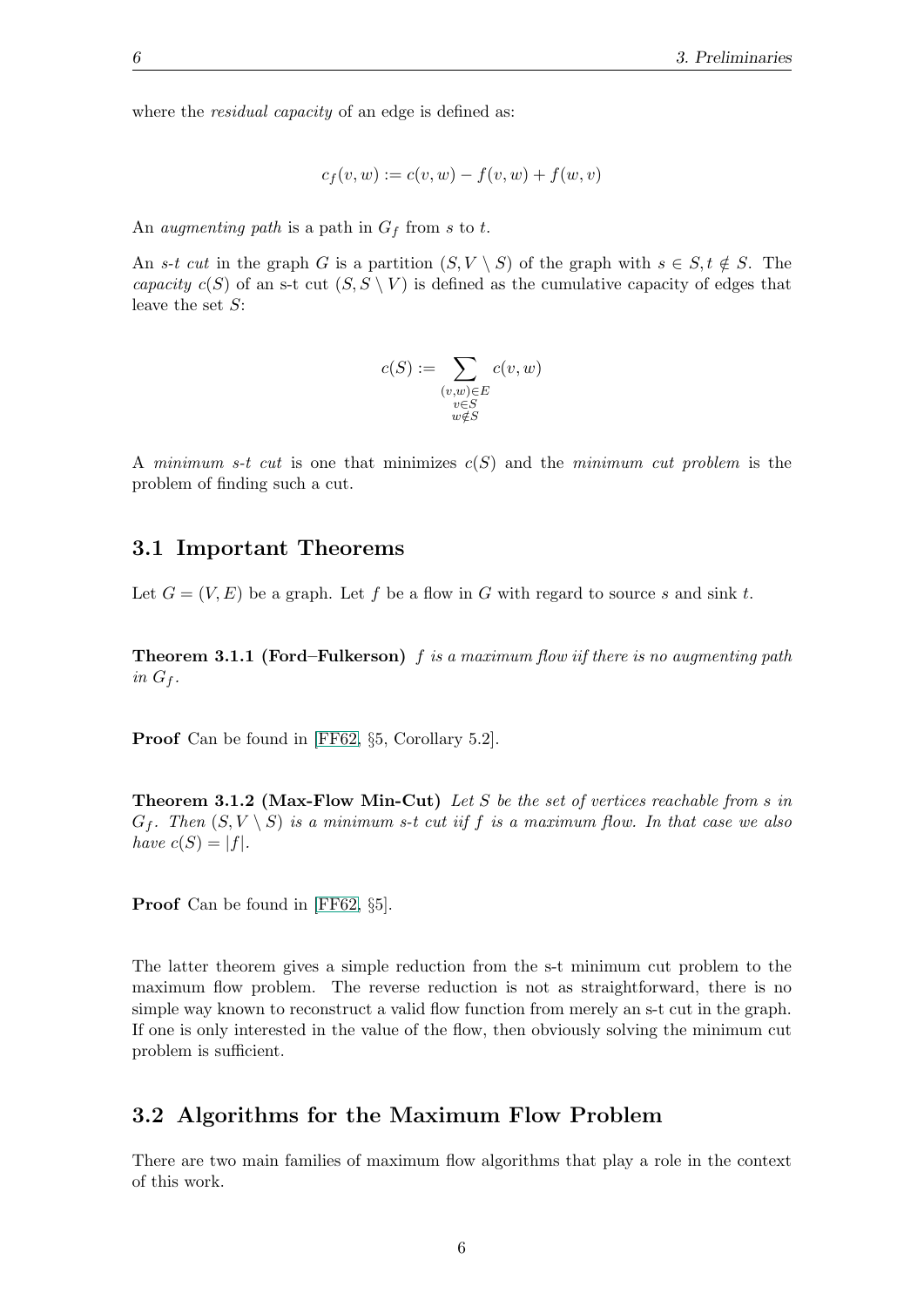#### <span id="page-12-0"></span>3.2.1 Augmenting Path-Based Algorithms

This family of algorithms makes direct use of [Theorem 3.1.1:](#page-11-2) While there are augmenting paths in the residual graph, these algorithms find such a path and increase the flow along the path as much as possible. The following pseudocode shows a high-level overview of the algorithm.

```
1 AugmentingPathMaxFlow(G = (V, E), c, s, t):
2 initialize f \equiv 03 while ∃ augmenting path P = (s = p_0, p_1, \ldots, p_{k-1}, p_k = t) with non-zero capacity:
4 \Delta := \min_{i=0}^{k-1} c_f(p_i, p_{i+1})5 for i := 0 to k - 1:
6 c_f(p_i, p_{i+1}) - = \Delta7 c_f(p_{i+1}, p_i) += \Delta8 return f
```
If a depth-first search is used to implement line 3 of the above algorithm, we get the Ford–Fulkerson algorithm. An augmenting path can be found in  $\mathcal{O}(m)$  and every iteration increases the flow value by at least one. The total runtime is thus bounded by  $\mathcal{O}(m \cdot F)$ where  $F$  is the maximum flow value of the graph.

A polynomial-time version called the *Edmonds–Karp algorithm* uses breadth-first search to find an augmenting path in each iteration that has the smallest number of edges. With this small modification the number of iterations can be bounded by  $\mathcal{O}(nm)$ , thus yielding a total time complexity of  $\mathcal{O}(nm^2)$ .

One of the most efficient augmenting path algorithms is Dinic's algorithm [\[Din06\]](#page-50-2): It makes use of the concept of *blocking flows* to speed up the search for augmenting paths makes use of the concept of *olocating flows* to speed up the search for algementing paths<br>and achieves a runtime of  $\mathcal{O}(n^2m)$  on general graphs and  $\mathcal{O}(m \cdot \min(n^{\frac{2}{3}}, \sqrt{m}))$  if all the edge capacities are zero or one. For graphs arising from bipartite matching problems, it achieves an  $\mathcal{O}(m\sqrt{n})$  bound.

Another very prominent algorithm family falls under this category: [\[BK04\]](#page-50-3) present a new augmenting path-based algorithm that they showed to outperform existing algorithms for the special application of global energy minimization in computer vision. The graphs typically found in this context have a very particular, undirected grid structure, representing adjacency of pixels in a 2- or 3-dimensional computer image. The goal here is to find a global minimum s-t cut, after connecting both source and sink to certain subsets of vertices.

Their algorithm, which is referred to in subsequent publications as the  $BK$  algorithm, named after its inventors, grows two spanning trees from source and sink concurrently. At some point the trees intersect and an augmenting path is found. The edges on the path are saturated, causing some vertices to become disconnected from their respective trees. The key idea now is to reuse as much as possible from the original trees, by trying to reconnect the disconnected *orphan* subtrees via newly found paths to one of the two trees. Now they continue to grow until a new augmenting path is found.

Curiously, because the algorithm does not augment on shortest paths, no strongly polynomial bound could be established for the runtime of the algorithm as of today. Still it performs remarkably well on real-world image instances and is still the algorithm of choice in the computer vision community.  $\left[\frac{GHK+11}{GHK+11}\right]$  propose a modification of the algorithm that maintains valid breadth-first trees and thus enjoys the same bounds as the above mentioned Edmonds–Karp algorithm. It is called *incremental breadth-first search (IBFS)* and has been shown to achieve performance comparable to and often better than BK.

7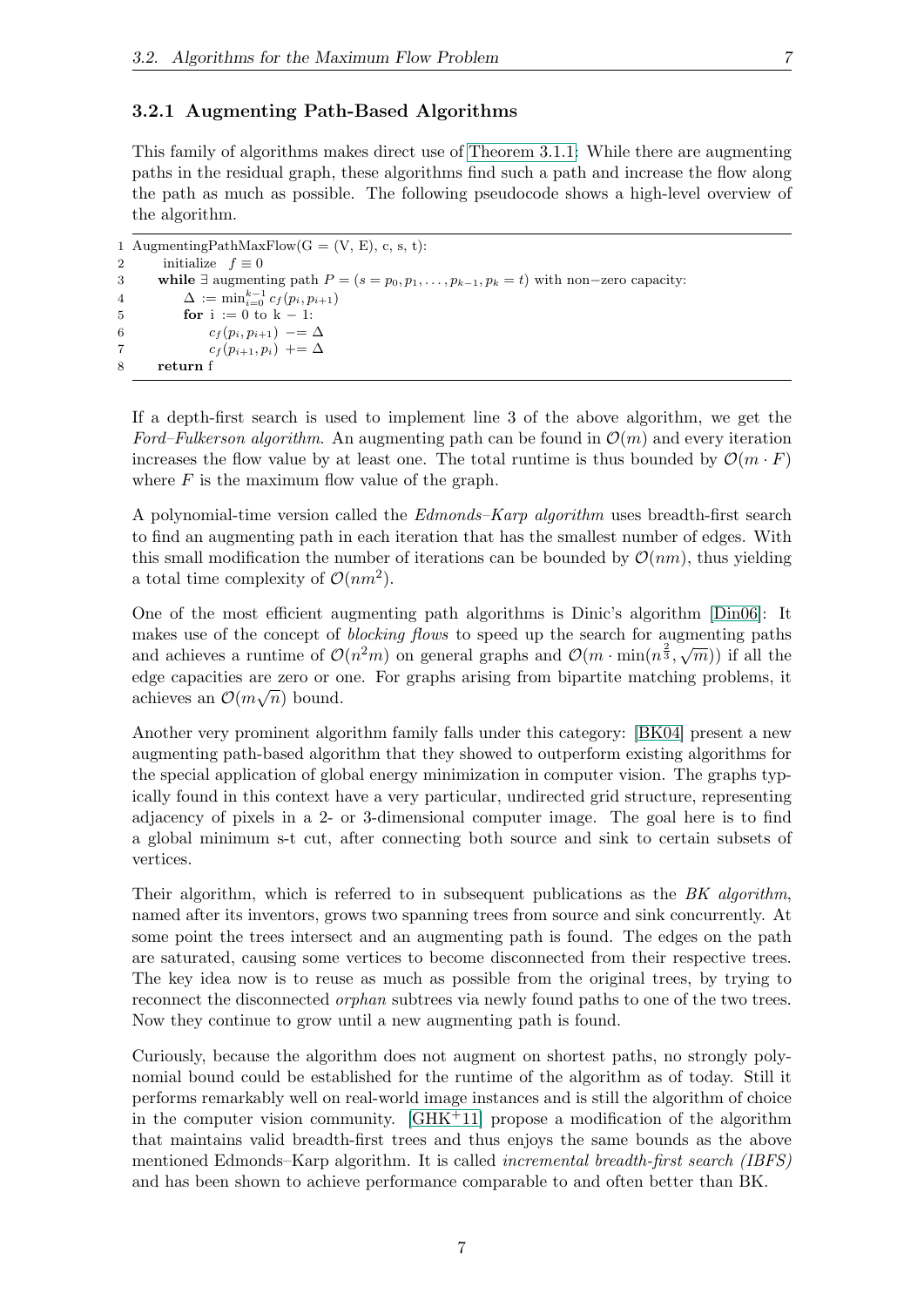#### <span id="page-13-0"></span>3.2.2 Preflow-Based Algorithms

A notable family of maximum flow algorithms that is often used in practice is based on Goldberg and Tarjan's *push–relabel* algorithm [\[GT88\]](#page-51-1), named after the two key operations it uses. In contrast to traditional augmentation-based solutions, this algorithm does not maintain a balanced flow during its execution, but merely a *preflow*.

A preflow is a function  $f: E \to \mathbb{N}_0$  that obeys the edge capacities but might not be strictly balanced (it might violate flow conservation). Instead it maintains the following, weaker invariant for all vertices  $v \in V \setminus \{s, t\}$ :

$$
\sum_{(u,v)\in E} f(u,v) \ge \sum_{(v,w)\in E} f(v,w)
$$

In other words, the cumulative flow on ingoing edges is allowed to exceed the cumulative flow on outgoing edges of a vertex. We call the (non-negative) difference between the left and right hand side of the inequality the excess of the vertex v, denoted by  $e(v)$ .

The basic push–relabel algorithm starts by saturating all source-adjacent edges, i.e. setting  $f(s, v) = c(s, v)$  for all  $(s, v) \in E$ . The set of adjacent vertices will end up with positive excess. Such vertices are called *active*. The algorithm then proceeds to transfer the excess flow towards the sink via a series of *push* operations:

 $Push(v, w)$ :  $\Delta := \min(e(v), c_f(v, w))$  $c_f(v, w) = \Delta$  $c_f(w, v)$  +=  $\Delta$ 

Pushes obviously preserve the preflow property of f. To ensure that as much excess flow as possible will reach the sink, the algorithm maintains distance labels  $d: V \to \mathbb{N}_0$ . The distance label of a vertex v represents a lower bound on the distance  $dist(v, t)$  in the residual graph with regard to the number of non-zero capacity edges one has to traverse to get from v to t. More precisely, the invariant  $d(t) = 0$  and  $d(v) \leq d(w) + 1$  is maintained for all residual edges  $(v, w) \in E_f$  with  $v \neq s$ . The label of the source vertex has the fixed value  $d(s) = n$ . Any vertex v from which the sink can be reached in the residual graph will have  $d(v) < n$  because  $n-1$  is the maximum length of a shortest path.

Excess can only ever pushed from a higher-label vertex to a lower-label vertex if their labels differ by exactly one. A residual edge  $(v, w) \in E_f$  is thus *admissible* for a push if and only if v is active,  $d(v) = d(w) + 1$  and  $c_f(v, w) > 0$ .

An active vertex without outgoing admissible edges has to be *relabeled* to maintain the label invariant. The associated primitive looks like follows:

1 // precondition:  $e(v) > 0$  and there is no admissible edge  $(v, w) \in E_f$ 2 Relabel(v): 3  $d(v) :=$  $d(w) + 1$ 

 $\begin{array}{l} (v,w)\!\in\! E_f\\ c_f\!\left(v,w\right)\!>\!0 \end{array}$ 

The relabel operation maintains the label invariant. The complete push–relabel algorithm in pseudocode looks like this:

1 PushRelabel $(G = (V, E), c, s, t)$ : 2 d(v) := 0 for all  $s \neq v \in V$  $3 \text{ d}(s) := n$ 4  $f(s, v) := c(s, v)$  for all  $(s, v) \in E$ 5  $f(v,w) := 0$  for all other edges  $(v, w) \in E$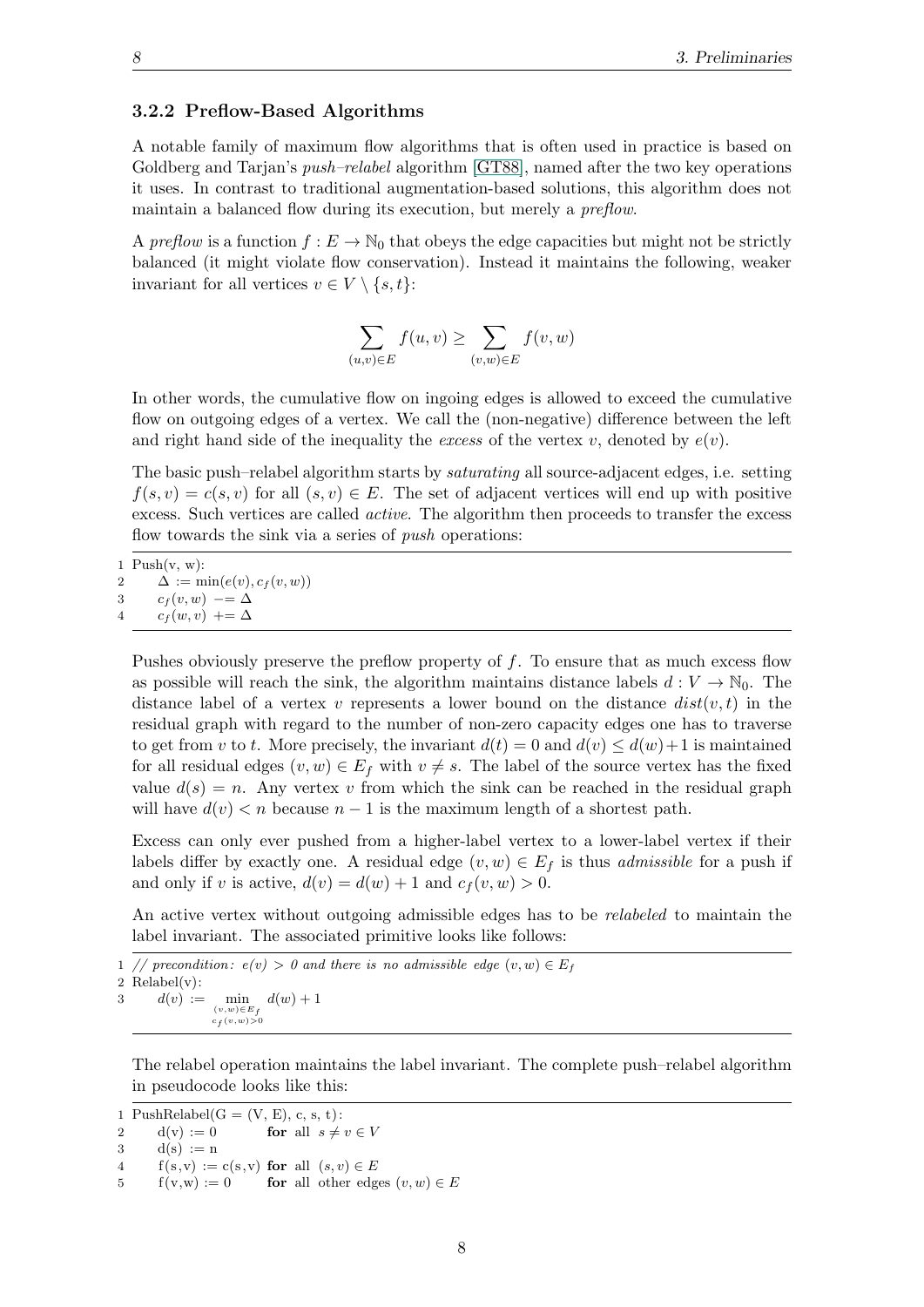```
6 while \exists active vertex v \in V \setminus \{s, t\}:
7 while e(v) > 0:
8 for all edges (v, w) \in E_f, while e(v) > 0:
9 // admissibility check
10 if c_f(v, w) > 0 and d(v) = d(w) + 1:
11 \text{Push}(v, w)12 if e(v) > 0:
13 \frac{1}{2} // v is still active, needs to be relabeled
14 Relabel(v)
```
The inner loop started at line  $7$  is called a *discharge* of the vertex  $v$ . A series of push and relabel operations is applied until the vertex is no longer active.

In this basic formulation, with arbitrary vertices selected in line 6, we can already prove a runtime bound of  $\mathcal{O}(n^2m)$ , provided that all the operations can be implemented in constant time. The latter is easily possible using an adjacency list representation of the graph, with explicit reverse edges.

#### <span id="page-14-0"></span>3.2.2.1 Selection Strategies and Global Heuristics

Two common selection rules yield a better asymptotic complexity:

- With the  $FIFO\, selection\, rule$ , the active vertices are maintained in a first-in first-out queue: the front vertex is always selected in line 6. If a new vertex gets activated during a push, it is appended to the back of the queue. This rule results in an  $\mathcal{O}(n^3)$ runtime bound, which is asymptotically better than the basic algorithm for dense graphs.
- With the *highest label selection rule*, one of the vertices with maximal distance label which the *highest label selection rate*, one of the vertices with maximal distance fabel<br>among all the active vertices is selected in line 6. This yields an  $\mathcal{O}(n^2\sqrt{m})$  runtime, which is again an asymptotic improvement over FIFO selection since  $m \in \mathcal{O}(n^2)$ .

[\[GT88\]](#page-51-1) also describe how dynamic tree data structures can be used to speed up the algorithm, achieving a runtime bound of  $\mathcal{O}(nm \cdot \log \frac{n^2}{m})$  $\frac{n^2}{m}).$ 

It has to be noted that the worst case bounds do not necessarily reflect the actual behaviour of the algorithm on real-world graph instances. Previous work has shown that on a lot of important graph families, the algorithm scales almost linearly in the size of the graph if additional global heuristics are employed. Our experiments confirm this.

One such heuristic is already mentioned in [\[GT88\]](#page-51-1) without a specific name and called global relabling or global update in subsequent literature. With this addition, a reverse breadth-first search from the sink is initiated regularly to set every vertex label to the exact distance of the sink from that vertex.

If we are only interested in the minimum cut of the graph, rather than the complete flow function of maximum value, we can employ another heuristic that was proposed by [\[DM89\]](#page-50-4) (amongst others) and works especially well in conjunction with highest-label selection: The key observation is the fact that if at any point during the execution of the algorithm there exists a label k such that  $d(v) \neq k$  for all vertices v, we can conclude that there exists no residual edge  $(v, w) \in E_f$  with  $d(v) > k$  and  $d(w) < k$ . This is a direct consequence of the label invariant  $d(v) \leq d(w) + 1 \ \forall (v, w) \in E_f$ .

In particular, this means that there can be no residual path from a vertex above label  $k$ to a vertex below label k. For this reason, none of the vertices above label k will ever be able to push their excess flow to the sink, which has label zero. We are thus free to simply remove all the vertices v with  $d(v) > k$  from the graph and not consider them during the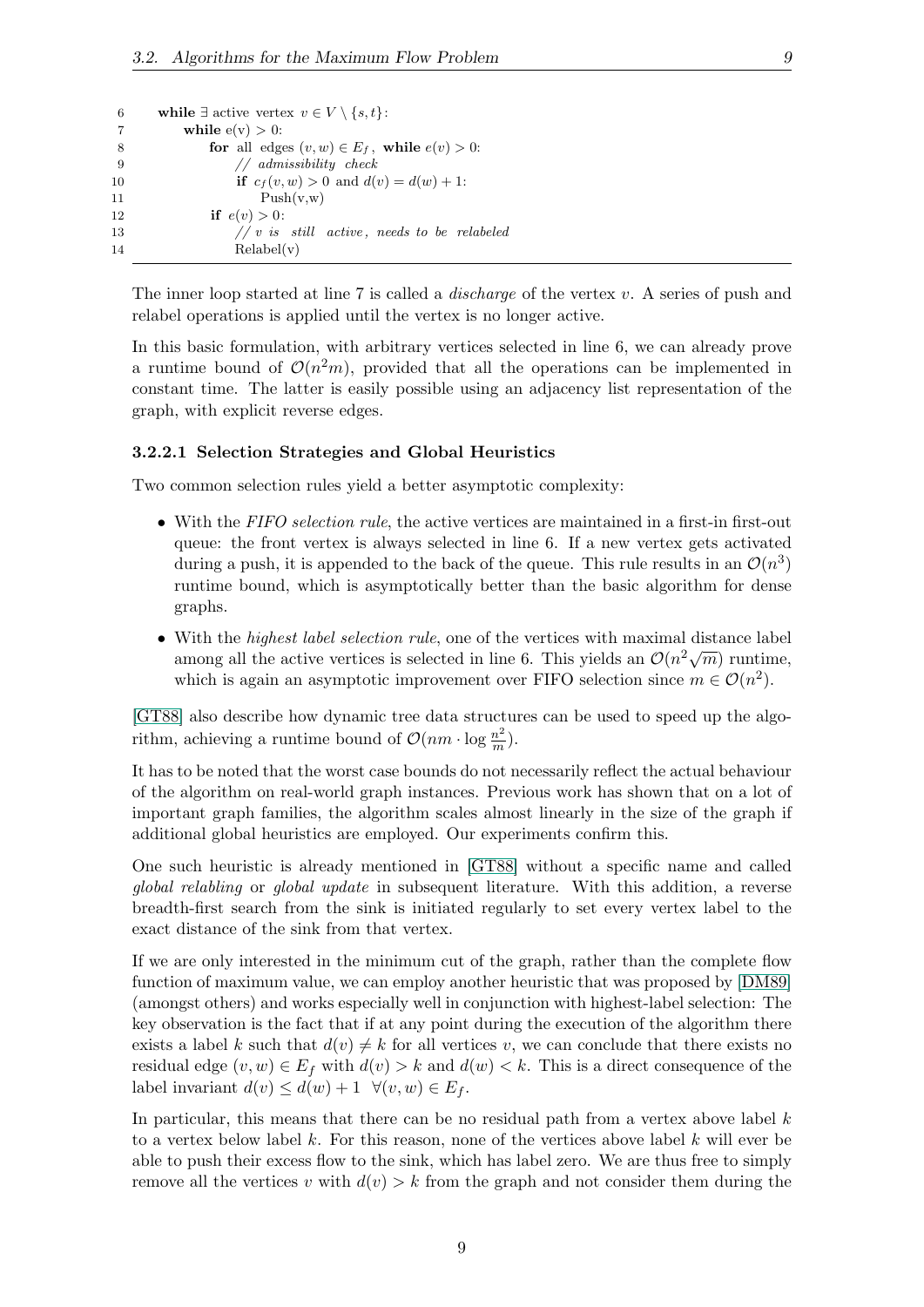remaining execution of the algorithm. A label  $k$  with the above mentioned property is called a gap and the resulting heuristic called a gap heuristic.

Of course with this modification of the algorithm, the final flow assignment is only valid in the sink partition of the resulting cut. Flow conservation might be violated in the source partition. It has been shown in [\[CG97\]](#page-50-5) that gap heuristics do not give a significant speedup in conjunction with FIFO selection and global relabeling in most cases. They are however very effective when combined with highest-label selection. The authors also give an informal explanation of this behaviour.

#### <span id="page-15-0"></span>3.2.3 Notable Implementations

The current state of generic maximum flow solvers is established by at least two opensource implementations of preflow-based algorithms that were repeatedly used as a comparison in previous research:

• The first one is the HIPR program published by Andrew Goldberg at [http://www.](http://www.avglab.com/andrew/soft.html)  $avglab.com/andrew/soft.html$ . It is an improved version of the  $H\_PRF$  algorithm variant described in [\[CG97\]](#page-50-5).

It uses highest-label selection in conjunction with global relabeling and gap heuristics. After a maximum preflow is determined (i.e. a preflow where the sink is not reachable from any of the active vertices), a second stage employs a greedy flow decomposition algorithm to reconstruct a complete flow assignment, if needed. Note that to determine the maximum flow value and even to find a minimum cut, a maximum preflow assignment is sufficient.

• The second one is an implementation of the more recent *pseudoflow algorithm* presented first by [\[Hoc08\]](#page-51-2). It can be obtained from [http://riot.ieor.berkeley.edu/](http://riot.ieor.berkeley.edu/Applications/Pseudoflow/maxflow.html) [Applications/Pseudoflow/maxflow.html](http://riot.ieor.berkeley.edu/Applications/Pseudoflow/maxflow.html). We will call it HPF in the remainder of this document. During its execution, flow conservation is weakened in both directions: Vertices are also allowed to have deficit, which occurs when the cumulative outflow exceeds the inflow. It uses an advanced data structure to maintain a forest of groups of vertices with same-sign flow balance. [\[CH09\]](#page-50-6) formulate the algorithm in terms of preflows, to highlight the differences to the push–relabel method.

The published implementation includes several variants, including a version with highest-label selection and gap heuristics. A global relabeling heuristic is not needed for efficiency. Just as HIPR, it also only finds a maximum preflow in the first execution stage and then uses a greedy algorithm to reconstruct the complete flow function if necessary.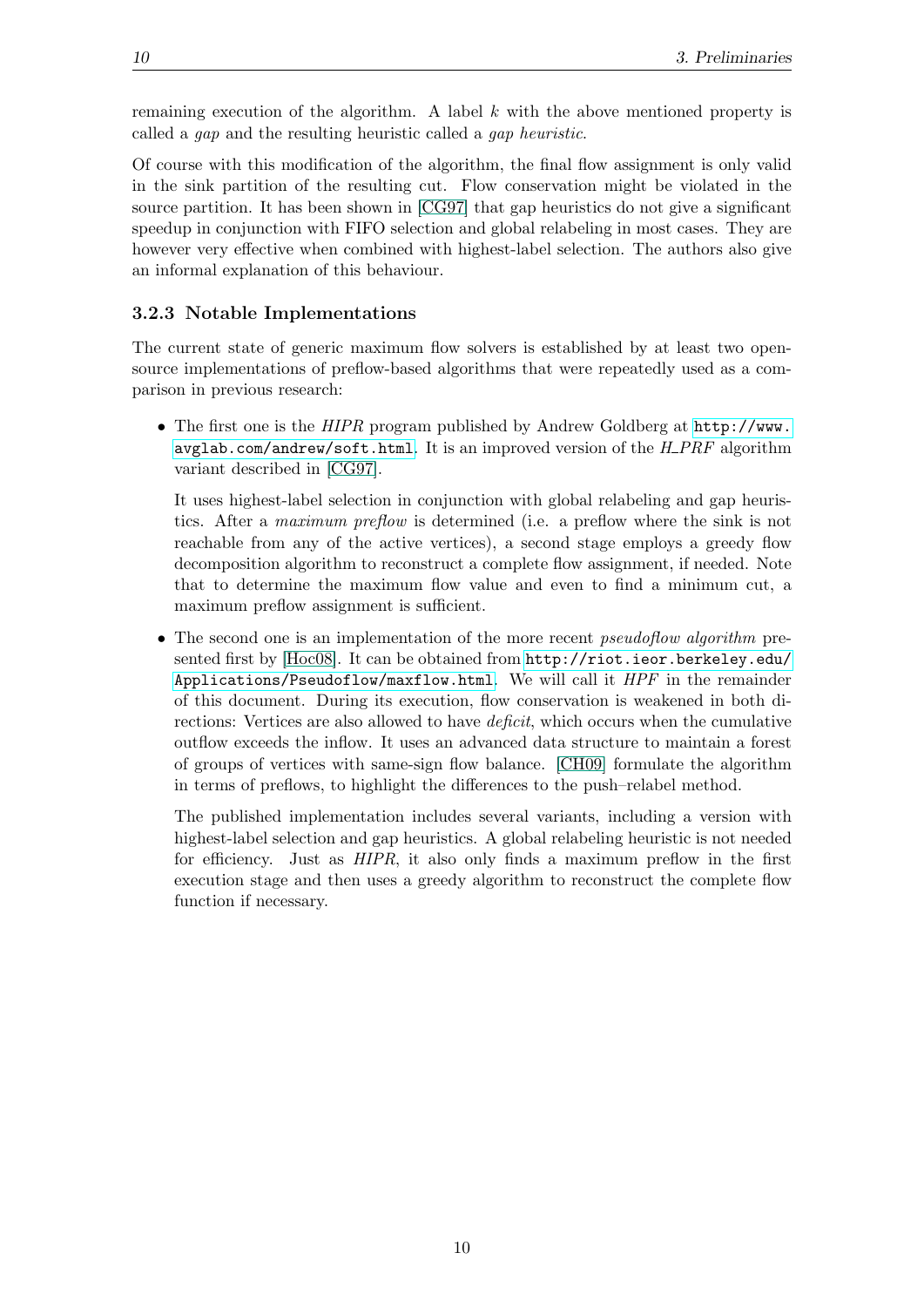## <span id="page-16-0"></span>4. Related Work

As already shown by [\[GSS82\]](#page-51-3), the problem to find the value of a maximum flow is  $P$ -complete. This suggests that there is likely no inherent way to split the problem into subproblems that can be solved independently. Still in practice several approaches have been explored that aim to speed up flow and cut computations on parallel and distributed computer architectures.

[\[Sib97\]](#page-52-0) present an overview over previous research results regarding the maximum flow problem in the PRAM model. For most of these approaches, we do not feel that they are likely to yield practical implementations that are able to solve the kind of large, sparse graphs found in many real-world applications today. Often they rely on adjacency matrix representations that are out of the question for the type of graphs we are interested in.

Existing work is generally split into two categories: Most of the algorithms that work well for the type of grid graphs found in computer vision tend to be inferior for other graph families and vice versa. We will consider these categories separately.

## <span id="page-16-1"></span>4.1 Minimum Cut Algorithms for Computer Vision Applications

[\[FHM10\]](#page-51-4) provide an overview and comparison of different sequential approaches to solve large vision instances. The results indicate that both the BK algorithm and HPF perform reasonably well for the types of problems, while a standard push–relabel implementation does noticably worse in most cases (often around a factor of two).

[\[VB12\]](#page-53-0) likewise compare different sequential implementations, including HPF, different push–relabel variants, BK and the newer IBFS algorithm. IBFS and HPF outperform BK in some of the benchmarks, often by a significant margin. In the cases where BK proved superior, IBFS and HPF were not nearly as far behind.

After the publication of [\[BK04\]](#page-50-3), several attempts have been made to utilize the readily available parallel computing power found in modern processing units.

[\[DB08\]](#page-50-7) present one of the first attempts to specifically design an algorithm that is both able to solve common vision instances efficiently and scalable in nature. They achieve this by exploiting the grid structure of the graphs involved to derive an efficient partitioning scheme. An algorithm called *region push–relabel* is described that solves a sequence of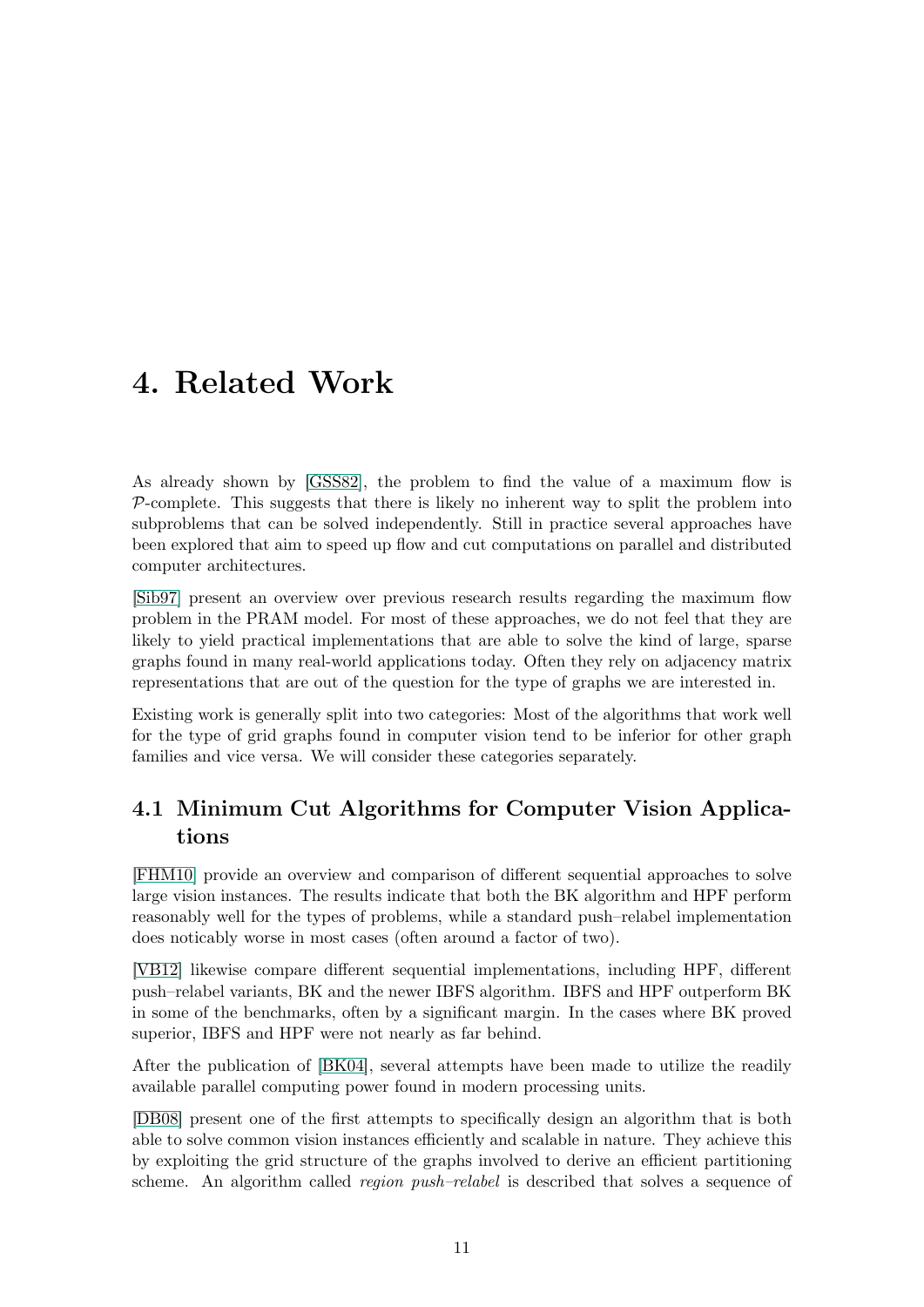maximum flow subproblems in the different regions of the graph. Independent subproblems can be solved simultaneously by using parallel or distributed processors.

A second positive effect of this approach is that not all of the graph has to be kept in main memory during the entire execution of the algorithm. Instead, the different regions can be swapped in and out on demand in an efficient manner, without the thrashing effect that is common for previous algorithms with disadvantageous memory locality. Their experiments verify near-linear speedup for up to eight processing cores on the tested instances.

[\[LS10b\]](#page-52-1) present a parallel variant of the BK algorithm that is reported to give almost linear speedups over the original version with up to four processing cores on a multi-core Intel machine.

[\[SK10\]](#page-52-2) choose an exotic approach: They use a formulation of the minimum cut problem as a linear program. The dual of the resulting linear program is decomposed into multiple parts by partitioning the graph. The resulting subproblems are largely independent and solved using a BK variant. Dependencies are resolved by performing a series of iterations called sweeps. The experiments presented in paper indicate good speedups on different graph families. However, [\[SH13\]](#page-52-3) note that the heuristics used to solve the real-valued maxflow instances arising during the construction are not guaranteed to terminate. In practice, for some larger instances the algorithm did not terminate after a reasonable amount of sweeps during their experiments. Furthermore, [\[SH13\]](#page-52-3) note that the construction does not seem to work well with more than two partitions. For their experiments they test two and four regions and their results indicate that the speedup between two and four is not as good as would be expected.

[\[SH13\]](#page-52-3) themselves present significant improvements to the region push relabel algorithm by [\[DB08\]](#page-50-7). In particular, augmenting path-based algorithms are used to solve the maxflow subproblems found in the separate regions. It also adds various improvements to several aspects of the algorithm, such as the partitioning scheme used and the scheduling strategy.

Judging from the benchmark results found in the various papers, we consider the implementations presented in [\[SH13\]](#page-52-3) and [\[LS10b\]](#page-52-1) to be the state of the art in parallel minimum cut algorithms in computer vision today, with the latter probably being superior in most cases if the instance fits into memory.

## <span id="page-17-0"></span>4.2 Generic Maximum Flow Algorithms

Research regarding parallel maximum flow or minimum cut algorithms for general graphs seems to be less active and the contributions are less recent than those for vision-specific instances.

Interestingly, almost all of the existing work has been based on the push–relabel family of algorithms. This is by no means coincidence: For one thing, the well-known HIPR implementation seems to be one of the fastest publicly available maximum flow solvers, only challenged by the more recent  $HPF$  implementation. But there is also a fundamental, distinct advantage of push–relabel algorithms over augmenting-path based algorithms when it comes to parallelization: While multiple augmenting paths can be found concurrently, the tasks of saturating the different paths are not independent. For this reason it seems to be hard to design a good parallel path-augmenting algorithm. The push and relabel operations on the other hand are inherently local and mostly independent.

In the original push–relabel paper, [\[GT88\]](#page-51-1) already mention a parallel version of their algorithm for the PRAM model. In this synchronous formulation, the algorithm proceeds in a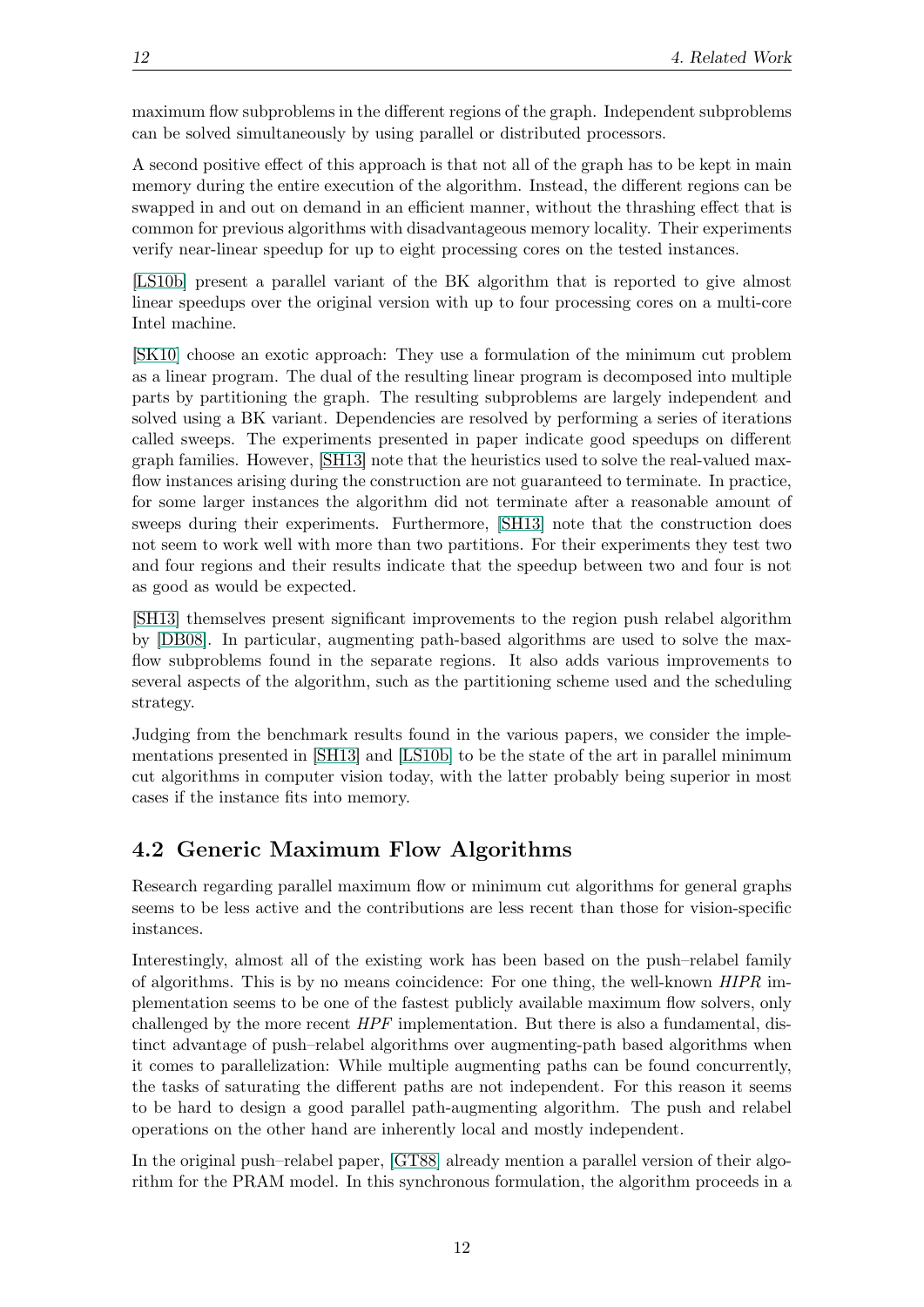series of pulses in which all the active vertices are processed in parallel and relabeled once if necessary. We are not aware of an actual implementation of this straightforward algorithm, so we chose it as the base of our first prototype. Surprisingly, with the addition of parallel global relabeling, it does remarkably well on our benchmark graphs (see [subsection 5.2.5\)](#page-26-1).

[\[AS95\]](#page-50-8) is perhaps the first successful attempt at designing and implementing an efficient, practical algorithm to solve maximum flow in parallel. It essentially uses a global queue of active vertices to approximate the FIFO selection order of the basic push–relabel algorithm. There is a hardcoded number of threads that fetch vertices from the queue and discharge them completely, adding newly activated vertices to the queue as they go along. The algorithm works in an asynchronous manner, resolving shared access to vertices using locking. The authors report speedups over a sequential FIFO push–relabel implementation of up to factor 7 with 16 processors, on a 1995 computer architecture.

This implementation is also the first to include a concurrent version of global relabeling that works in parallel to the asynchronous processing of active vertices. For that to work, some extra information about the global relabeling state needs to be maintained inside the vertex data structure. We will call this technique concurrent global relabeling below.

[\[JW98\]](#page-52-4) propose a distributed implemenentation of push–relabel, which partitions the graph using breadth-first search and uses ideas similar to those found in [\[DB08\]](#page-50-7) to solve the global problem in a series of passes where the partitions are independently solved using the HIPR solver.

[\[BS06\]](#page-50-9) improve upon [\[AS95\]](#page-50-8) by providing the first parallel algorithm that approximates the highest-label selection order found in the HIPR implementation. The algorithm is also asynchronous in nature and work-stealing priority queues are used to avoid the contention introduced by a globally shared queue. The authors also report significant speedups by using a concurrent gap heuristic. We were unable to grasp the workings of that mechanism however, please refer to [subsection 5.2.4](#page-26-0) for details.

[\[Hon08\]](#page-51-5) propose an asynchronous implementation that completely removes the need for locking. Instead it makes use of atomic read–update–write operations readily available in modern processors. The basic algorithm does not incorporate global relabeling, which we know to be essential for a good performance on real-world graphs.

[\[HH10\]](#page-51-6) extend the algorithm described in [\[Hon08\]](#page-51-5) by global relabeling, a CUDA-based GPU implementation and dynamic switching between the different modes (GPU parallel and CPU sequential). They observe speedups of up to factor 2 over HIPR using an eight-core GPU, on rather small graphs with vertex and edge counts in the order of few millions. What's notable is that the global relabeling scheme used is sequential and not executed concurrently with the rest of the algorithm. Also, for working sets below a certain threshold, where the overhead of copying memory to and from the GPU would be too high, HIPR is used instead of a parallel CPU-based implementation. We think that both of these decisions inhibit the potential speedup significantly.

[\[HH11\]](#page-51-7) present the first efficient CPU-based implementation of [\[Hon08\]](#page-51-5), including the concurrent global relabeling proposed by [\[AS95\]](#page-50-8), along with an experimental evaluation. They report good speedups over a FIFO push–relabel implementation due to Goldberg, but no speedup over HIPR. We will show later in this document however that the FIFObased approach seems to do better for a lot of real-world graphs. An implementation of [\[AS95\]](#page-50-8) is also compared to their algorithm and scales worse on a lot of graphs due to locking overhead, as expected.

The authors also experimented with a version of the algorithm that does not necessarily obey the rule that excess can only be pushed between vertices with labels differing by at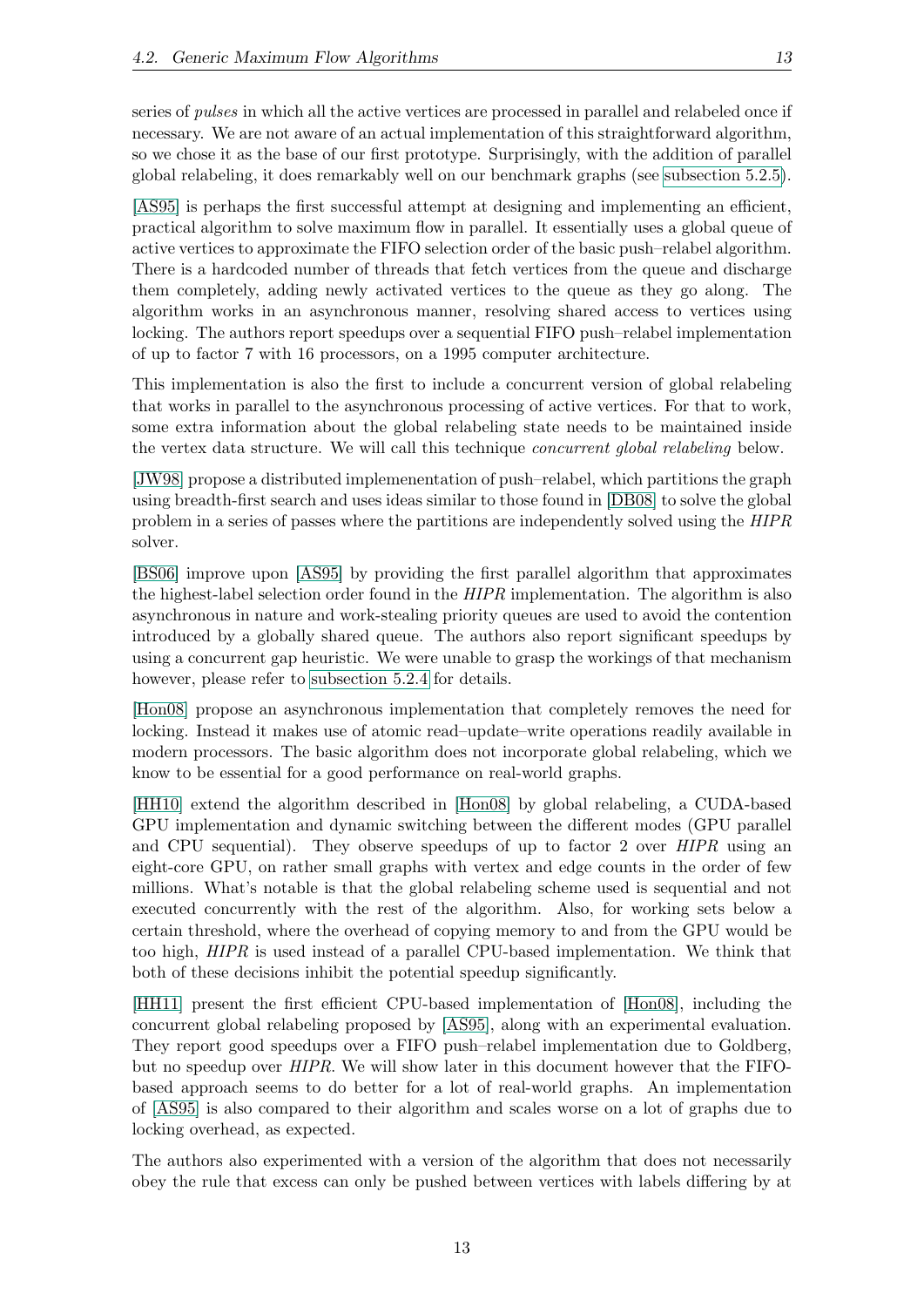most one. Instead the changed semantics here allow excess to be pushed to any vertex with a lower label. This modification is reported to decrease the runtime by as much as 50% in some cases.

 $Galois$  [\[PMLP](#page-52-5)<sup>+</sup>11] is a framework to make it easier to write parallel algorithms, by providing a high-level library of common data structures and execution patterns. It exploits data-parallelism inherent in the problem structure to achieve speedup. As one of the many examples, it contains a FIFO-like push–relabel implementation, described at [http://iss.ices.utexas.edu/?p=projects/galois/benchmarks/preflow\\_push](http://iss.ices.utexas.edu/?p=projects/galois/benchmarks/preflow_push). The website claims that it incorporates global relabeling and a gap heuristic, although only the former is actually implemented in the shipped source code.

Pmaxflow [\[SO13\]](#page-52-6) is an open-source parallel FIFO-like push–relabel implementation. It does not use the concurrent global relabeling proposed by [\[AS95\]](#page-50-8) and instead regularly runs a parallel breadth-first search on all processors.

[\[HYW11\]](#page-51-8) choose a totally different approach, providing an implementation of the traditional Ford–Fulkerson augmenting path algorithm on top of MapReduce [\[DG08\]](#page-50-10). The result is a distributed algorithm to solve maximum flow problems on large graphs such as social networks or the internet. It employs several optimizations similar to those used in the BK algorithm, such as bidirectional search and reusing partial residual paths. Their results indicate that the algorithm scales within a constant factor of the BFS algorithm built into the MapReduce framework, which is impressive. Still we do not feel that for the scenario we are mainly interested in, when the graphs fit into main memory, this approach will lead to the kind of speedup we are hoping for.

The way we understand it, [\[BS06\]](#page-50-9) and [\[HH11\]](#page-51-7) can be considered the current state of the art with regard to asynchronous, parallel maximum flow algorithms for general graphs. [\[HYW11\]](#page-51-8) seems to be the only viable distributed algorithm as of today.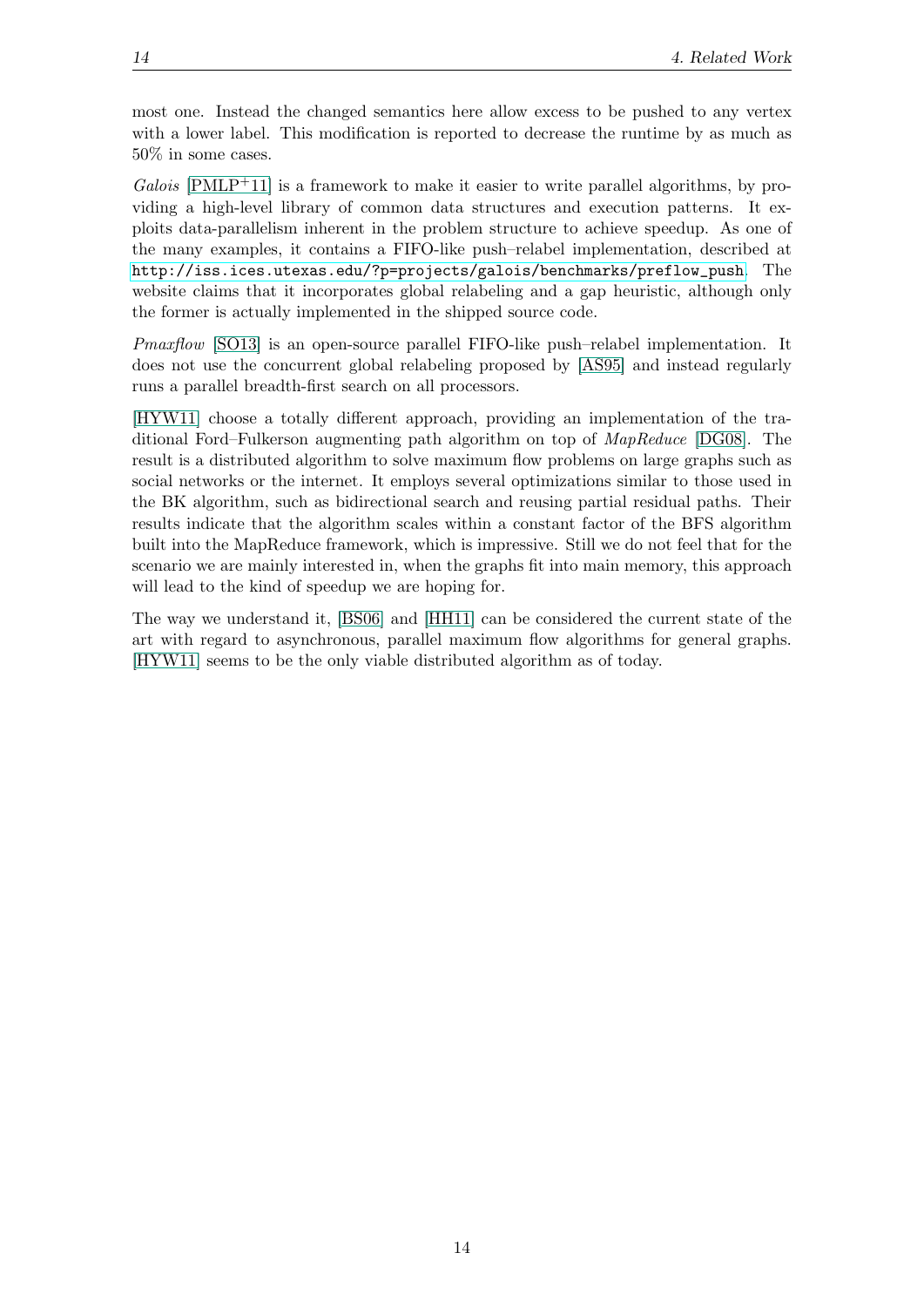# <span id="page-20-0"></span>5. Algorithms for the Maximum Flow Problem

## <span id="page-20-1"></span>5.1 Max-Flow/Min-Cut Applications and our Test Suite

The best known maximum flow algorithms all have at least complexity  $\Omega(nm)$  and the algo-The best known maximum now algorithms an have at least complexity  $\Omega(nh)$  and the algorithms used in practice usually have almost cubic worst-case runtime behaviour  $\Omega(n^2\sqrt{m})$ or worse. Nevertheless, optimized solvers with global heuristics, like HIPR and the newer HPF have proven themselves in practice, making it possible to solve maximum flow problems even on very large graph families with near-linear runtime asymptotics.

Our ultimate goal is to speed up costly maximum flow computation on large graphs for real-world applications, so our first course of action was to try and identify the key scenarios where flow and cut problems occur in practice.

#### <span id="page-20-2"></span>5.1.1 Minimum Cuts in Computer Vision

In computer vision, a lot of different problems reduce to minimum cut: This includes the obvious image segmentation problem, where one wants to optimize some property of the border between two partitions of the image, but also more complex applications like multi-view reconstruction, where multiple 2D views of an object need to be matched to form a 3D representation of the object. There are various other examples, which we will not go into here because computer vision is not the main focus of our interest. Instead we refer to [\[FHM13,](#page-51-9) Section 3.2] for an overview over the standard benchmark collection from the Computer Vision Research Group of the University of Western Ontario and to [\[VB12\]](#page-53-0) for references to more recent applications.

The graphs are typically represented implicitly, with vertexes representing pixels and edges connecting pixels that are adjacent to each other in the original image.

#### <span id="page-20-3"></span>5.1.2 Graph Partitioning with Flows and Cuts

[\[SS11\]](#page-52-7) describe a local search technique for the graph partitioning problem (stated in the paper) that is based on minimum cuts. Specifically, the adaptive flow iterations method applies a series of minimum cut computations to improve a two-partition of the graph under the restrictions of the partitioning problem. The *balanced adaptive flow iterations* tactic uses the residual network after a minimum cut is found to optimize the balance of the cut in each iteration. The algorithm uses a multi-layered approach, resulting in different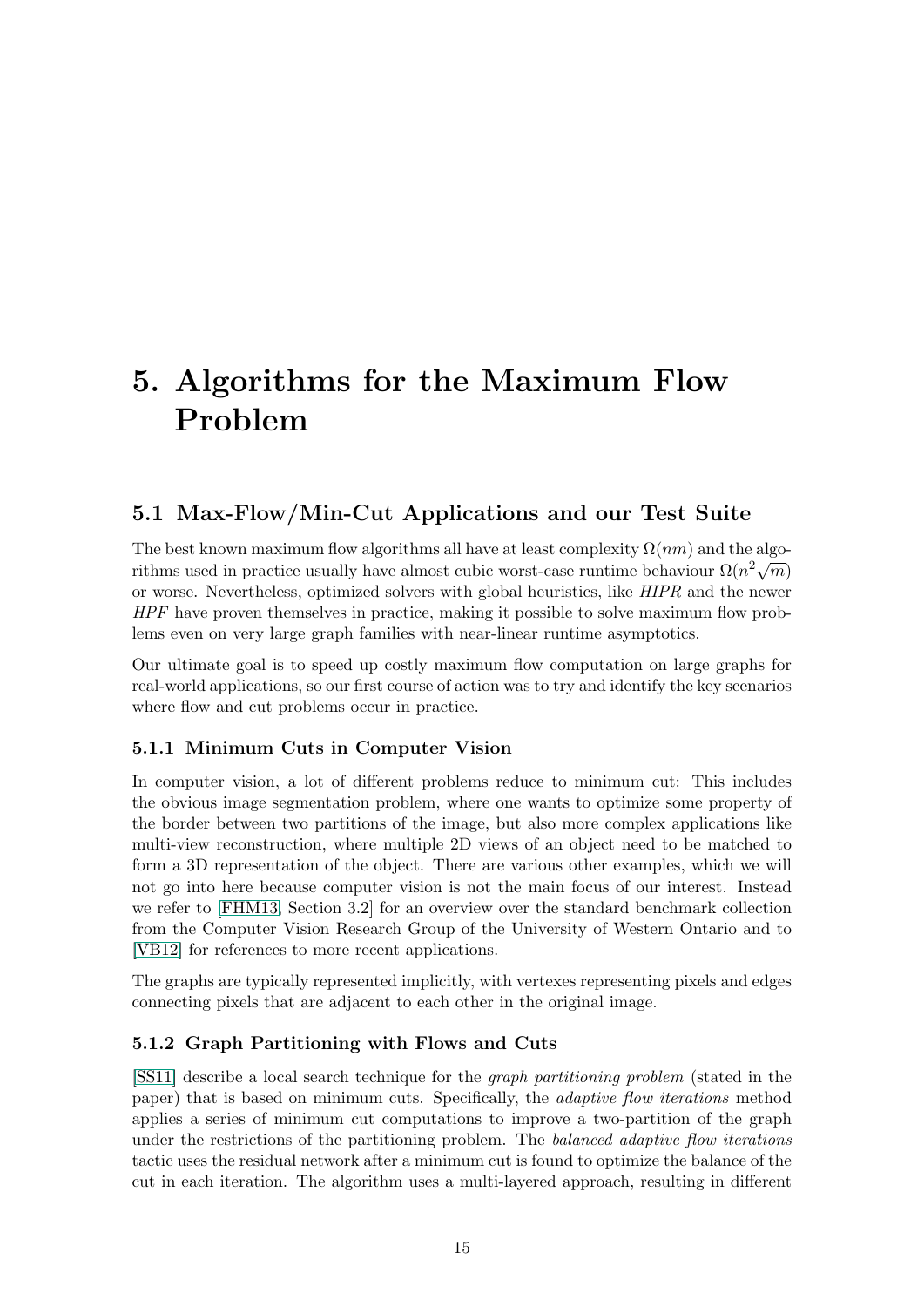graphs with decreasing number of vertices, representing hierarchies of vertex sets. Graphs of higher hierarchies contain fewer vertices and have larger edge capacities, representing the number of edges between two sets of vertices.

The algorithm described in the paper is implemented by the KaHIP (Karlsruhe High Quality Partitioning) program [\[SS13\]](#page-52-8) maintained by Christian Schulz, when used with one of the configurations Strong or Eco.

Conveniently, the KaHIP website at <http://algo2.iti.kit.edu/documents/kahip/> provides a comprehensive selection of flow graphs for research purposes which we will use as part of our test suite. According to the author, KaHIP uses HIPR internally to solve the arising flow subproblems.

#### <span id="page-21-0"></span>5.1.3 Analysis of Social Networks and Web Graphs

[\[FLG00\]](#page-51-10) describe a minimum cut-based approach to identify communities in the web. A community is a set of sites that have more links to members of the community than to the rest of the web.

They propose a cut-based approach to find the community around an initial set (seed) of known members: Essentially, all links are bidirected by introducing a reverse edge if none exists. Unit capacities (edge capacities of value one) are assigned to the now undirected edges. The seed vertices are connected to a newly introduced super-source via edges of infinite capacity. A well-connected, known non-member site is used as the sink. The source partition of a minimum cut in the resulting graph are used as the community around the seed.

[\[STKA07\]](#page-52-9) propose a similar approach to identify spam sites in the web. They observe that spam sites link to non-spam sites a lot while the reverse is rarely the case. Therefore the connectivity of "good" sites to spam sites is small and a minimum cut algorithm can be applied to identify new spam sites based on a smaller set of known spam sites: A supersource is connected to a known set of good sites via edges of capacity infinity. The seed set of spam sites is connected to a super-sink, again via infinite-capacity edges. The authors show that the sink partition of a minimum cut in the graph constructed in this manner tends to contain almost only spam sites. One can imagine that the same technique can be applied on similar types of graphs, such as social networks which tend to be very large as well.

[\[YKGF06\]](#page-53-1) make the observation that a sybil attack on a decentralized communication network exhibits a structure that can be detected using minimum cut techniques: In this attack scenario, a single user acquires multiple identities and pretends to be multiple, distinct nodes, thus increasing their voting power inside the network illegitimately. The authors observe that while it is often reasonably easy to obtain new identities, it is harder to establish trust relationships to honest users. Thus the graph cut induced by a rogue user's fake identities tends to have a small value and such cuts can be found using maximum flow techniques.

It has been shown that the graphs particularly interesting in these scenarios, social networks and the web, expose certain common characteristics, in particular "small-worldness". We say a graph exhibits a *small-world* structure if the length of the shortest path between a pair of vertices in the graph tends to be small. [\[HYW11\]](#page-51-8) refer to a comprehensive collection of references that observe this property for different types of graphs, such as the web, social networks and document graphs from Wikipedia. In the context of parallel max-flow, small-worldness is a desirable property because such graphs tend to have short augmenting paths, leading to fewer dependencies between the applicable operations. Also,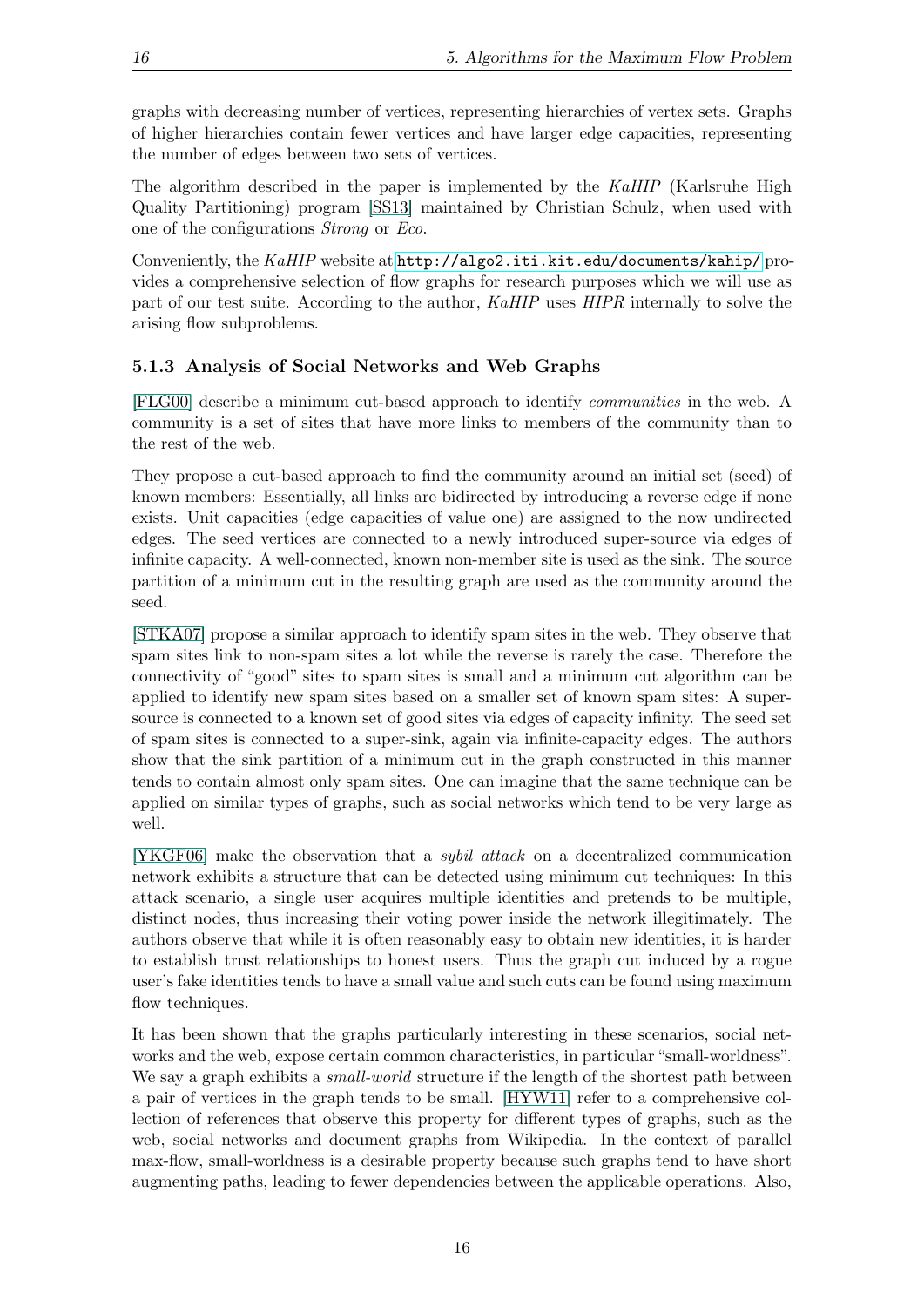in almost all cases, the relevant graphs are sparse, with average vertex degrees ranging in the order of dozens to hundreds.

#### <span id="page-22-0"></span>5.1.4 The Test Suite

Interestingly, when comparing maximum flow algorithms, most references that do not specifically target computer vision applications use problem families from the twentyyear-old first DIMACS implementation challenge [\[JM93\]](#page-51-11) for experimental evaluation.

Examples of papers that use these graph families more or less exclusively are [\[AS95\]](#page-50-8), [\[CG97\]](#page-50-5), [\[JW98\]](#page-52-4), [\[BS06\]](#page-50-9), [\[CH09\]](#page-50-6), [\[Gol09\]](#page-51-12), [\[HH10\]](#page-51-6) and [\[HH11\]](#page-51-7). Please note that these include the evaluations of  $HIPR$ ,  $HPF$  and of almost all of the algorithms described in [sec](#page-17-0)[tion 4.2,](#page-17-0) except for [\[HYW11\]](#page-51-8), which uses the Facebook graph with multiple billions of edges. We ask whether these experiments really justify the dominance of HIPR for the graphs modern research is interested in. Our test suite tries to cover at least a subset of the original graph families from the DIMACS challenge as a control, but also aims to include graphs from the real-world applications we mentioned above.

Since a lot of work has already been published in the context of computer vision applications, our main focus lies on non-vision instances. We will use the following graph families:

- As a control, two instances from the from the DIMACS max-flow challenge:
	- $-$  RMF-Wide is reported by [\[Gol09\]](#page-51-12) to be the hardest of the DIMACS graph families for modern push–relabel algorithms. It also happens to be the instance family with the lowest speedup for Anderson's parallel algorithm [\[AS95\]](#page-50-8). [\[HH11\]](#page-51-7) also seems to struggle on this family, doing worse then HIPR even with 24 processors.

The instances are generated by the genrmf program, using an algorithm due to [\[GG87\]](#page-51-13): The program takes as its input four integers  $a, b, c_1, c_2$  and creates a graph consisting of b square grids (called *frames*) of size  $a \times a$  each. Each vertex is connected to its four grid neighbors. Furthermore, the vertices in frame  $i$  are connected one-to-one with the vertices in frame  $i+1$ . The permutation between the vertices is chosen randomly. Capacities between vertices inside the same frame are set to  $c_2 \cdot a^2$ , the other edge capacities are set to integers randomly sampled from the range  $[c1, c2]$ . The source is a corner of the first frame, the sink is the opposite corner of the last frame.

For the wide family, we choose some integer x and use  $b = 2^x$  and  $a = b^2$  as the parameters for the program, along with  $c_1 = 0$  and  $c_2 = 10^4$ . For our experiments, we used  $x = 4$ , resulting in the graph genrmf wide 4, with  $2^{20}$ vertices and around five times as many edges.

 $-$  Washington-RLG-Wide is an easy family of random level graphs generated by the *washington* program. It constructs a grid of a rows of b vertices each where every vertex is connected to three randomly chosen vertices in the next row. The source is connected to all the vertices in the first row and all the vertices in the last row are connected to the sink. All edge capacities are randomly sampled from the range  $[1, 10^4]$ .

For the RLG-Wide family, we have 64 rows of  $2^x$  vertices each. We use  $x = 16$ in our experiments, resulting in the graph **washington** rlg wide 16 with  $2^{22}$ vertices and about three times as many edges.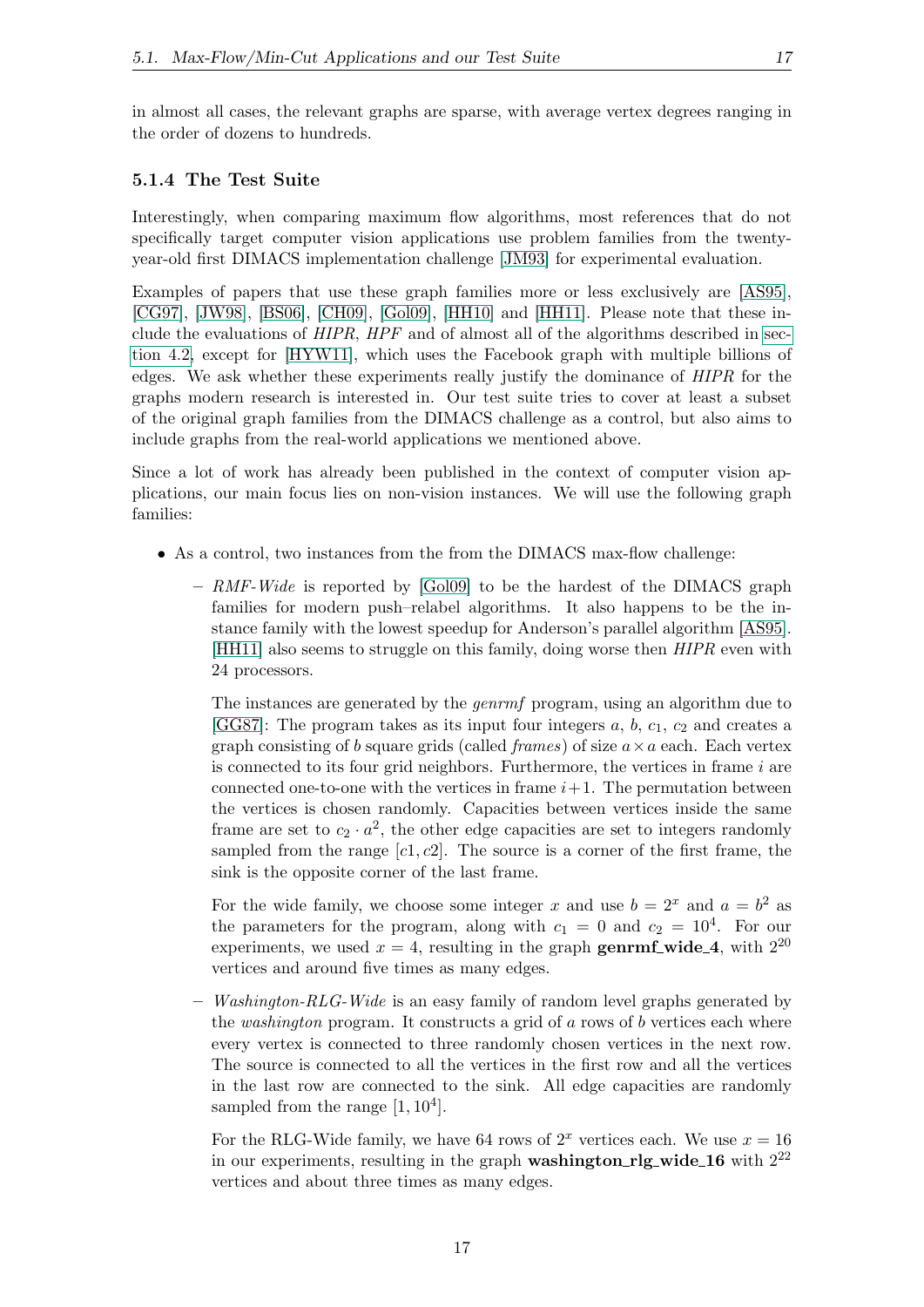During the execution of a push–relabel algorithm on this graph family, there tend to be a lot of active vertices and low contention, which is very favorable for parallel implementations. We use it as an example of best-case input in terms of self-relative speedup.

• KaHIP instances from different graph partitioning applications:

These instances were provided by the maintainer Christian Schulz. Some of them are available at the KaHIP web page <http://algo2.iti.kit.edu/documents/kahip/>. The problem here is to partition a graph into two parts with a small number of crossing edges, while maintaining a certain balance between the partition sizes (the exact value of the  $\epsilon$  parameter is varying from case to case and chosen so that approximately half of the original graph remains in the flow problem). Graphs from the 10th DIMACS implementation challenge about graph partitioning [\[BMSW13\]](#page-50-11) are used as inputs. A multi-layered approach is applied, with the solution from higher hierarchies being used as the initial solution for the next smaller hierarchy. The initial solution is then improved using the method adaptive flow iterations described briefly above. At this point flow instances arise.

The instances share a number of common characteristics, such as small capacities and the fact that both source and sink have a large degree. We chose some of the largest graphs and graph families for our experiments:

- delaunay is a family of graphs representing the Delaunay triangulations of randomly generated sets of points in the plane. Instance sizes range up to billions of edges. We included the first hierarchy for each graph, which has edge capacities of one. We also included the fourth hierarchy of the large delaunay 28 graph, which features larger edge capacities (between 1 and 31).
- rgg is a family of random geometric graphs generated from a set of random points in the unit square. Points are connected via an edge if their distance is smaller than  $0.55 \cdot \frac{\ln n}{n}$ . Instance sizes again range into the order of billions of edges. We included the first hierarchy of each graph.
- europe.osm is the largest amongst a set of street map graphs. It has about 50 million vertices and edges, representing the largest connected component in the European street network provided by the OpenStreetMap project [\[HW08\]](#page-51-14).
- nlpkkt240 is the graph interpretation of a large sparse matrix arising in nonlinear optimization. It has 27 million vertices and 373 million edges.
- grid is based on a regular, eight-connected grid graph. We included the graph representing the fourth partitioning hierarchy of a large grid.
- A manually created benchmark instance for spam detection in the Internet:

We used the construction described in [\[STKA07\]](#page-52-9) to implement a min-cut based spam detection in a web graph. [\[MVLB14\]](#page-52-10) provide a hyperlink graph extracted from a comprehensive web crawl performed as part of the Common Crawl project in 2012. The version of the graph that considers a set of web pages with the same top-level domain as one vertex is called pay level domain graph or pld, as we will refer to it. To this graph, we added a super-source and super-sink, connected to a seed set of non-spam and spam sites, respectively. For the "good" seed we used the top list of Internet sites provided by Quantcast and available at [https://www.quantcast.com/](https://www.quantcast.com/top-sites) [top-sites](https://www.quantcast.com/top-sites). For the "spam" seed we used a spam blacklist obtained from joewein.de LLC, at <http://www.joewein.de/sw/blacklist.htm>. We created two versions of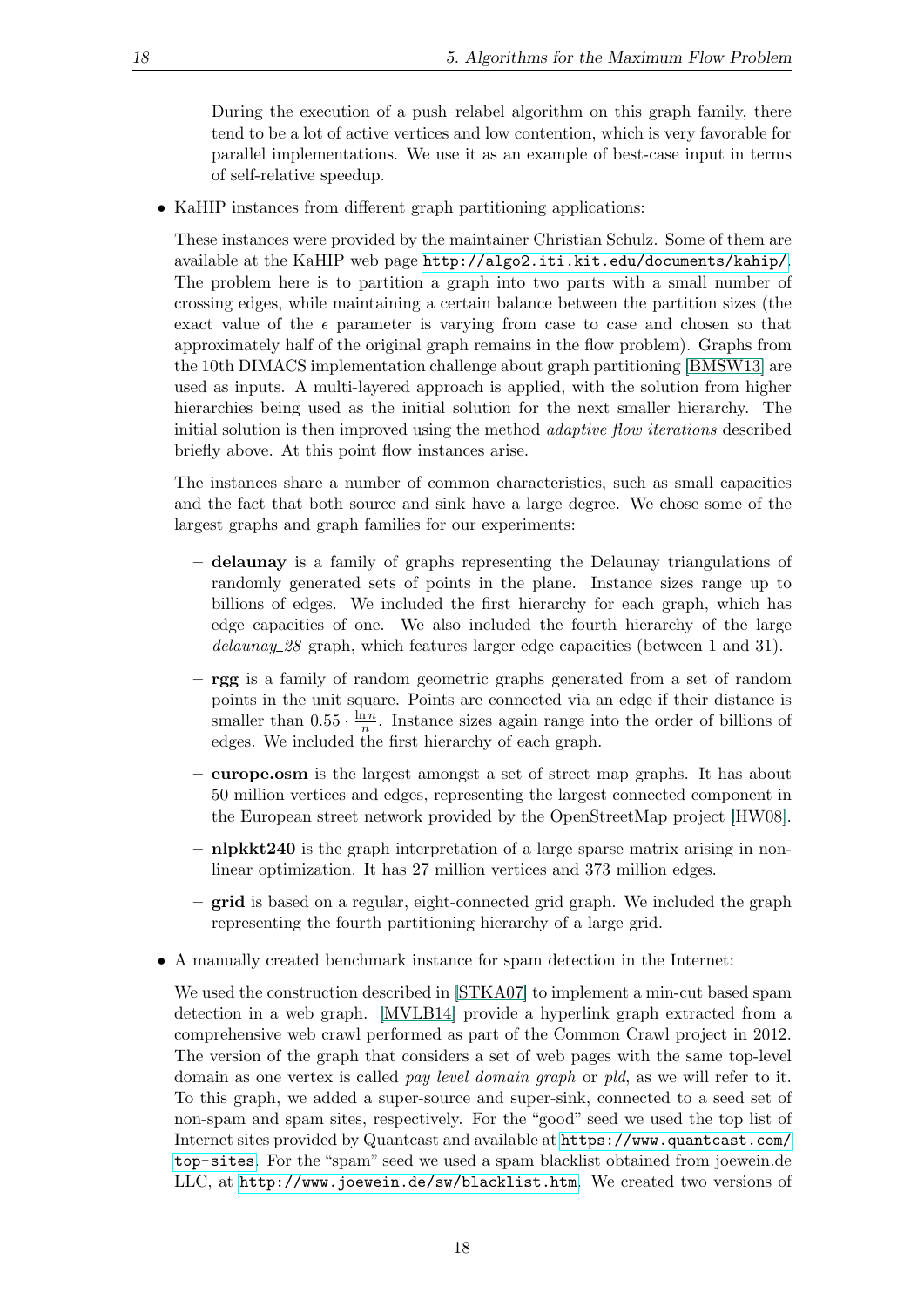the resulting network, called **pld\_spam\_100** and **pld\_spam\_5000**, with seed sizes 100 and 5000, respectively.

Since social networks and the web share a lot of common characteristics, we believe that this benchmark is representative of the more general class of community detection algorithms based on minimum cuts.

• A 3D segmentation instance from computer vision: For completeness, we also included BL06-camel-lrg, an instance of multi-view reconstruction. It is part of the vision benchmark suite of the University of Western Ontario, located at <http://vision.csd.uwo.ca/data/maxflow/>

We do not expect to do be able to do particularly well with our push–relabel-based approaches on this graph, seeing as multiple sources, including [\[VB12\]](#page-53-0), report poor performance of both  $HIPR$  and  $F\_PRF$  on such instances.

## <span id="page-24-0"></span>5.2 Experiences with Existing Algorithms and Implementations

#### <span id="page-24-1"></span>5.2.1 Sequential Competition

To establish a base line and get an initial idea of the performance of different approaches, we executed the test suite on a few different sequential solvers:

- HPF, obtained from [http://riot.ieor.berkeley.edu/Applications/Pseudoflow](http://riot.ieor.berkeley.edu/Applications/Pseudoflow/maxflow.html)/ [maxflow.html](http://riot.ieor.berkeley.edu/Applications/Pseudoflow/maxflow.html). We used the *pseudo\_fifo* variant because it seems to be the overall fastest of the alternatives.
- HIPR, due to Goldberg and obtained from [http://www.avglab.com/andrew/soft.](http://www.avglab.com/andrew/soft.html) [html](http://www.avglab.com/andrew/soft.html). Details about the workings of both  $HPF$  and  $HIPR$  can be found in [subsec](#page-15-0)[tion 3.2.3.](#page-15-0)
- $F\_PRF$ , also available from  $http://www.avglab.com/andrew/soft.html, a simple$  $http://www.avglab.com/andrew/soft.html, a simple$ FIFO-based push–relabel implementation.
- The push-relabel example included in the *dtree* library written and maintained by David Eisenstat and available at <http://www.davideisenstat.com/dtree/>. It serves as an example of an implementation using dynamic trees, which in theory has better asymptotic bounds than all the other implementations. The example reimplements HIPR in two different variants, with dynamic trees and without. The version without dynamic trees is competitive with Goldberg's implementation according to the author, which we confirmed in preliminary experiments.

The sequential timings can be found in [Table 7.2.](#page-44-0) Perhaps surprisingly,  $F\_PRF$  shows superiour performance compared to  $HIPR$  although it uses a suboptiomal graph representation, except for the DIMACS instances where HIPR does in fact do significantly better, as expected. We can also see that HPF has the best overall performance, but performs significantly more than twice as good as  $F\_PRF$  only in a few cases, including the selected DIMACS challenges and the computer vision instance. It performs worse than  $F\_PRF$  in the spam detection benchmarks.

Both of these observations are very good news from a parallelization standpoint: FIFO selection is much easier to approximate in a parallel setting than highest-label selection. Also, it seems likely that the complexity of  $HPF$  is not necessary to get good performance on real-world, non-vision graphs.

19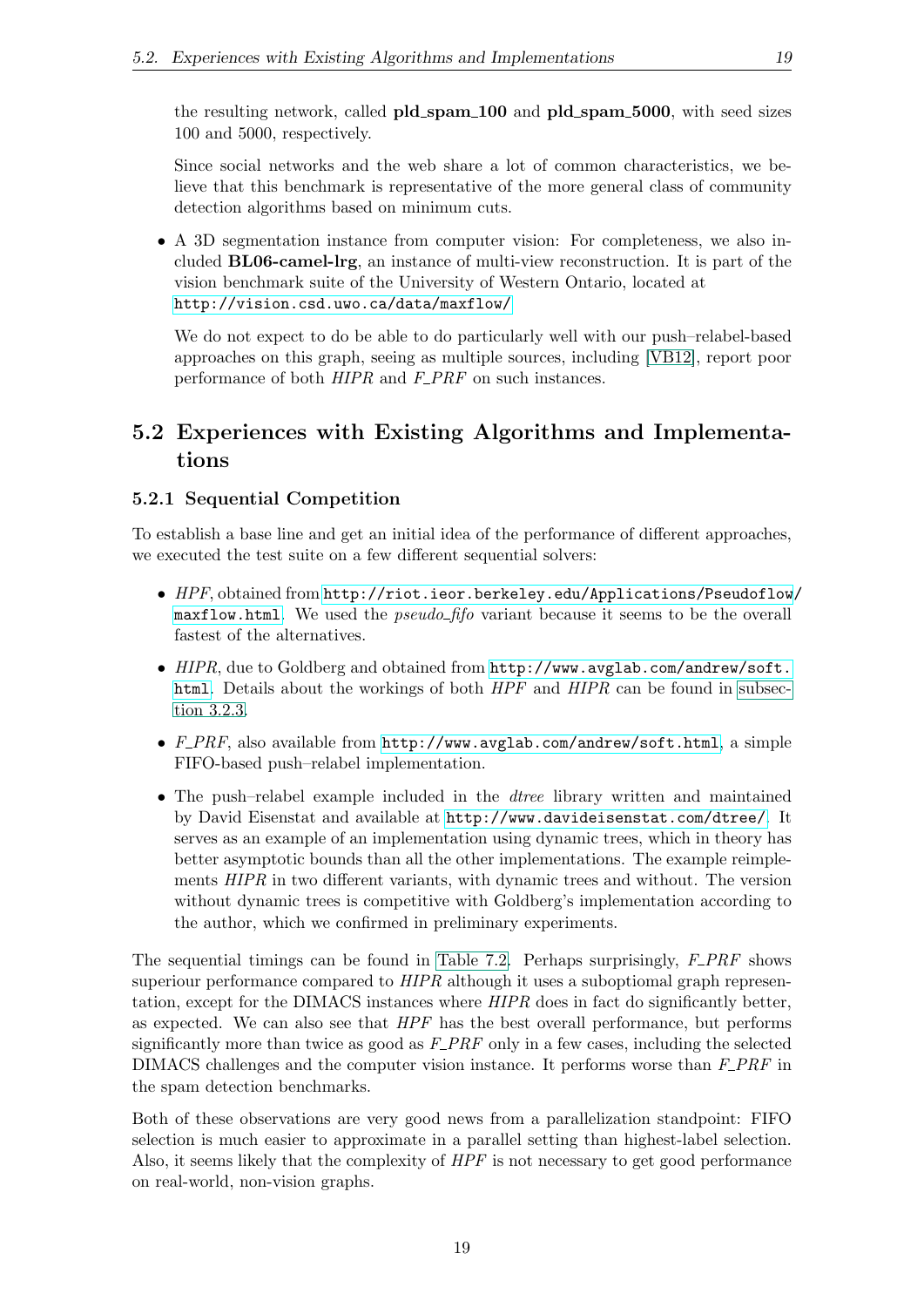#### <span id="page-25-0"></span>5.2.2 Galois

We obtained the Galois framework from [http://iss.ices.utexas.edu/?p=projects/](http://iss.ices.utexas.edu/?p=projects/galois/benchmarks/preflow_push) [galois/benchmarks/preflow\\_push](http://iss.ices.utexas.edu/?p=projects/galois/benchmarks/preflow_push) in version 2.2.1 and were somewhat disappointed by the included push–relabel implementation. It uses FIFO selection and a global relabeling amortization scheme that tries to mimick the one used by  $HIPR$  for comparison purposes.

Even in the smallest of our test suite instance, the program did not terminate at all with one or more threads. We assume that it infinitely loops due to some unforseen pattern of active vertices. [\[Hon08\]](#page-51-5) and [\[SO13\]](#page-52-6) both demonstrate that it is non-trivial to get the invariants right for an asynchronous implementation and we could not identify any attempt at solving the correctness challenges described and solved in those papers in the Galois source code.

To get an idea of the performance in the case of termination, we had to use another graph instance. On  $randLocalGraph_5500000$ , a test graph from the PBBS, we were able to compute the correct flow value using the Galois program.

However, with one thread the program took 20 seconds to find a maximum preflow, while  $F\_PRF$  uses a very similar algorithm (push-relabel with FIFO selection and global relabeling) and finished in under a second. The run time did improve to 12 seconds with two threads, but beyond that we could not get any speedup. We know from other experiments with similar algorithms that the graph has a lot of active vertices at every point during the execution of the algorithm, so the Galois implementation is clearly not optimal. We conjecture that the speculative execution model with rollbacks induces a lot of overhead that makes the approach unfeasible for the application of maximum flow.

#### <span id="page-25-1"></span>5.2.3 Anderson et al.'s Algorithm

[\[AS95\]](#page-50-8) propose an asynchronous parallel algorithm for the maximum flow problem, based on the push–relabel approach. Shared access to vertices is resolved using locks, and an approximate FIFO order of active vertices is maintained using a sophisticated queue data structure, with local queues for fast access and an global queue for work distribution.

It introduces a concurrent global relabeling scheme that can run in a dedicated thread. Every vertex stores additional information about it's relabeling state and the push operation is modified to take this into consideration to prevent pushes that would violate the distance invariant.

We are not aware of a publicly available existing implementation of the algorithm for experimenting. We have tried to come up with an efficient implementation ourselves, based on TBB's work-stealing queues and spinlocks, but performance was bad.

We have done some experiments with  $Pmaxflow$ , a solver which uses similar ideas but a slightly different implementation. It is available at <https://code.google.com/p/pmaxflow/> and [\[SO13\]](#page-52-6) describe the approach and implementation. The most notable difference is that it does not use the concurrent global relabeling scheme. Instead it regularly runs a parallel breadth-first search to restore exact labels. The results were not very encouraging: In the cases we tested (including europe.osm and the delaunay family), the sequential performance was worse even than that of  $F\_PRF$ . With two threads we never saw more than a 20% decrease in runtime and with four threads it was always slower than with one. In some random runs it did not finish at all. The fact that we could not achieve any speedup indicates that maybe we used the tool improperly, but how to fix this is beyond us. We feel that Pmaxflow is not a particularly good implementation overall, especially because it uses a global queue, which obviously experiences a lot of contention for the push–relabel algorithm, where a vertex discharge is a very cheap operation.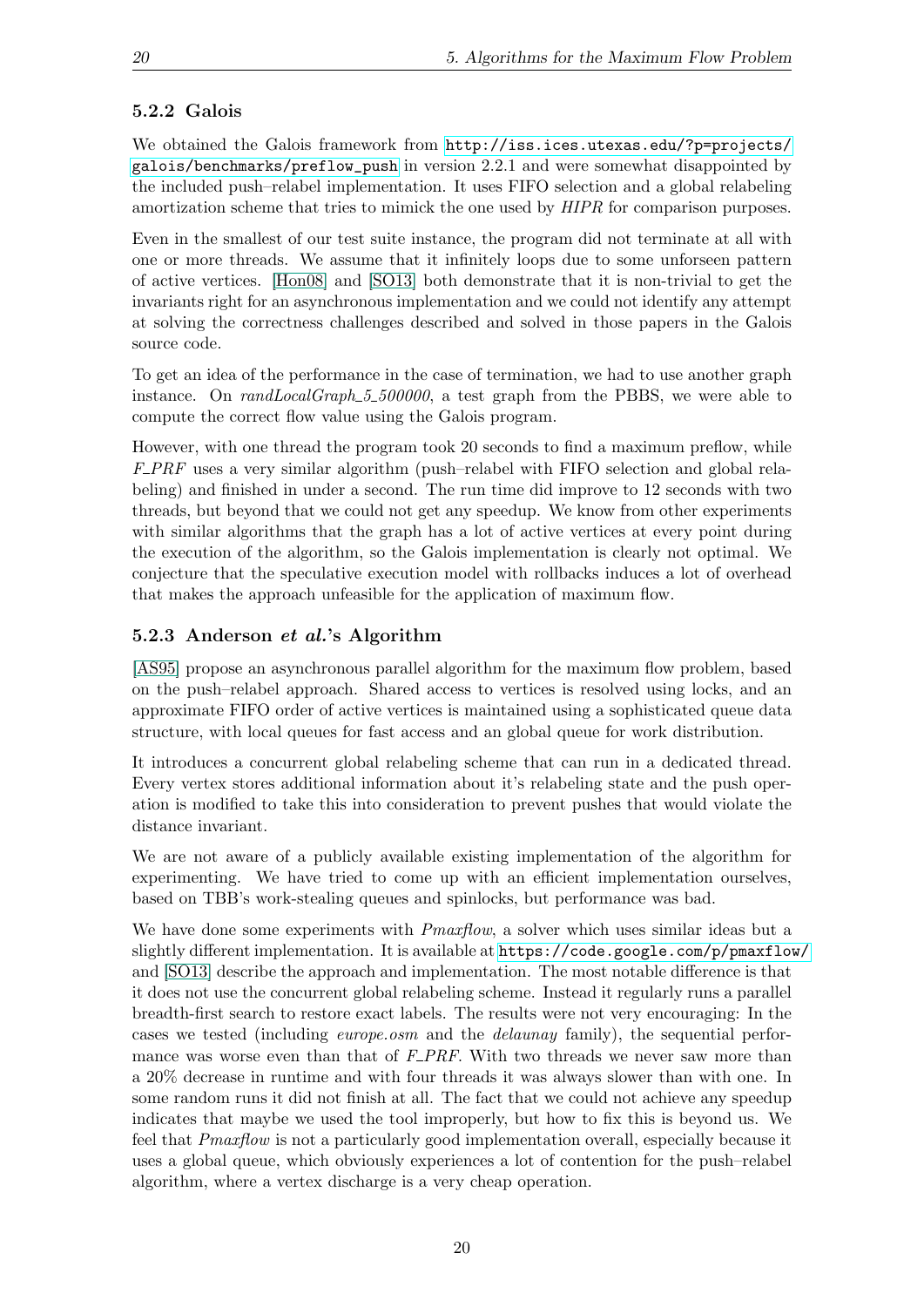It might be worth looking at a modern, optimized implementation of the original [\[AS95\]](#page-50-8) or the lock-free [\[HH11\]](#page-51-7) algorithm, which uses slightly different semantics, and compare them to our synchronized implementations, described later in this work. We believe that for small graphs, they have an inherent advantage because they can utilize the available parallelism well when only a small number of vertices is active. [\[AS95\]](#page-50-8) reports speedup even with as few as hundreds of active vertices, while our algorithm usually needs ten times more than that to be efficient (please refer to [subsection 7.1.7](#page-41-0) for details). It remains to be seen whether this is reproducible on modern architectures where cache coherency overhead and lock contention might be a bigger factor than on 1995 systems.

#### <span id="page-26-0"></span>5.2.4 Bader et al.'s Algorithm

Since the main contribution of [\[BS06\]](#page-50-9) over [\[AS95\]](#page-50-8) is the use of a priority queue instead of a FIFO queue to approximate the highest-label selection heuristic used by HIPR, we do not consider it to be a good candidate for our purposes, seeing as *HIPR* itself performs worse than  $F\_PRF$  on our test suite, which uses FIFO-based selection.

One other key contribution of the paper is their implementation of the gap heuristic: According to the description and the pseudocode, the algorithm maintains a global counter for every possible label from 0 to  $n-1$ . Whenever a counter is decreased to zero, a gap has occured and the algorithm stores the gap label in a global variable. Vertices above the gap are then lazily removed the next time they are relabeled.

We see a fundamental correctness problem here: It can happen that after a gap is found, a vertex legitimately gets relabeled from below the gap to above the gap. In such a case, the algorithm described in [\[BS06\]](#page-50-9) would remove that vertex the next time it gets relabeled, which is incorrect.

Unfortunately the authors were unable to provide us with the implementation they used for their final experiments, so we could neither verify the problem or examine the means by which the algorithm avoids it. Our proposed solution would be to keep a list of gaps, ordered by their detection time. If we store the current length of the list in each vertex after every relabel operation, we can look up the gaps that have been found since the last relabeling of a vertex. This approach would definitely increase the work necessary for the gap heuristic significantly, which makes it harder to achieve absolute speedup over a good sequential implementation that naturally does not have to deal with this issue.

#### <span id="page-26-1"></span>5.2.5 Goldberg et al.'s Algorithm

[\[GT88\]](#page-51-1) already mention a basic synchronized, deterministic version of the FIFO-based push–relabel algorithm. It proceeds in a series of pulses, each of which consists of four phases.

- 1. phase 1: All the edges of the graph are tested for admissibility in parallel. Flow is pushed in parallel from active vertices along the admissible edges. However, the excess of the receiving vertices is not immediately increased. Instead the changes are applied to copies of the memory locations representing the vertex excesses.
- 2. phase  $\mathcal{Z}$ : The new labels of all the vertices that are still active get computed in parallel (but not yet applied).
- 3. *phase 3*: The new labels are applied in parallel.
- 4. *phase*  $\angle$ : The excess changes recorded in phase 1 get applied.

21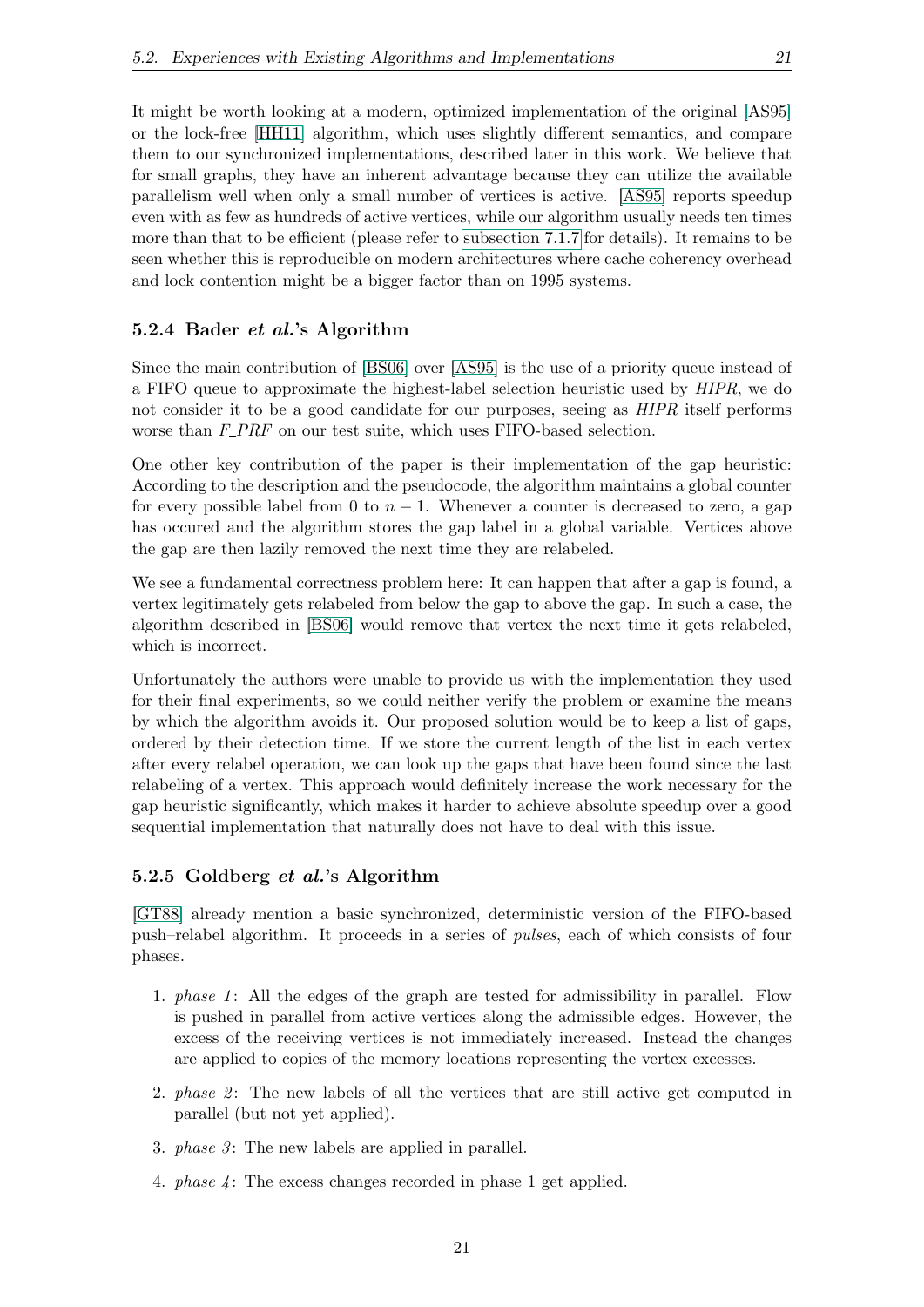The algorithm terminates as soon as there are no longer any active vertices. Interestingly, we are not aware of any straightforward implementation of this very simple algorithm, so we implemented our own. We made a series of addition to bring it up to date with techniques found in modern push–relabel implementations:

- An amortization scheme is used to trigger global relabeling after a certain amount of work has been performed during the pulses. We use the same scheme as the one used by HIPR for comparison purposes.
- The active vertices are maintained in an array, so that in each pulse only the active vertices are actually considered. Newly discovered vertices and vertices that still have excess after phase 1 are stored locally inside an array associated with each vertex. Duplicate additions are avoided through atomic *test-and-set* instructions. At the end of a pulse all the still active and newly activated vertices are concatenated to form the new working set array.
- A very similar algorithm is used to implement parallel global relabeling: A standard parallel breadth-first search is performed by processing the graph layer by layer. Test-and-set is used here as well to prevent duplicate discoveries.

#### <span id="page-27-0"></span>5.2.5.1 Pseudocode

In the following pseudocode and in future sections as well we will use parallel list comprehensions of the form  $\lceil f(x) \rceil x \leftarrow A$ ,  $P(x) \rceil$  where f is a function, A is an array and P is a predicate. The result is a new array  $B$  consisting of the values of the function  $f$  applied to all the elements in A that fulfill the predicate P. Parallel list comprehensions can be implemented using other parallel primitives such as map, which maps a function over an array and filter, which filters an array using a predicate.

[Figure 5.1](#page-28-0) shows a pseudocode representation of Goldberg *et al.*'s algorithm, which uses the subroutine shown in [Figure 5.2](#page-29-1) for global relabeling.

#### <span id="page-27-1"></span>5.2.5.2 Implementation

We integrated *PRSyncDet* into the *Problem Based Benchmark Suite (PBBS)* [\[SBF](#page-52-11)<sup>+12]</sup> maintained by professor Guy Blelloch et al. from Carnegie-Mellon University in Pittsburgh, PA. It is available at <http://www.cs.cmu.edu/~pbbs/>.

The benchmark suite provides an comprehensive and highly-tuned library for parallel primitives like prefix sums, map, filter and semi-group reducers. It also includes random graph generators that we used a lot for prototyping. PBBS is built to work with both Cilk and OpenMP, two  $C_{++}$  language extensions to simplify parallel programming. As our main compiler we used G++ 4.8, which supports both extensions.

Cilk uses a thread pool and together with a work-stealing scheduler. It allows the explicit generation of tasks using the cilk spawn primitive that allows the developer to call a function asynchronously. cilk sync allows a function to explicitly wait for all the asynchronous tasks it has spawned to finish before execution is continued. A parallel loop implementation is provided by cilk for , allowing iteration over a range of integers in parallel. This is implemented in a divide-and-conquer fashion: The range is split until it reaches a certain granularity. For each resulting subrange, a task is created. Since cilk for internally uses the cilk spawn primitive, nested parallelism is well-supported.

The only OpenMP feature we used is a parallel for loop, similar to cilk for. The OpenMP implementation included in  $G++$  uses a static loop scheduling algorithm that assumes the loop iterations to be reasonably balanced. In the case where this works, it seems to induce much less overhead than the Cilk approach, so we used it for most of our implementations.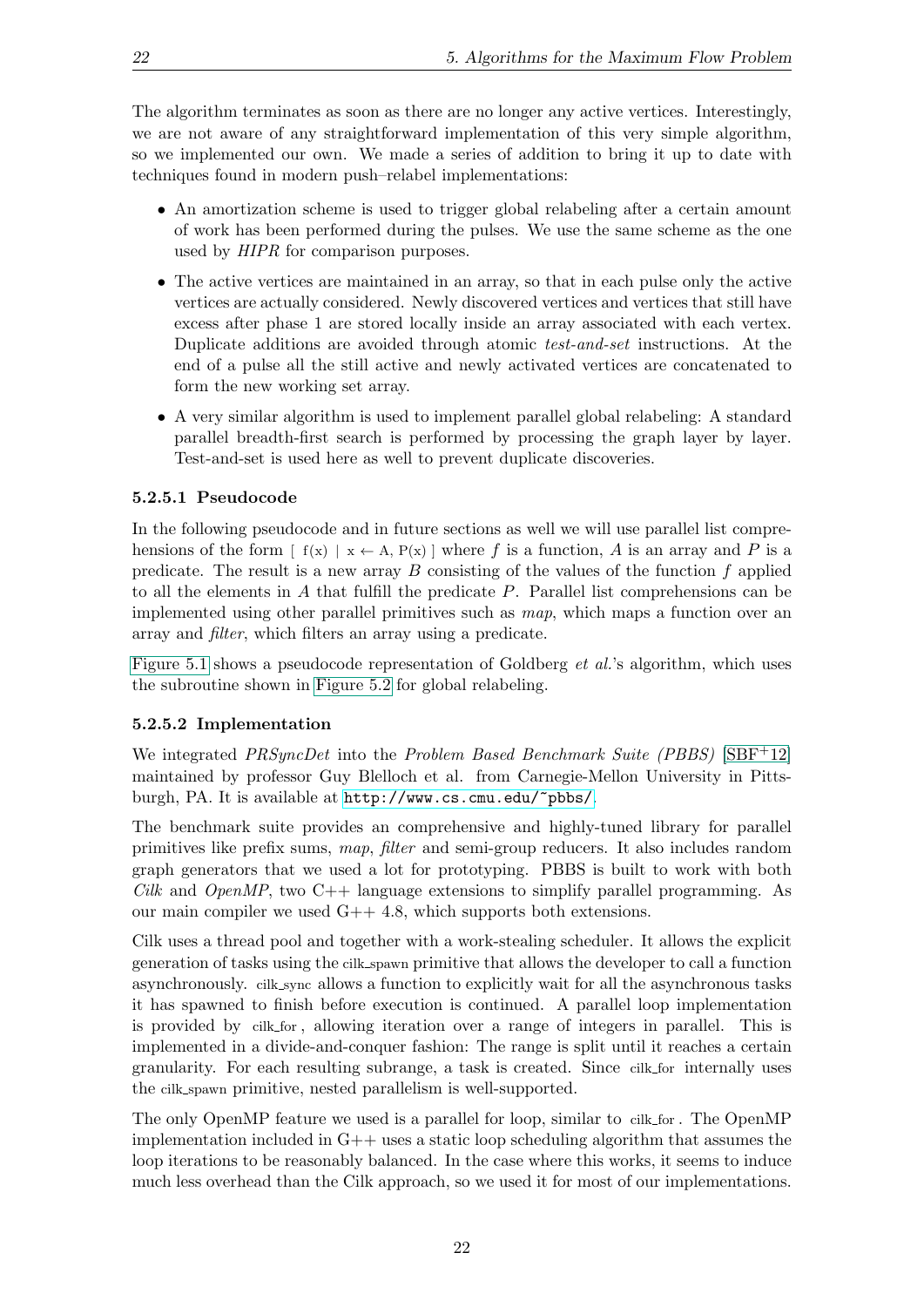```
1 // Input: G = (V, E), c, s, t2 PRSyncDet():
3 for all vertices v \in V in parallel :
4 d(v) := 05 e(v) := 06 v.addedExcess := 07 v.isDiscovered := 0
8 \quad d(s) := n9 f(v,w) := 0 for all edges (v, w) \in E in parallel
10 // initially saturate all source−adjacent edges
11 for each edge (s, v) \in E in parallel :
12 f(s, v) := c(s, v)13 e(v) := c(s, v)14 workingSet := \begin{bmatrix} v \mid (s, v) \leftarrow E, e(v) > 0 \end{bmatrix}15 while workingSet \neq \emptyset:
16 if first pulse or work threshold for global update is exceeded:
17 GlobalRelabel()
18 // Label n means that the sink is not reachable from a vertex.
19 // Global relabeling might have identified such vertices
20 workingSet = [v \mid v \leftarrow \text{workingSet}, d(v) \leq n]21
22 for each v \in workingSet in parallel : // phase 1 (push)
23 v. discovered Vertices := []
24 for each residual edge (v, w) \in E_f:
25 if e(v) = 0: // vertex is already discharged completely
26 break
27 if d(v) = d(w) + 1 and c_f(v, w) > 0: // edge is admissible
28 \Delta := \min(c_f(v, w), e(v))29 f (v,w) += \Delta30 e(v) −= \Delta31 w.addedExcess += \Delta \frac{7}{4} atomic fetch-and-add
32 if w \neq \text{sink} and TestAndSet(w.isDiscovered):
33 v. discoveredVertices .pushBack(w)
34
35 for each v \in working Set in parallel : // phase 2 ( relabel )
36 if e(v) > 0: // relabel still active vertex
37 v.newLabel := n
38 for each edge (v, w) \in E_f with c_f(v, w) > 0:
39 v.newLabel := min(v.newLabel, d(w))40 if TestAndSet(v.isDiscovered):
41 v. discoveredVertices .pushBack(v)
42 else:
43 v.newLabel := d(v)44
45 // phase 3 (apply new labels) + phase 4.1 (apply excess changes for old working set)
46 for each v \in working Set in parallel :
47 d(v) := v.newLabel48 e(v) + = v.addedExcess
49 v.addedExcess := 050 \qquad \text{v.isDiscovered} := 051
52 // Build the new working set. The concatenation can be implemented using parallel prefix sums
53 // to find for every list the offset in the final array
54 workingSet := Concat([v.discoveredVertices | v \leftarrow workingSet])55 // We filter out vertices of distance n, those are unreachable from the sink in the reverse
56 // residual graph.
57 workingSet = [v \mid v \leftarrow \text{workingSet}, d(v) < n]58
59 for each v \in workingSet in parallel : // phase 4.2 (apply excess for new working set)
60 e(v) + = v.addedExcess
61 v.addedExcess := 0
62 v.isDiscovered := 0
```
<span id="page-28-0"></span>Figure 5.1: Pseudocode implementation of Goldberg et al.'s parallel maximum flow algorithm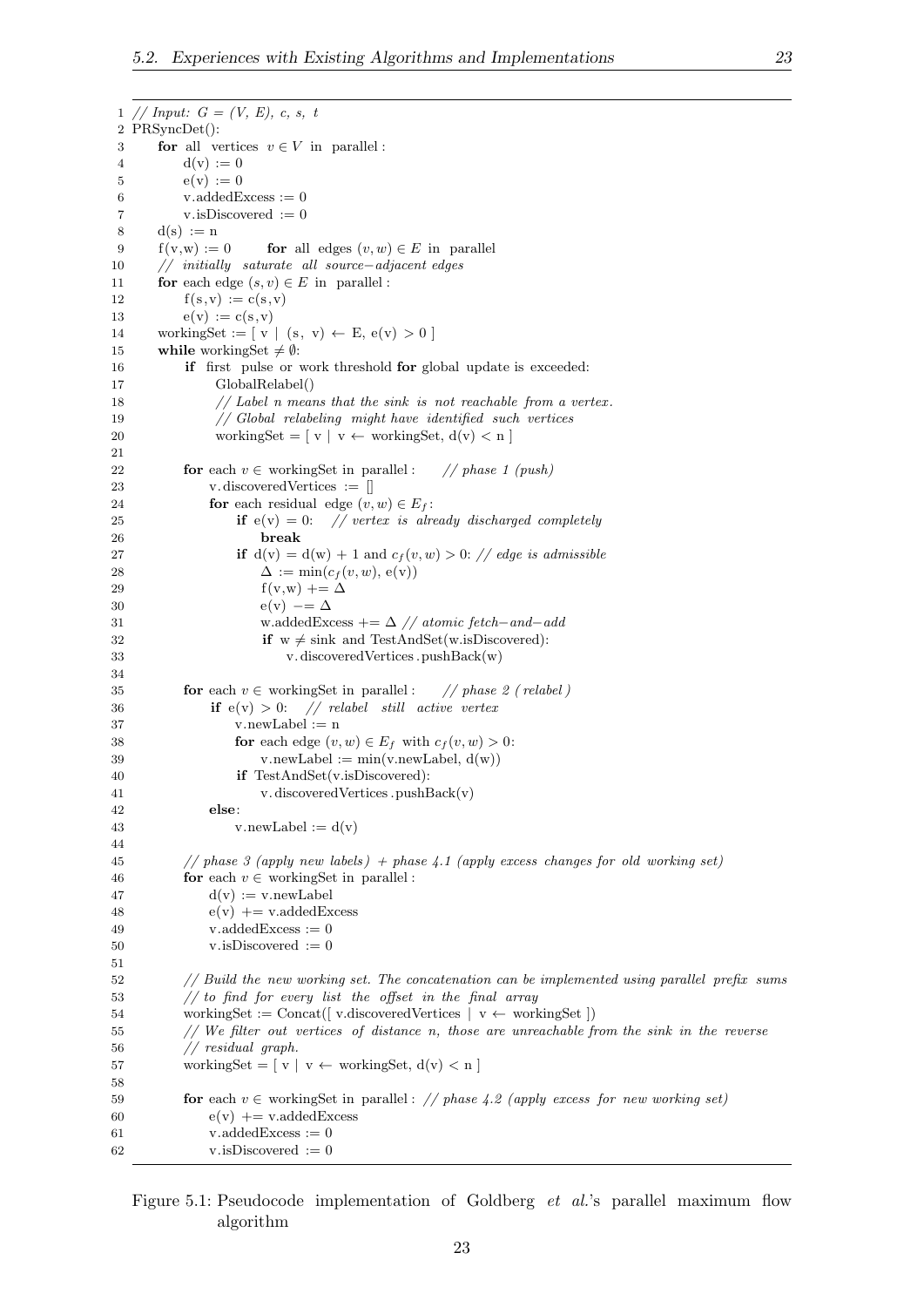|                | 1 GlobalRelabel():                                                       |
|----------------|--------------------------------------------------------------------------|
| $\overline{2}$ | $d(v) := n$ for all $v \in V$ in parallel                                |
| 3              | $d(t) := 0$                                                              |
| $\overline{4}$ | $Q := [t]$                                                               |
| 5              | while $Q \neq \emptyset$ :                                               |
| -6             | for each $v \in Q$ in parallel:                                          |
|                | v.discovered Vertices $:=$ $\parallel$                                   |
| -8             | for each edge $(v, w) \in E_f$ with $w \neq s$ and $c_f(v, w) > 0$ :     |
| - 9            | // this branch must be implemented atomically using compare $-and$ -swap |
| 10             | if $w \neq t$ and $d(w) = n$ :                                           |
| 11             | $d(w) := d(v) + 1$                                                       |
| 12             | v.discoveredVertices.pushBack(w)                                         |
| 13             | $\frac{1}{2}$ concatenation again in parallel, see above                 |
| 14             | $Q :=$ Concat([v.discoveredVertices   v $\leftarrow Q$ ])                |

<span id="page-29-1"></span>Figure 5.2: Simple global relabeling implementation

#### <span id="page-29-0"></span>5.2.5.3 What we Learned

• The amortization scheme to trigger global relabeling used by  $HIPR$  is not optimal, because it does not consider the work performed by global relabeling. It might seem like global relabeling does the same amount of work every time it runs (linear in the number of vertices and edges), but that is not the case. In fact the actual work can vary noticably between the runs, depending on the size of the residual subgraph induced by the sink. In a parallel context the effect is even more apparent, because the available parallelism might differ between the normal execution and global relabeling.

In our experiments, the overall performance was better with an introspective scheme that ensures a certain fraction of the total runtime being spent during global relabeling, relative to the total time. The optimal fraction for most of our test instances was between  $\frac{1}{3}$  and  $\frac{1}{2}$ . The timings reported here will however use the deterministic HIPR amortization scheme.

- Initially we thought it would be trivially possible to combine phases 1 and 2 into one, increasing the amount of work per vertex and avoiding one synchronization point. However, as it turns out, the separation is crucial if one wants to keep deterministic behaviour, since the residual capacity of "uphill" edges is dependent on the push phase of the higher of the two adjacent vertices. In [chapter 6](#page-32-0) we describe our design of a non-deterministic algorithm that works around this issue.
- We experimented with different ways to avoid the separation between phases 1 and 4. One obvious variation is to apply the excess changes directly in phase 1, eliminating phase 4 entirely. This introduces non-determinism and decreases the number of pulses in some cases, but increases it in others. We also tried to combine this with presorting the working set of vertices by decreasing label, in an attempt to get as much excess as possible towards the sink in every pulse.

Both modifications did not have as significant of an effect as we had hoped for, so for consistency, we sticked with the original, deterministic version when collecting the timings.

• The algorithm can be implemented completely without atomic operations, by recording excess changes induced by every vertex and assigning those in a second pass. However, we found that since the number of pushes is much lower than the number of edge scans, the contention is low on the excess values associated with the vertices.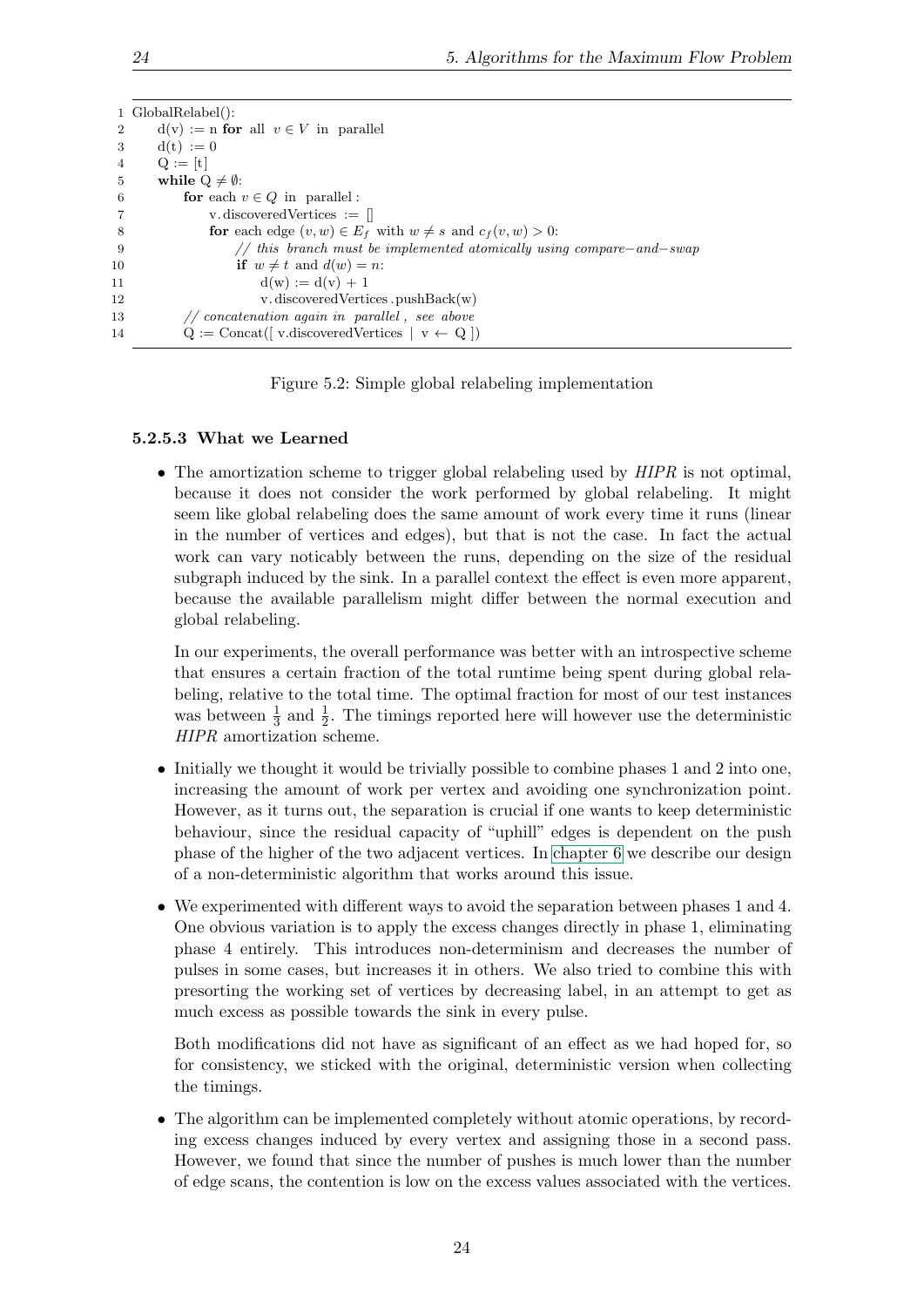On the Intel platform we used for testing, a fetch-and-add does not have any overhead if there is no contention, so it can be used to synchronize access to these memory locations rather efficiently. This turned out to be more efficient than to record the pushes and group them by target vertex in an additional phase.

- The Cilk language extension is not ideal for this algorithm. It shines when there is a number of reasonably large, possibly imbalanced tasks to be performed. OpenMP does much better for loops with less parallelism, a predictable balancing and little work per iteration, the situation found in most of our test instances. The one exception to this is the  $pld\_spam$  family, where there is a lot of parallelism in every pulse. The Cilk scheduler can provide very good load balancing in this scenario and outperforms OpenMP.
- The *admissible edge data structure* used by  $HIPR$  essentially just a pointer to the first edge not known to be admissible or inadmissible – is only marginally useful. The situation where it is effective is when a vertex gets discharged completely and not relabelled at all, but this is less likely to happen for low-degree vertices with small capacities, as often encountered in practice (and in our test suite).
- We experimented with different implementations of parallel breadth-first search such as PBFS by [\[LS10a\]](#page-52-12), which uses the bag data structure. We were not able to achieve overall significantly faster results with those.
- Parallelization on an edge level does not yield good results. One reason for this is that vertex degrees are usually low on average. Also, nested parallelism is not handled gracefully by either Cilk or OpenMP. Cilk supports it but uses the same range splitting threshold even if there is already a lot of tasks created by outer loops.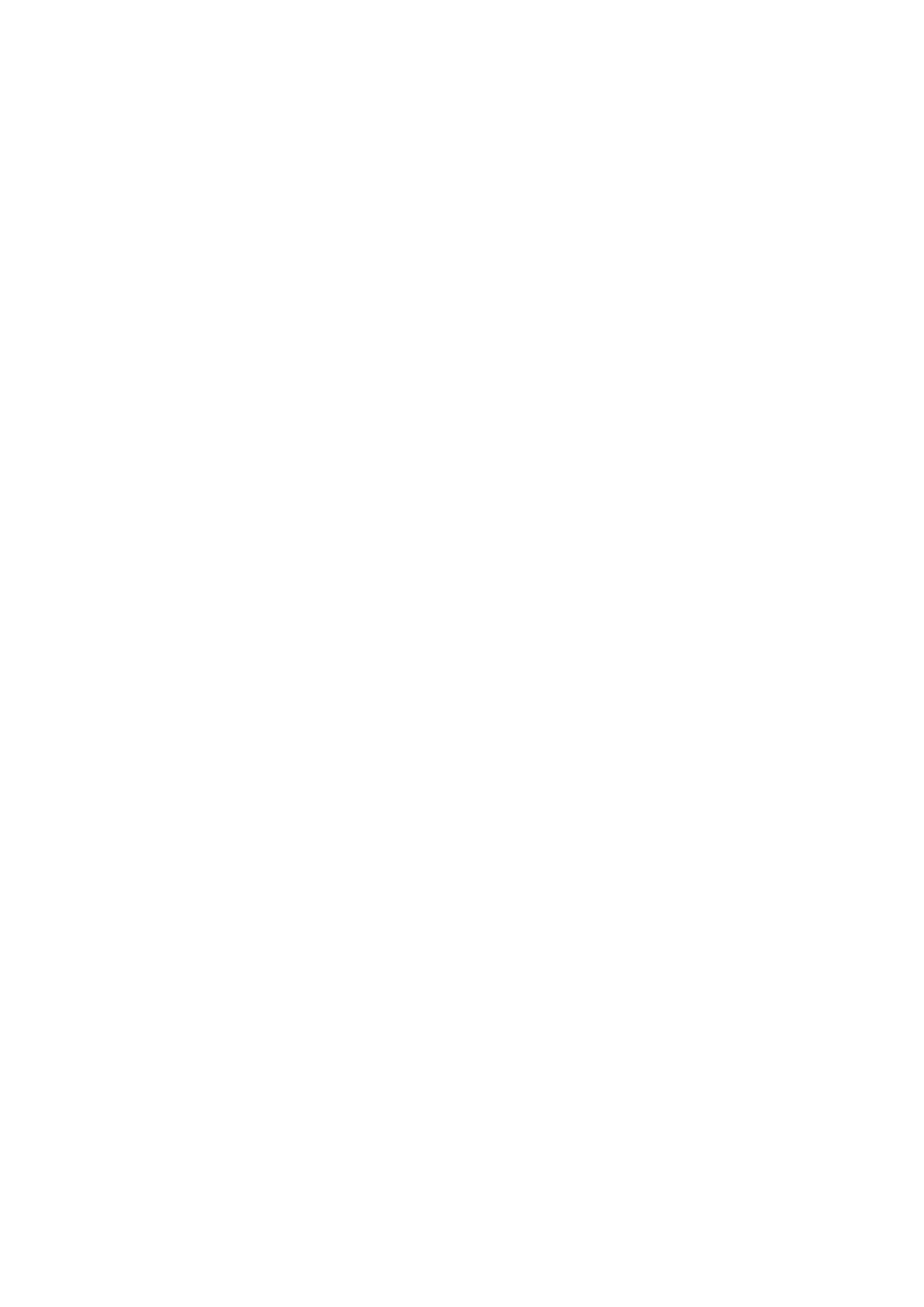# <span id="page-32-0"></span>6. A Semi-Synchronous Push–Relabel Algorithm with Parallel Discharge

While PRSyncDet already worked surprisingly well in practice, the restriction that only one relabel operation can be performed per vertex and pulse is problematic. We conjectured that this might have at least two negative consequences:

- The possible parallelism is restricted: A low-degree vertex can only activate so many other vertices before getting relabelled. It would be preferrable to completely discharge a vertex in one pulse. What's more, the analysis of the FIFO selection rule assumes a complete discharge of a vertex before the next vertex is processed, so the theoretical bound of  $\mathcal{O}(n^3)$  does not hold for our implementation, but the amount of edge scans did not differ significantly between  $PRSyncDet$  and  $F\_PRF$  in our experiments.
- The per-vertex work is small. This puts an upper bound on the effective speedup because the mechanisms needed to implement the parallelism induce a certain overhead which is harder to amortize if the total amount of work is not particularly high. This is especially a problem if there are not a lot of active vertices to begin with, which is often the case towards the end of the algorithm's execution.

We soon realized that in order to achieve multiple relabels per vertex in one pulse, it would not be possible to stick with the requirement of determinism. The interleaving of relabel operations influences the outcome and makes it necessary to synchronize access to the edges that are shared by two active vertices. We implemented two variants:

- PRSyncNondetMutex uses spinlocks to synchronize access to edges shared between active vertices. [Figure 6.1](#page-33-1) shows a pseudocode representation of the algorithm.
- PRSyncNondetWin uses a different approach: The algorithm works on copies  $d'$  of the distance labels, so that the original labels can still be read. When looking for admissible edges  $(v, w) \in E_f$ , the old label of w is considered, while the current label of v is used. The admissibility condition becomes  $d'(v) = d(w) + 1$ . For an edge  $(v, w) \in E$  where both v and w are active, a winning criterion determines which one of two the adjacent vertices can push along the edge in the next pulse:  $v$  wins the competition if  $d(v) < d(w) - 1$  or  $d(v) = d(w) + 1$  or  $v < w$  (the latter condition is a tie-breaker in the case where  $d(v) = d(w)$ .

[Figure 6.2](#page-34-0) shows a pseudocode representation of the algorithm.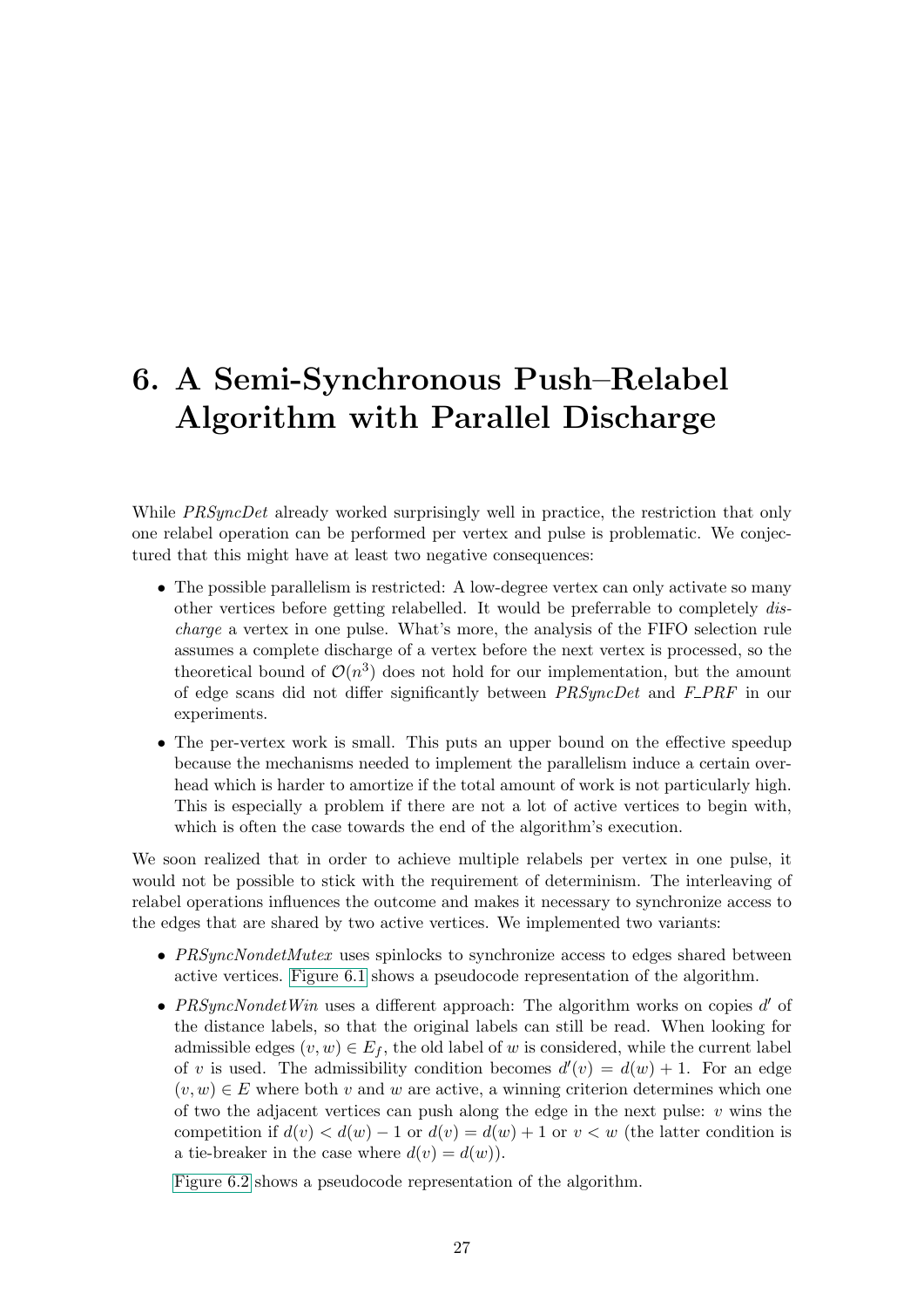1 // Input:  $G = (V, E), c, s, t$ 2 PRSyncNondetMutex(): 3 // initialization and saturation of source−adjacent edges as in PRSyncDet [Figure 5.1](#page-28-0) 4 while true: 5 if first pulse 6 or work threshold for global update is exceeded 7 or workingSet  $=$  Ø 8 GlobalRelabel() // implementation shown in [Figure 5.2](#page-29-1) 9 10 workingSet =  $[v \mid v \leftarrow \text{workingSet}, d(v) < n$  and  $e(v) > 0$ 11 if workingSet =  $\emptyset$ : 12 break 13 14 **for** each  $v \in$  workingSet in parallel : 15 v. discoveredVertices := [] 16 **if** TestAndSet(v.isDiscovered): 17 v. discoveredVertices .pushBack(v) 18 while  $e(v) > 0$ : 19  $newLabel := n$ 20 **for** each residual edge  $(v, w) \in E_f$ : 21 if  $e(v) = 0$ : // vertex is already discharged completely 22 break 23  $\Delta := 0$ 24 if  $d(v) = d(w) + 1$  and  $c_f(v, w) > 0$ : // edge is admissible 25 with mutex for undirected edge  $\{v,w\}$ : 26  $\Delta := \min(c_f(v, w), e(v))$ 27 f (v,w)  $+= \Delta$ 28 if  $\Delta > 0$ : 29 e(v)  $-\equiv \Delta$  // atomic fetch-and-add 30 e(w)  $+ = \Delta$  // atomic fetch-and-add 31 if  $w \neq t$  and TestAndSet(w.isDiscovered): 32 v. discoveredVertices .pushBack(w) 33 if  $c_f(v, w) > 0$ , %and  $d(w) \geq d(v)$ :  $34$  newLabel := min(newLabel,  $d(w) + 1$ ) 35 **if**  $e(v) = 0$ : 36 break 37  $d(v) := newLabel$ 38 if  $d(v) = n$ : 39 break 40 41 workingSet := Concat([ v.discoveredVertices |  $v \leftarrow$  workingSet ]) 42 **for** each  $v \in$  working Set in parallel : 43 v.isDiscovered  $:= 0$ 

<span id="page-33-1"></span>Figure 6.1: Pseudocode implementation of *PRSyncNondetMutex* 

Due to deliberate race conditions, both algorithms do not maintain correct labels at all times. Since for a good performance of the algorithm correct labels are crucial, we address this issue by running global relabeling more often. We also run a global relabeling phase if the working set becomes empty, to ensure correctness.

## <span id="page-33-0"></span>6.1 Implementation

As with the PRSyncDet algorithm variant, we integrated  $PRSyncNondet^*$  into the Problem Based Benchmark Suite (PBBS) [\[SBF](#page-52-11)+12] maintained by professor Guy Blelloch et al. from Carnegie-Mellon University in Pittsburgh, PA.

The included library provides the necessary primitives to implement the algorithms in a straightforward manner. We used OpenMP for parallel iteration and TBB's spinlock implementation (tbb::spin\_mutex) for the mutexes used by  $PRSyncNondetMutex$ .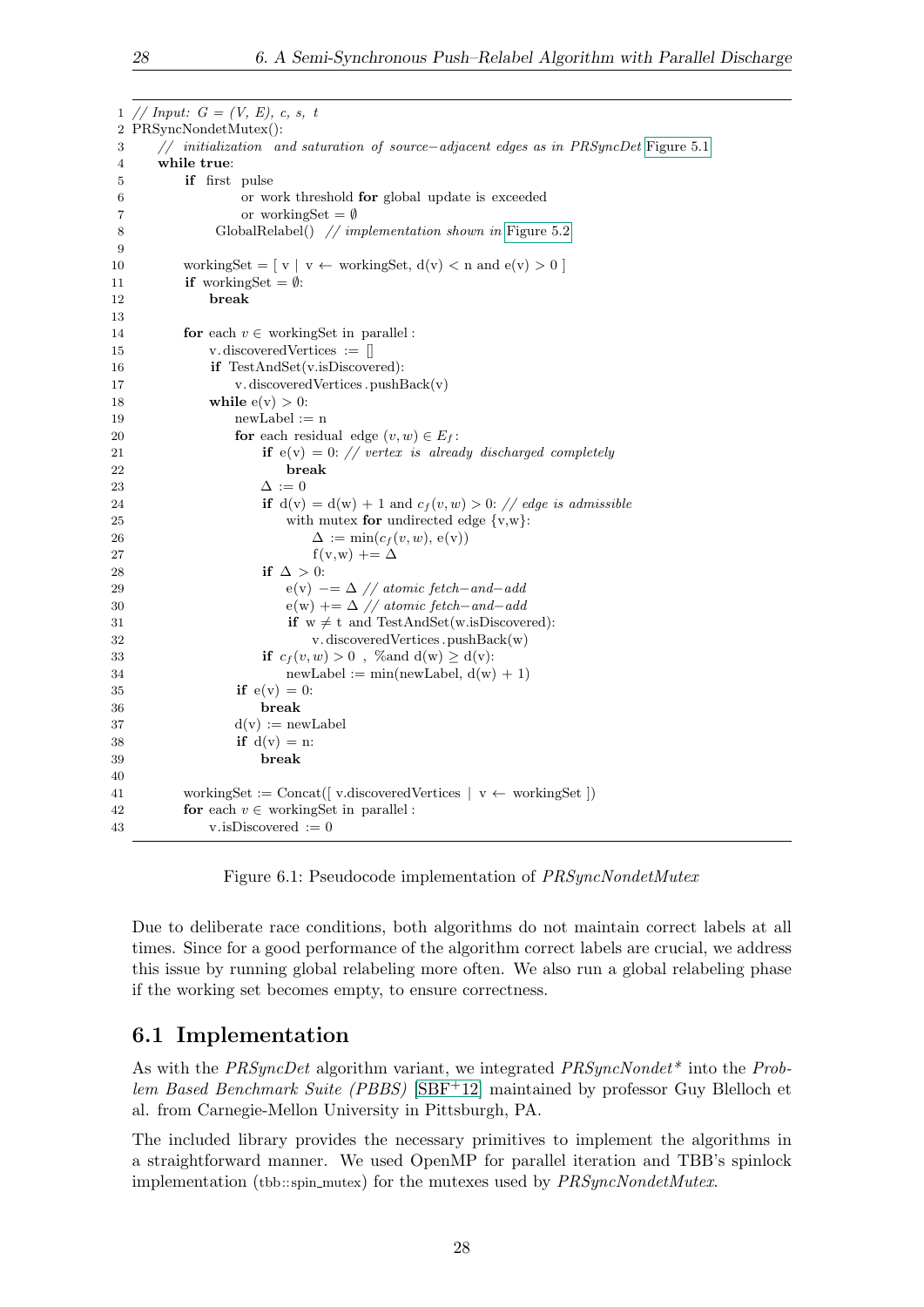```
1 // Input: G = (V, E), c, s, t2 PRSyncNondetWin():
3 // initialization and saturation of source−adjacent edges as in PRSyncDet Figure 5.1
4 while true:
5 if first pulse
6 or work threshold for global update is exceeded
7 or workingSet = \emptyset8 GlobalRelabel() // implementation shown in Figure 5.2
9 workingSet = [v \mid v \leftarrow \text{workingSet}, d(v) < n]10
11 if workingSet = \emptyset:
12 break
13
14 for each v \in working Set in parallel :
15 v. discovered Vertices := []
16 d'(v) := d(v)17 e := e(v) \text{ // local copy}18 while e > 0:
19 newLabel := n20 skipped := 0
21 for each residual edge (v, w) \in E_f:
22 if e = 0: // vertex is already discharged completely
23 break
24 admissible := (d'(v) = d(w) + 1)25 if e(w): // is the edge shared between two active vertices ?
26 win := d(v) = d(w) + 1 or d(v) < d(w) – 1 or (d(v) = d(w) and v < w)
27 if admissible and not win:
28 skipped := 1
29 continue // skip to next residual edge
30 if admissible and c_f(v, w) > 0: // edge is admissible
31 \Delta := \min(c_f(v, w), e(v))32 f (v,w) += \Delta33 e - \Delta34 w.addedExcess += \Delta // atomic fetch-and-add
35 if w \neq t and TestAndSet(w.isDiscovered):
36 v. discoveredVertices .pushBack(w)
37 if c_f(v, w) > 0 and d(w) \geq d'(v):
38 newLabel := min(newLabel, d(w) + 1)
39 if e = 0 or skipped:
40 break
41 d'(v) := newLabel42 if d'(v) = n:
43 break
44 v.addedExcess := e - e(v)45 if e'(v) and TestAndSet(v.isDiscovered):
46 v. discoveredVertices .pushBack(v)
47
48 for each v \in workingSet in parallel :
49 d(v) := d'(v)50 e(v) + = v.addedExcess
51 v.addedExcess := 052 v.isDiscovered := 0
53
54 workingSet := Concat(\vert v.discoveredVertices \vert v \leftarrow workingSet \vert)55 workingSet = [v \mid v \leftarrow \text{workingSet}, d(v) < n]56
57 for each v \in workingSet in parallel :
58 e(v) + = v.addedExcess
59 \text{ v addedExcess} = 060 v.isDiscovered := 0
```
<span id="page-34-0"></span>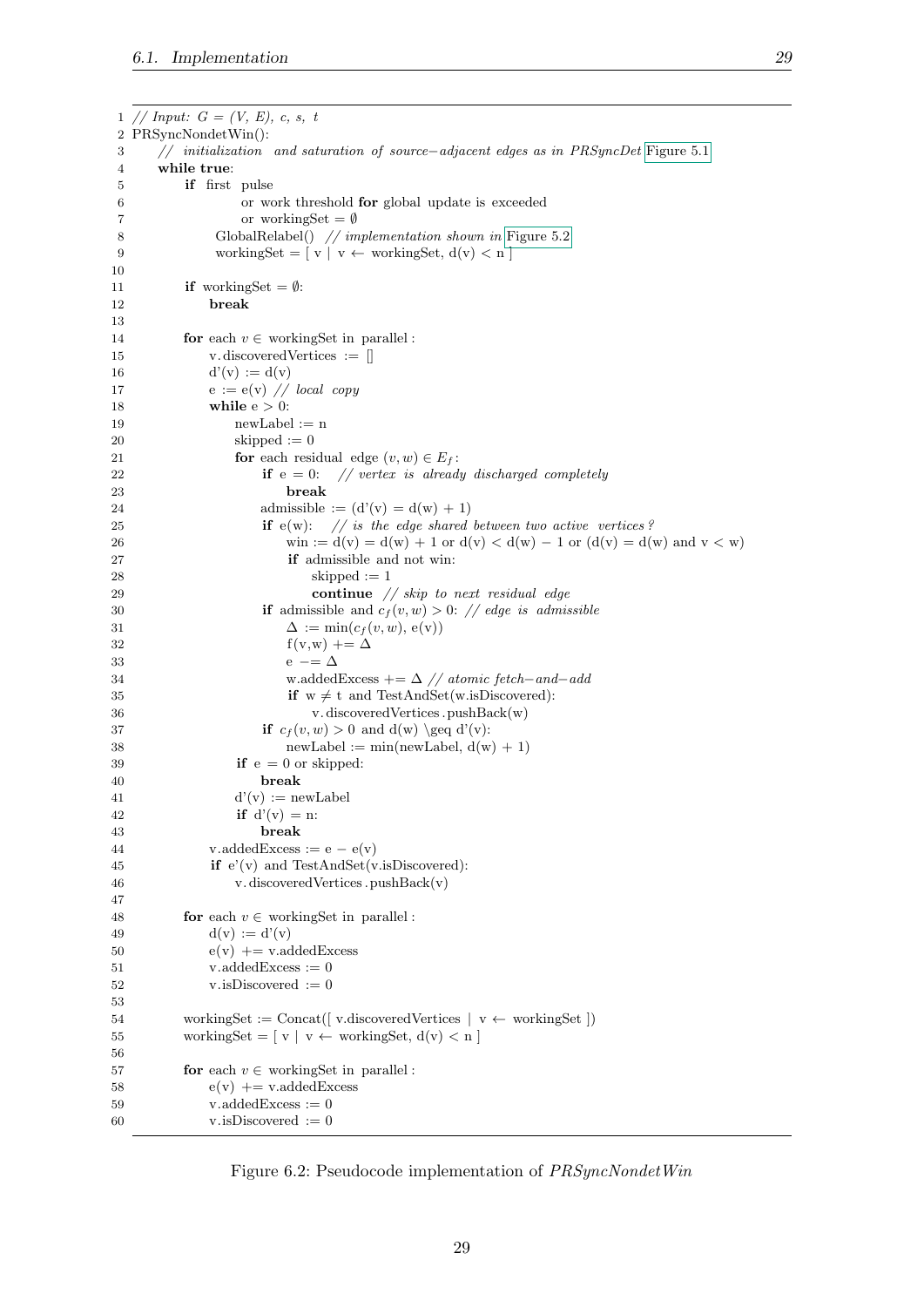### <span id="page-35-0"></span>6.2 Unresolved Issues

It seems that *PRSyncNondetMutex* is not correct in its current form. Similar to the Galois implementation (which coincidently uses a similar algorithm), it does not terminate on all instances we tested. We are not sure whether this is due to an implementation bug or a more fundamental problem. Our experiments on other graphs show that it does a similar amount of edge scans as the *PRSyncDet* implementation. However, it does not scale nearly as well with the number of threads (only up to a self-relative speedup of 2 to 3) and the timings vary a lot due to mutex contention.

We instead tried to incorporate the vertex-based locking known from [\[AS95\]](#page-50-8) with similar results (non-termination in some cases and disappointing timings in other cases). Based on this lack of success, we decided to not persue the idea further and did not bring the version up to a state where it could be included in the final evaluation.

## <span id="page-35-1"></span>6.3 Techniques to Increase Parallelism

For the proposed parallel push–relabel implementations, the available parallelism (i.e. the average size of the working set) is partly dependent on the number of non-saturating pushes the algorithm makes. The reason for that is that the less excess is pushed across an edge, the more is left on the source vertex to activate other vertices.

Unfortunately in networks with small capacities, which constitute the vast majority of graphs in our test suite, most pushes are saturating, so the observation is not helpful in this case. Of course for other graphs, it might be useful to investigate techniques that help increase the number of non-saturating pushes.

#### <span id="page-35-2"></span>6.3.1 Excess Scaling

[\[AO89\]](#page-50-12) describe an  $\mathcal{O}(nm + n^2 \log U)$  approach to the maximum flow problem, where the edge capacities are integers bounded by  $U$ . In the case of unit capacities, this yields an  $\mathcal{O}(nm)$  algorithm.

The idea is to maintain an excess upper bound  $\Delta = 2^k$  such that  $\Delta \geq e(v)$  for all vertices v. Only active vertices with an excess value between  $\frac{\Delta}{2}$  and  $\Delta$  are considered. For an edge  $(v, w) \in E_f$ , the maximum amount of flow that can be pushed across the edge from v to w is  $\Delta - e(w)$ . At some point all the vertices will have  $e(v) \leq \frac{\Delta}{2}$  $\frac{\Delta}{2}$ . If that happens, we set  $\Delta := \frac{\Delta}{2}$  and continue.

We implemented this technique in  $PRSyncNondetWin$ , but with a slight modification: We *do* process active vertices v with an excess  $e(v) < \frac{\Delta}{2}$  $\frac{\Delta}{2}$ , because otherwise we would give up a lot of the parallelism we have available.

Unfortunately, experiments showed that while the parallelism was increased a bit by this technique in randomly generated graphs with large edge capacities, the algorithm performed more work overall (more pulses and edge scans) and there was no observable speedup overall.

#### <span id="page-35-3"></span>6.3.2 Two-Level Pushes

Inspired by the push two layers  $(P2L)$  push-relabel variant presented by [\[Gol09\]](#page-51-12), we implemented a simple heuristic to counter a problematic case where flow is pushed back and forth between two vertices. By maintaining the sum of outgoing residual capacities of each vertex, we can compute an upper bound on the flow pushed along an edge  $(v, w) \in E_f$ with  $w \neq t$ :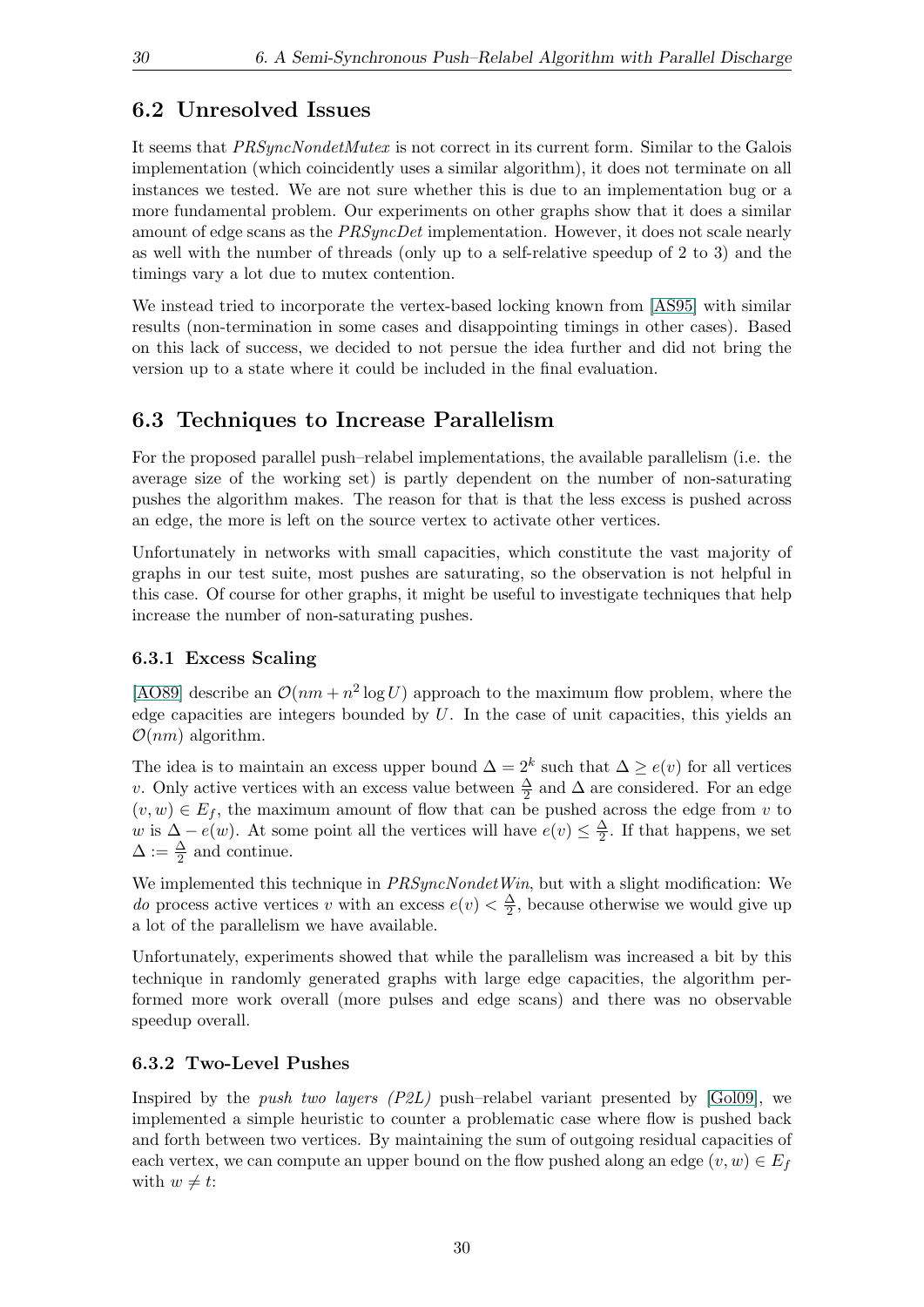$$
\sum_{\substack{(w,x)\in E_f\\x\neq v}} c(w,x) = \left(\sum_{(w,x)\in E_f} c(w,x)\right) - c(x,w)
$$

If more than this amount of flow is pushed along the edge, some of it will necessarily return to v at a later point of the algorithm's execution. If at most this amount is pushed, it can certainly be pushed on to a third vertex  $x \neq v$ .

We also added a modification timestamp to each edge to ensure that flow is pushed to the neighbor from which flow was received the least recently, to prevent pushing flow back to where it came from.

In most of our experiments this optimization had no effect at all because the problematic cases never occurred. This leads us to believe that it is not very useful for a large class of real-world graphs (including those in our test suite) that tend to be very easy to solve.

### <span id="page-36-0"></span>6.4 A Word about Gap Heuristics

In both *PRSyncDet* and an earlier modification of it similar to *PRSyncNondetWin*, we implemented contention-free gap heuristics. In both cases, while gaps occured occasionally, the overhead of finding them was not offset by the time savings due to removed vertices, and the total runtime was increased in all the tested cases (which did not cover the whole test suite).

This is a bit different from the sequential case, where gap heuristics also do not have a great effect when combined with FIFO selection and global relabeling, but where the cost of finding them is smaller and thus overall the performance can be improved slightly, according to [\[CG97\]](#page-50-5).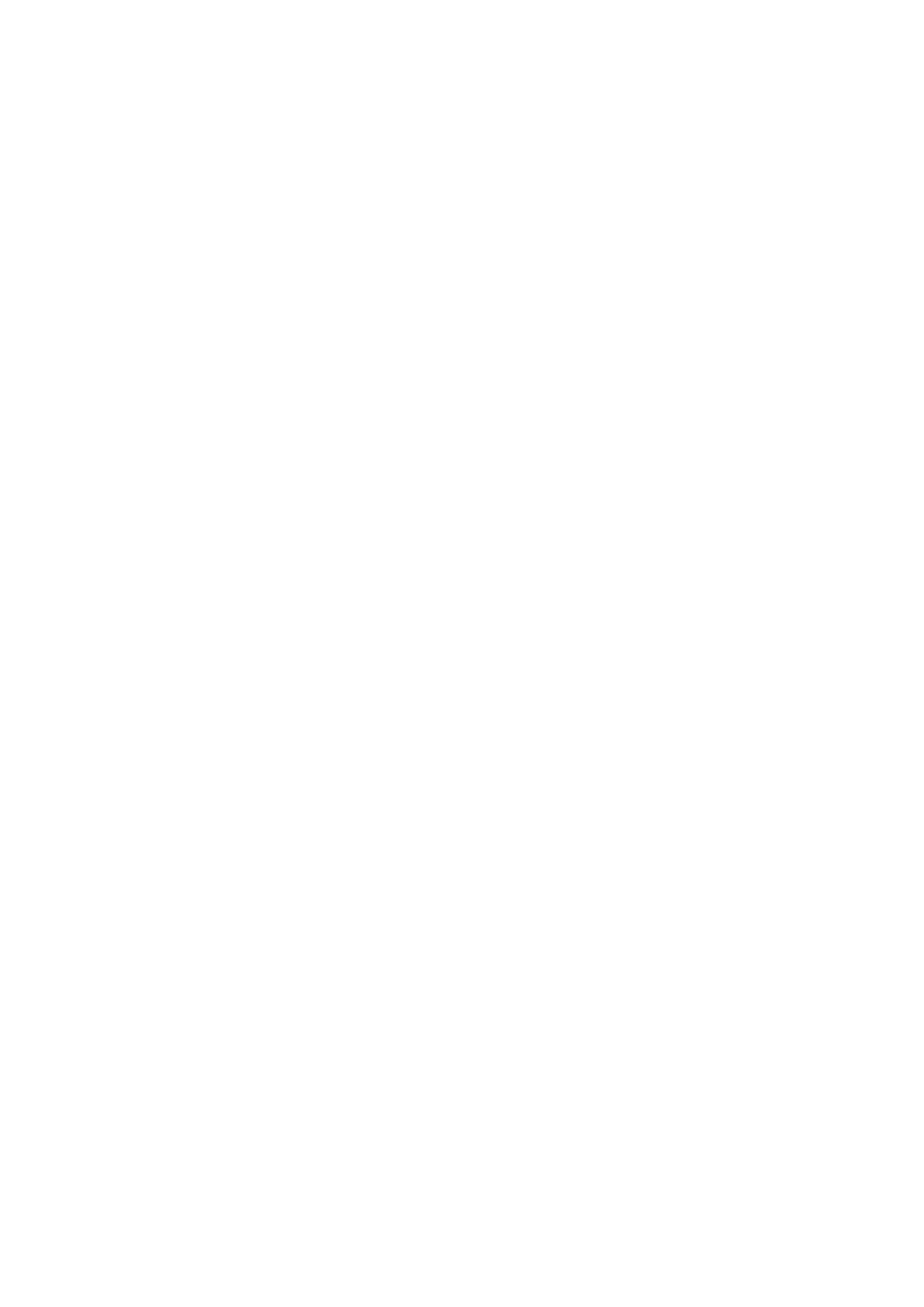# <span id="page-38-0"></span>7. Experimental Evaluation

## <span id="page-38-1"></span>7.1 Test Setup

#### <span id="page-38-2"></span>7.1.1 The Hardware

All of the timings presented in this work were collected on a NUMA Intel machine, to which I was generously provided access by the research group around CMU professor Guy Blelloch. It hosts four Xeon E7-8870 at 2.40GHz per core, making for a total of 40 physical cores and 80 logical cores with hyperthreading. Every processor has 64 GiB of RAM associated with it, for a total of 256 GiB. Due to the nature of the architecture, the memory bank of the processor where a thread is currently running at has a lower latency and higher bandwidth than the other three banks.

The scheduling of allocations is left to the operating system, but in the case of multithreaded timings we force a certain pattern: Large blocks of memory, such as arrays, are allocated in a striped fashion: The pages are allocated on all four banks alternatingly. In our experiments this helped to get much more consistent timings because the allocation is deterministic, although this approach slightly penalizes executions on less than four cores, which should be kept in mind when interpreting the results. The differences are marginal from what we've seen.

### <span id="page-38-3"></span>7.1.2 Graph Representations and Comparability

When comparing different algorithms, we tried to use internal representations of the graph as similar as possible to each other. For simplicity, we used 64-bit integers for vertex and edge indices as well as capacities.

The most widely employed representation of the graph in memory seems to be adjacency lists. Outgoing edges for a single vertex are stored contiguously in memory, allowing for cache-efficient scans. Only if the flow on an edge is actually changed, the reverse edge needs to be looked up (via a pointer in the original edge) and modified as well.

One additional optimization is described by [\[BS06\]](#page-50-9): Along with the own residual capacity, every edge also stores the residual capacity of its reverse. This speeds up reverse breadthfirst searches in the residual network, such as the one employed by the global relabeling heuristic. We used this optimization by default for all our own implementations and added it to HIPR as well for fairness.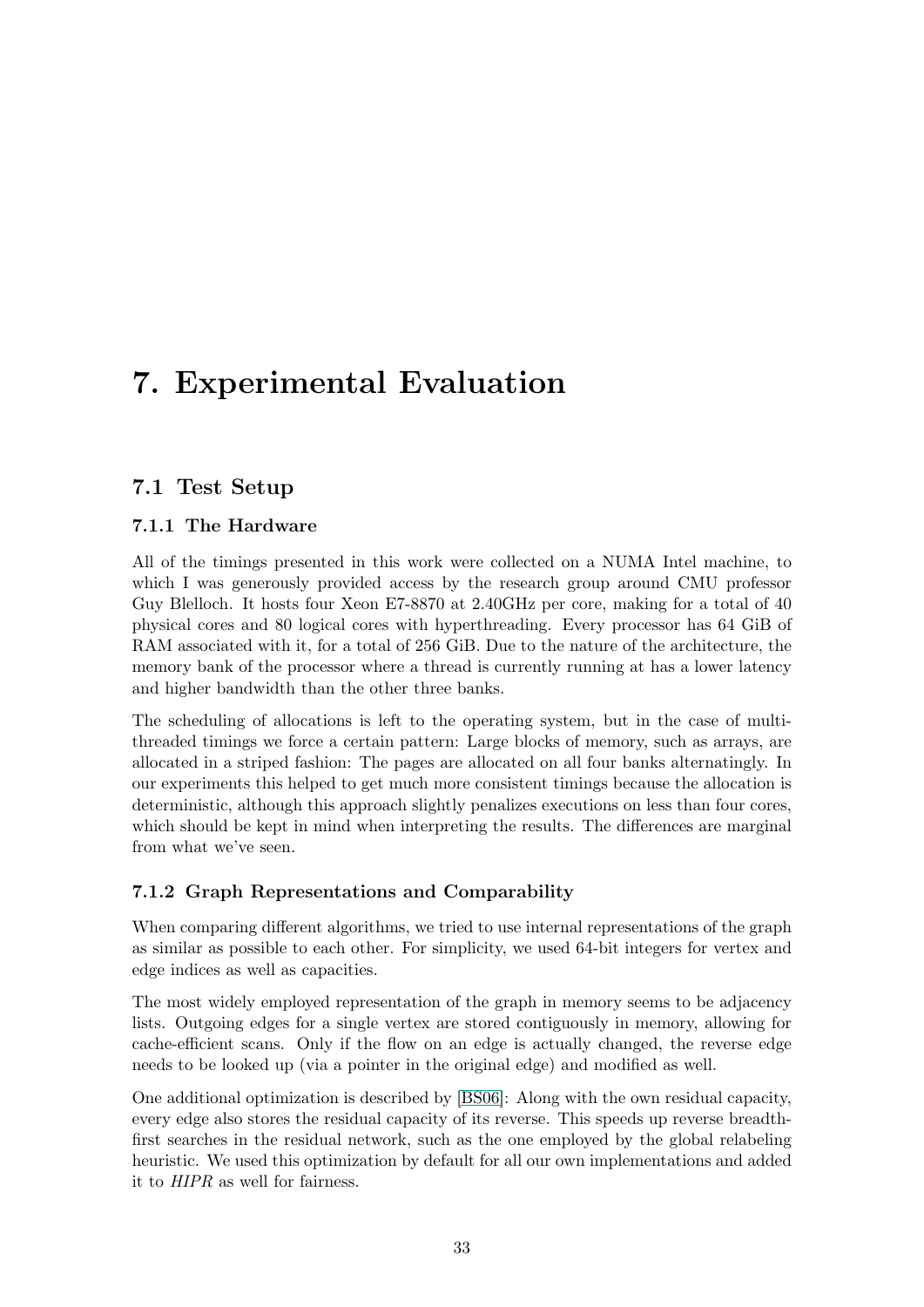When timing max-flow algorithms, we usually only measure the time needed to compute a minimum cut, which in the case of preflow–push based implementations is the time to compute a maximum preflow (that is, a preflow with no augmenting path from any active vertex to the sink). The time needed to read the graph from disk and build up the internal representation is not included. As mentioned earlier, both HIPR and HPF use a flow decomposition algorithm to compute the actual flow on each edge only in a second stage. However, for almost all of our real-world test graphs, only the minimum cut is of interest, which can already be reconstructed from the result of the first stage.

One exception is the graph partitioning application: To employ the balanced adaptive flow iterations method, the actual flow function is needed. In our experiments with the KaHIP instances, HIPR only spent a very small fraction of its total runtime (usually well below 2%) on the second stage. Simply using HIPR's second stage on top of any other implementation of the first stage is thus a reasonable option in practice. We did not attempt to parallelize the second stage, which could be non-trivial seeing as it is based on a modified depth-first search.

In every experiment we verified the correctness of the resulting flow value manually. In the case of HIPR, HPF and our own implementations, we also enabled routines that verify the maximality of the final computed flow or preflow function via an augmenting-path search.

#### <span id="page-39-0"></span>7.1.3 The Competition

The different algorithms we ran our test suite on are named as follows:

- $\bullet$  hipr is the sequential  $HIPR$  program in its default configuration, with the  $GLOB$ -REL-FREQ set to 0.5. The parameter regulates the frequency in which global relabelings are run (a higher value means a higher frequency). We modified it to use 64-bit integers and the reverse residual capacity cache optimization mentioned above. It was strictly faster than HIPR in all the cases we checked, but only by a small margin.
- $\bullet$  hipr3.0 is hipr with  $GLOB\_REL\_FREQ$  set to 3.0.
- hpf is the sequential *pseudo\_fifo* variant of  $HPF$ . We modified it the same way as HIPR.
- f\_prf is the sequential  $F\_PRF$  in its default configuration. We modified it to work with 64-bit integers, but unfortunately it uses a suboptimal internal graph representation using linked lists instead of arrays, so the runtime could probably be improved by a noticable constant factor (up to 20–30% by our estimation). It also uses a different (and worse) method of determining when to run a global relabeling, but we took it as it is just to demonstrate the surprising point that FIFO-based vertex selection can easily outperform highest-label selection on most of the graphs in our test suite.
- dtree is David Eisenstat's sequential dynamic tree-based push–relabel implementation. We modified it to use 64-bit integers.
- **PRSyncDet** is an implementation of the algorithm described in [subsection 5.2.5,](#page-26-1) with  $GLOB$ -REL-FREQ set to 3.0. This value yielded overall good results for our test suite.
- PRSyncNondetWin is an implementation of the algorithm described in [chapter 6,](#page-32-0) with *GLOB\_REL\_FREQ* set to 3.0.

For more details about the sequential implementations and their respective sources, please refer to [subsection 5.2.1.](#page-24-1)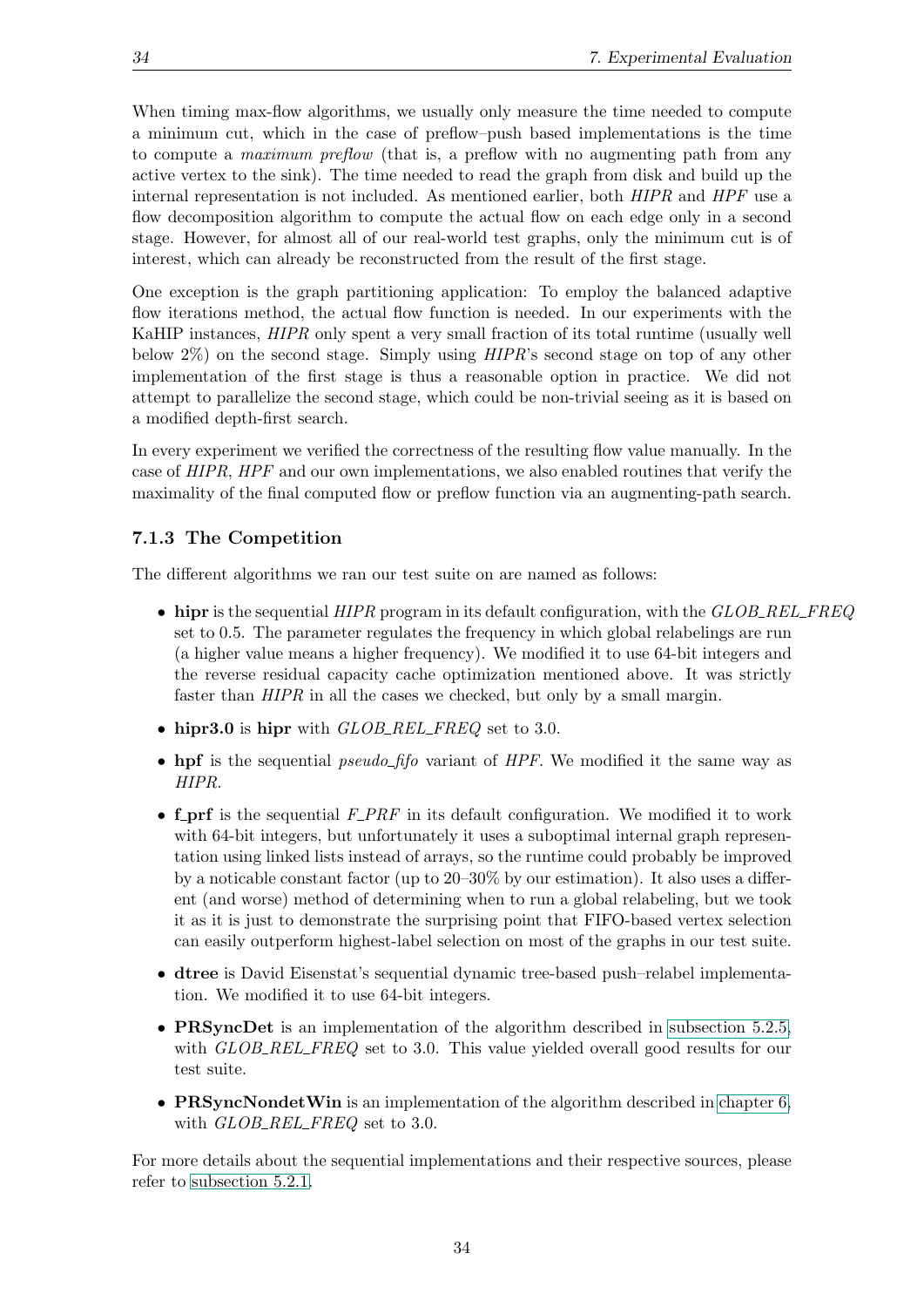| graph name             | num. vertices | num. edges    | max. capacity |
|------------------------|---------------|---------------|---------------|
| genrmf_wide_4          | 1,048,576     | 5,160,960     | 10000         |
| washington_rlg_wide_16 | 4,194,306     | 12,517,376    | 30000         |
| $delaunay_24$          | 10,066,330    | 60,378,613    |               |
| $delaunay_25$          | 20,132,660    | 120,768,109   |               |
| $delaunay_26$          | 40,265,322    | 241,552,557   |               |
| $delaunay_2$           | 80,530,640    | 483,126,599   |               |
| $delaunay_28$          | 161,061,274   | 966,286,764   |               |
| $delaunay_28_$ hier4   | 17,290,574    | 100,463,233   | 31            |
| $rgg_224$              | 10,066,332    | 159,076,553   |               |
| $rgg_225$              | 20,132,661    | 331,386,145   |               |
| $rgg_226$              | 40,265,320    | 689,424,569   |               |
| $rgg_227$              | 80,530,639    | 1,431,907,505 |               |
| $grid_28_$ hier4       | 11,754,212    | 47,006,759    |               |
| europe.osm             | 15,273,606    | 32,521,077    |               |
| nlpkkt240              | 8,398,082     | 222,847,493   |               |
| $pld_spam_100$         | 42,889,802    | 623,056,513   |               |
| pld_spam_5000          | 42,889,802    | 623,066,313   |               |
| $BL06$ -camel- $\lg$   | 18,900,002    | 93,749,846    | 16000         |

<span id="page-40-3"></span>Table 7.1: Properties of our benchmark graph instances. The maximum edge capacity is excluding source or sink adjacent edges

#### <span id="page-40-0"></span>7.1.4 The Benchmarks

The different graph families in our test suite have been described in detail in [subsec](#page-22-0)[tion 5.1.4.](#page-22-0) [Table 7.1](#page-40-3) lists the graphs with their precise vertex and edge counts.

#### <span id="page-40-1"></span>7.1.5 Testing methodology

We ran every solver multiple times on every instance, each time measuring the time to find a maximum preflow after the graph representation has been built up in memory. For the deterministic algorithm variants hipr, hpf, f\_prf, dtree and PRSyncDet, we averaged the timings over at least three different runs. For **PRSyncNondet**, we performed at least five runs because the variance is higher due to a non-deterministic number of pulses.

#### <span id="page-40-2"></span>7.1.6 Results

A comprehensive matrix of all the sequential test results can be found in [Table 7.2.](#page-44-0) As mentioned above,  $HPF$  seems to be the overall best performer, but *PRSyncDet* with one thread often achieves timings within a factor of two. Exceptions are the DIMACS graphs, the vision instance and the three smallest KaHIP instances. On the spam detection benchmarks, HPF is outperformed by the others.

We chose the global relabeling frequency for *PRSyncDet* in an attempt to get the best performance on our test suite. To show that this does not give an unfair advantage over  $HIPR$ , we showed the influence of the parameter using the  $hipr3.0$  configuration. In all but one cases, increasing the frequency yields worse results in the case of HIPR. Overall, on our test suite,  $HIPR$  is inferior to both  $HPF$  and  $F\_PRF$ . We conclude that FIFObased selection is superior to highest-label selection for the type of applications we tried to capture in our test suite.

For our test instances, dynamic trees do not improve the actual run time of the push– relabel algorithm. This is shown by the timings from the *dtree* implementation.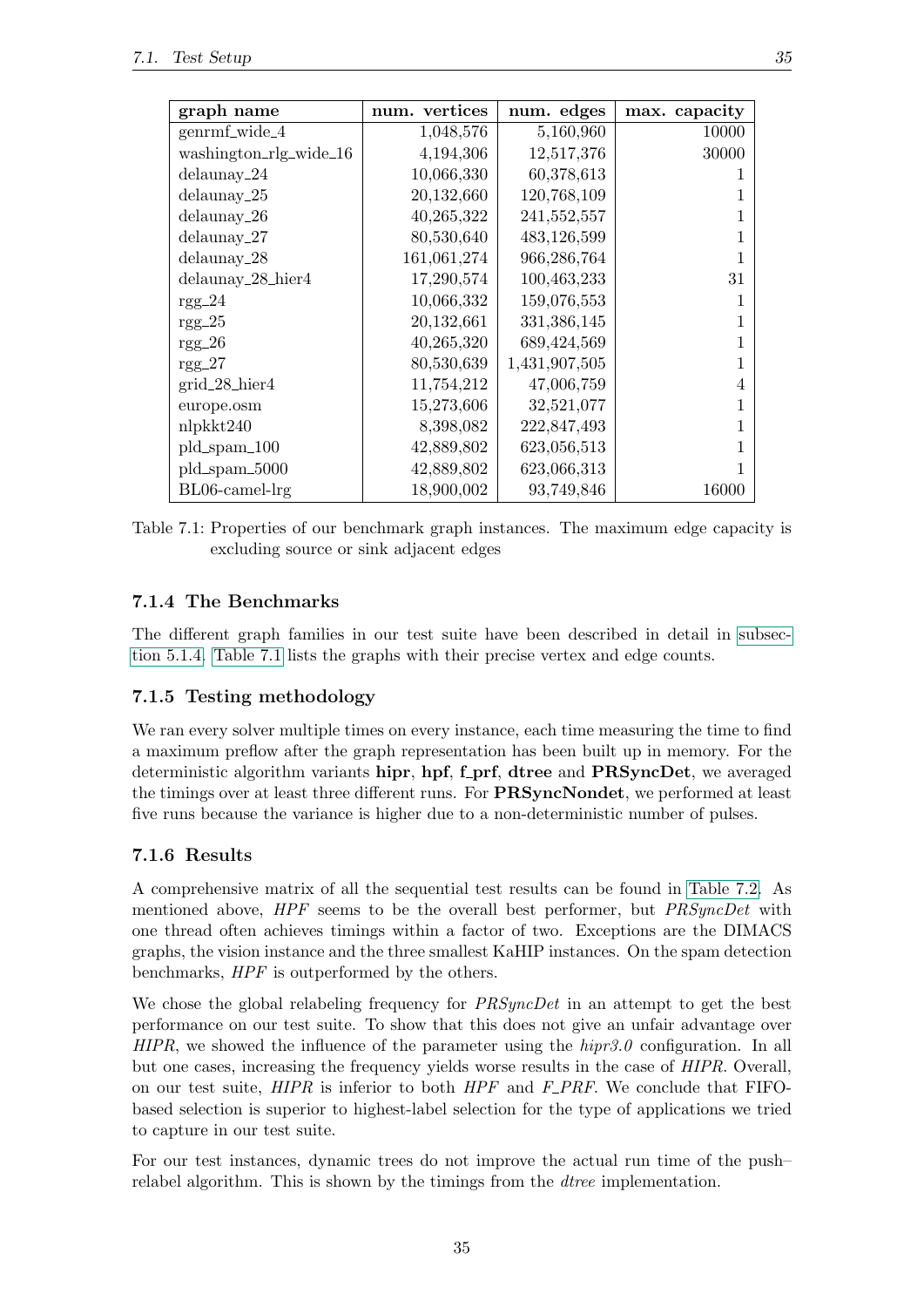[Table 7.3](#page-45-0) and [Table 7.4](#page-45-1) show how the PRSyncDet and PRSyncNondetWin algorithm variants scale with the available number of threads. We can see that on the largest delaunay and rgg instances, on the spam detection instances as well as on the  $nlpkkt240$ ,  $BL06\text{-}camel\text{-}lq$  and washington  $rlq\text{-}wide\text{-}16$  graphs, self-relative speedups of over 8 could be achieved with 16 threads. In most cases, the difference between 16 and 32 threads is small, indicating either a lack of available parallelism or possibly that main memory becomes the bottleneck beyond a certain point of concurrency. In some cases the runtime even increases when switching from 16 to 32 threads, an effect that is probably due to a suboptimal use of OpenMP.

For all but the smallest instance of the *delaunay* and rgg family, two threads are sufficient to beat the best sequential solution time. For  $nlpkt240$  it takes four threads and for washington rlg wide 16 as well as BL06-camel-lrg it takes eight. europe.osm, genrmf wide  $\downarrow$ and  $grid\_28\_hier/$  exhibit too little average active vertices per pulse to be parallelized efficiently using our method. [Figure 7.1](#page-42-0) and [Figure 7.2](#page-42-1) show how *PRSyncDet* scales on the  $\text{rgg}_2$  graph, compared to  $HPF$ , the solver achieving the best sequential time.

We want to point out especially the promising results for the *pld\_spam* family, which we specifically designed to be a practical application of a minimum cut technique. An absolute speedup over  $HIPR$  of almost 12 is achieved with 32 threads, as can be seen in [Figure 7.4.](#page-42-2) These graphs have a large number of active vertices on average in each pulse, which we attribute to the small diameter of the graph. This allows for very efficient parallelization. For comparison purposes, the numbers presented here are measured with OpenMP, but even better timings are achieved in this particular case with Cilk (pld\_spam100 is solved by PRSyncNondetWin in under 30 seconds with 32 threads and Cilk scheduling).

For the delaunay and rgg families, the self-relative and absolute speedups are better for the larger instances, again because there are more vertices active in each pulse on average.

On the vision instance  $B\text{L06-camel-}$ lrg, it takes 8 threads for  $PRSyncNondetWin$  to beat the performance of HPF. Nevertheless, with 32 threads we still achieve an absolute speedup of almost 4, due to the near-perfect linear scaling on this instance.

Our hope was that the modifications introduced in PRSyncNondetWin allow for more effective parallelization. This has turned out to be partly successful, seeing as for all but one of the tested graphs, the best average time achieved by PRSyncNondetWin is at least as good as the best average time achieved by *PRSyncDet*. Sometimes the difference is very noticable, especially on the medium-sized KaHIP instances: in the case of *delaunay* 26, the difference is almost a minute, or 30% of the total time. What's notable is that with only one thread, PRSyncDet is often faster, so the self-relative speedups of PRSyncNondetWin are slightly better than those of *PRSyncDet*. Overall, the difference is not significant in most cases. We would thus recommend the conceptionally simpler *PRSyncDet* variant in practice, especially if only a small number of threads is available.

#### <span id="page-41-0"></span>7.1.7 Speedup as a Function of the Number of Active Vertices

Intuition tells us that for our synchronized algorithm implementations, the achievable speedup will be better the more active vertices there are on average in each pulse. This assumption was confirmed by our experiments. For the *delaunay 28* graph, [Figure 7.5](#page-42-3) shows the self-relative speedup with regard to the number of active vertices in a pulse, with 8 threads enabled. We can see that decent speedups of over 4 are achieved when there are more than 3000 active vertices. Below that, speedups are much worse. Below 1000 active vertices, the synchronization overhead becomes too much to get any speedup at all. Of course the exact thresholds are dependent on the vertex degrees (and thus the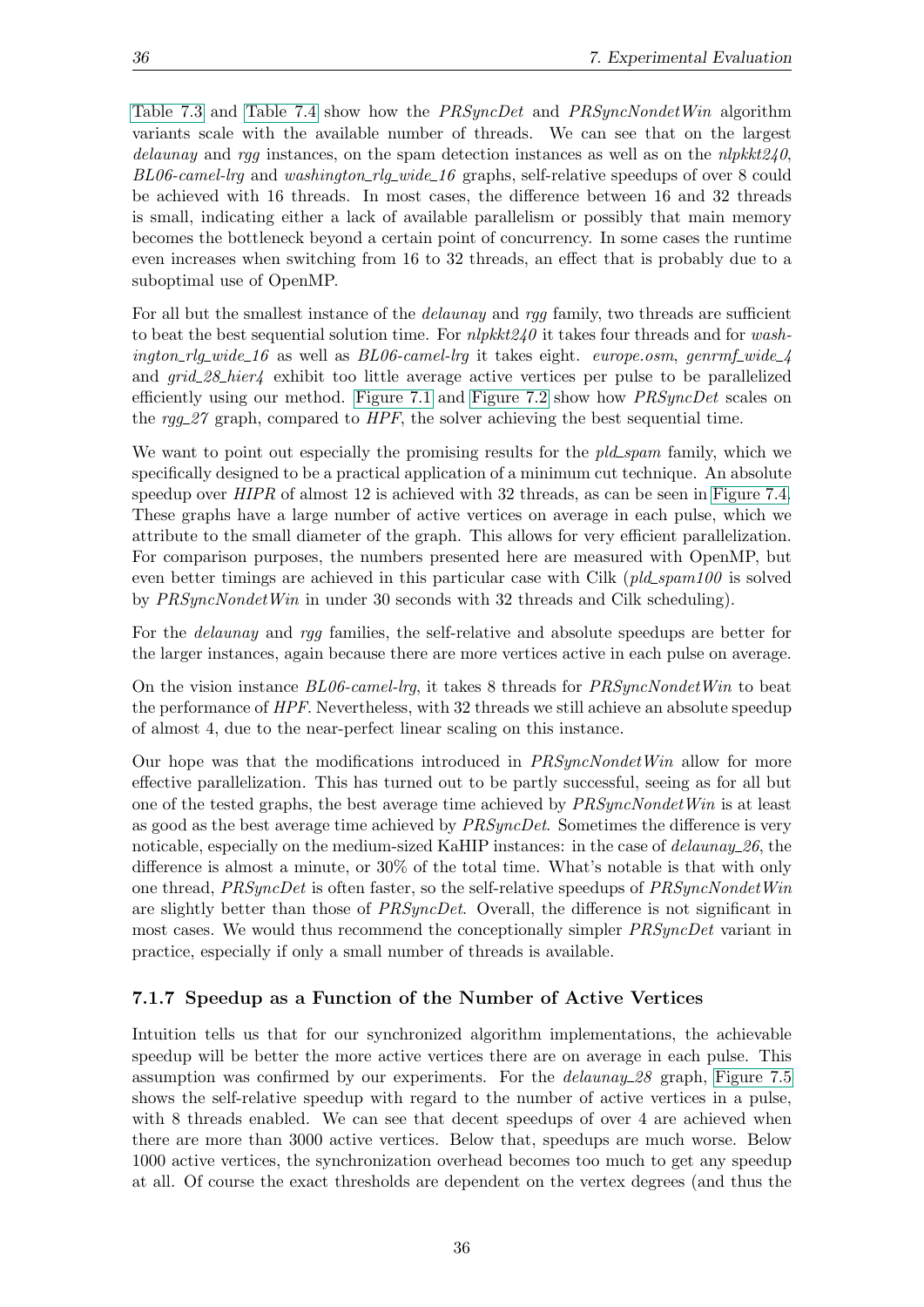

<span id="page-42-0"></span>Figure 7.1: Timings for  $rqq_2$  27



<span id="page-42-1"></span>Figure 7.2: Speedup for  $rqq\_27$ 



Figure 7.3: Timings for  $pld\_spam\_100$ 



<span id="page-42-3"></span>Figure 7.5:  $PRSyncNondetWin$  Selfrelative speedup on delaunay 28 with 8 threads, depending on number of active vertices. The times exclude global relabeling.

12 speedup over HIPR 10 speedup over HIPR 8 6 4 2 0 1 2 4 8 16 32 threads

<span id="page-42-2"></span>Figure 7.4: Speedup for pld\_spam\_5000



<span id="page-42-4"></span>Figure 7.6: PRSyncNondetWin active vertices during the course of execution on *delaunay* 28 with 1 thread. The times exclude global relabeling.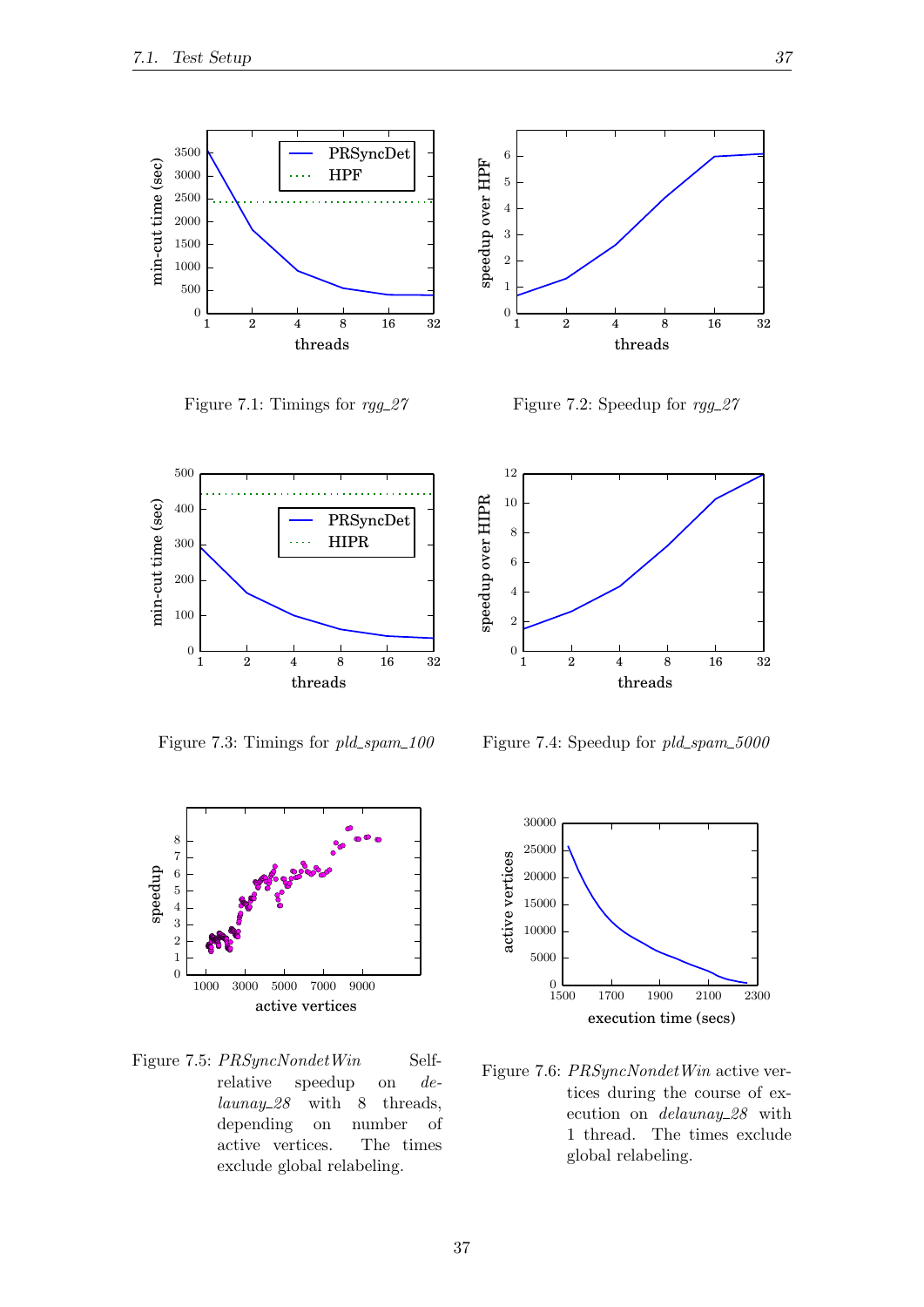amount of work per vertex), but these numbers seem to be consistent across our benchmark instances.

[Figure 7.6](#page-42-4) shows the number of active vertices during the course of the algorithm's execution in the case of the *delaunay* 28 graph. We can see that in this case, only during a small fraction of the total runtime (about 200 seconds) the number of active vertices drops below the threshold of 3000. This tail is hard to parallelize and the reason for the non-linear speedup seen on this graph.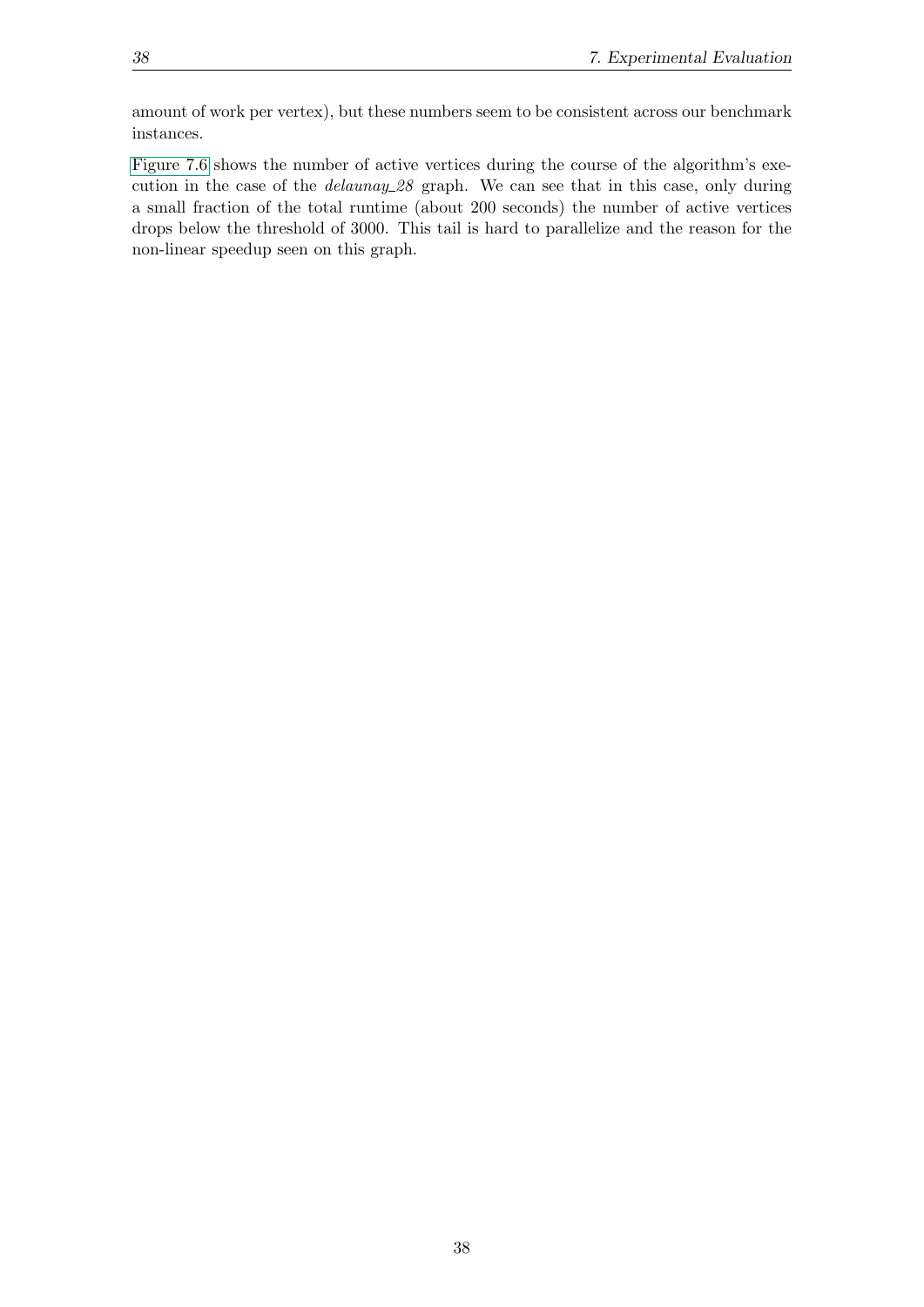| ۱i<br>ľ      |
|--------------|
| ֚֚<br>ť<br>١ |

| graph                                                                                                                                                                                                                                                                                                                                                                                                                                                                                                                                                                            | hipr   | hipr3.0  | hpf             | $f_prf$ | dtree  | PRSyncDet | PRSyncNondetWin |       |
|----------------------------------------------------------------------------------------------------------------------------------------------------------------------------------------------------------------------------------------------------------------------------------------------------------------------------------------------------------------------------------------------------------------------------------------------------------------------------------------------------------------------------------------------------------------------------------|--------|----------|-----------------|---------|--------|-----------|-----------------|-------|
| genrmf_wide_4                                                                                                                                                                                                                                                                                                                                                                                                                                                                                                                                                                    | 41     | 104      | 11              | 81      | 49     | 275       | 260             | Setup |
| washington_rlg_wide_16                                                                                                                                                                                                                                                                                                                                                                                                                                                                                                                                                           | 88     | 68       | 26              | 118     | 66     | 168       | 194             |       |
| $delaunay_224$                                                                                                                                                                                                                                                                                                                                                                                                                                                                                                                                                                   | 361    | 664      | 77              | 194     | 372    | 154       | 152             |       |
| $delaunay_25$                                                                                                                                                                                                                                                                                                                                                                                                                                                                                                                                                                    | 1193   | 1680     | 208             | 494     | 1021   | $312\,$   | 316             |       |
| $delaunay_26$                                                                                                                                                                                                                                                                                                                                                                                                                                                                                                                                                                    | 2502   | 4142     | 562             | 1028    | 2452   | 826       | 804             |       |
| delaunay_27                                                                                                                                                                                                                                                                                                                                                                                                                                                                                                                                                                      | 8032   | 13,308   | 1180            | 2648    | 9073   | 1715      | 1780            |       |
| $delaunay_28$                                                                                                                                                                                                                                                                                                                                                                                                                                                                                                                                                                    | 21,564 | 35,008   | 2905            | 8124    | $\ast$ | 4359      | 4665            |       |
| delaunay_28_hier4                                                                                                                                                                                                                                                                                                                                                                                                                                                                                                                                                                | 965    | 1757     | 269             | 449     | 976    | 539       | 568             |       |
| $rgg_224$                                                                                                                                                                                                                                                                                                                                                                                                                                                                                                                                                                        | 643    | 1108     | 259             | 355     | 521    | 257       | 245             |       |
| $rgg_225$                                                                                                                                                                                                                                                                                                                                                                                                                                                                                                                                                                        | 1468   | $2575\,$ | 543             | 980     | 1245   | 536       | 573             |       |
| $rgg_226$                                                                                                                                                                                                                                                                                                                                                                                                                                                                                                                                                                        | 4737   | 6648     | 1338            | 3321    | 3985   | 1363      | 1403            |       |
| $rgg_227$                                                                                                                                                                                                                                                                                                                                                                                                                                                                                                                                                                        | 13,082 | 19,419   | 2433            | 6937    |        | 3574      | 3807            |       |
| grid_28_hier4                                                                                                                                                                                                                                                                                                                                                                                                                                                                                                                                                                    | 1015   | 1649     | 64              | 372     | 594    | 125       | 119             |       |
| europe.osm                                                                                                                                                                                                                                                                                                                                                                                                                                                                                                                                                                       | 359    | 445      | $\overline{22}$ | 76      | 372    | 59        | 46              |       |
| nlpkkt240                                                                                                                                                                                                                                                                                                                                                                                                                                                                                                                                                                        | 521    | 1119     | 218             | 711     | 1418   | 609       | 752             |       |
| pld_spam_100                                                                                                                                                                                                                                                                                                                                                                                                                                                                                                                                                                     | 443    | 508      | 907             | 405     | 1475   | 293       | 405             |       |
| pld_spam_5000                                                                                                                                                                                                                                                                                                                                                                                                                                                                                                                                                                    | 486    | 514      | 614             | 444     | $\ast$ | 443       | 709             |       |
| BL06-camel-lrg                                                                                                                                                                                                                                                                                                                                                                                                                                                                                                                                                                   | 259    | 491      | 56              | 220     | $***$  | 317       | 358             |       |
| Table 7.2: Sequential benchmark results. The numbers represent the time in seconds to find a maximum preflow (excluding initialization time).<br>Timings are averaged over multiple runs. We skipped the runs marked with $(*)$ because the results would not have been particular<br>interesting and our computation time on the machine was limited. The run marked with $(**)$ raised an error because there are multiple<br>edges between the same vertices in this instance, which <i>dtree</i> cannot handle. For each instance, the best timeing is presented underlined. |        |          |                 |         |        |           |                 | 33    |

<span id="page-44-0"></span>7.1.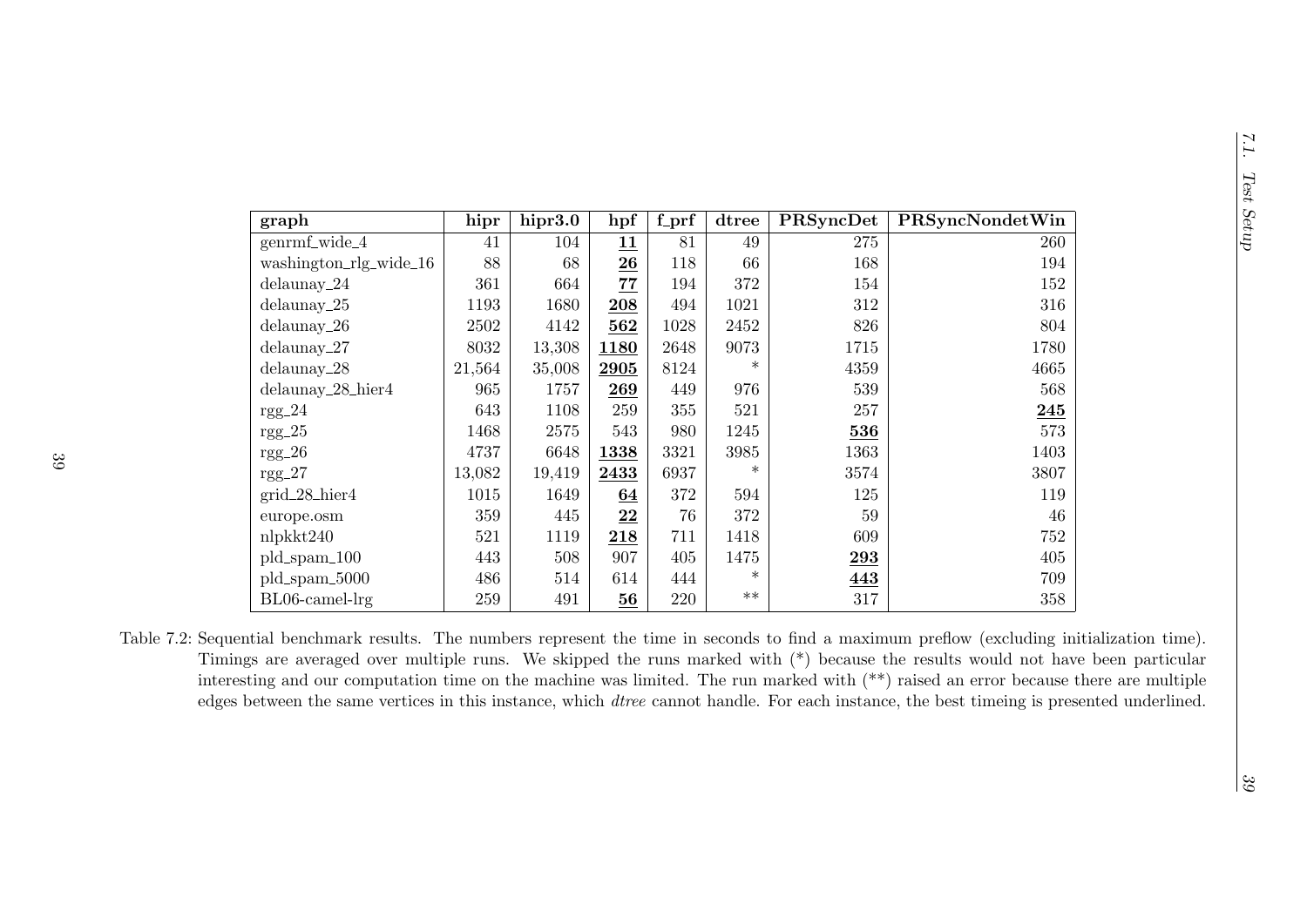| graph                  | number of threads |                |                  |             |             |              |  |  |
|------------------------|-------------------|----------------|------------------|-------------|-------------|--------------|--|--|
|                        | $\mathbf{1}$      | $\overline{2}$ | $\boldsymbol{4}$ | 8           | 16          | 32           |  |  |
| genrmf_wide_4          | 275               | 195(1.4)       | 134(2.1)         | 106(2.6)    | 114(2.4)    | 181(1.5)     |  |  |
| washington_rlg_wide_16 | 168               | 84 (2.0)       | 41 $(4.1)$       | 22(7.6)     | 13(12.9)    | 10(16.8)     |  |  |
| $delaunay_224$         | 154               | 86 (1.8)       | 57(2.7)          | 43(3.6)     | 40(3.9)     | 56(2.8)      |  |  |
| $delaunay_25$          | 312               | 184(1.7)       | 111(2.8)         | 81 (3.9)    | 75(4.2)     | 94(3.3)      |  |  |
| $delaunay_26$          | 826               | 438 $(1.9)$    | 282(2.9)         | 203(4.1)    | 191(4.3)    | 233(3.5)     |  |  |
| $delaunay_2$           | 1715              | 979(1.8)       | 592(2.9)         | 411(4.2)    | 357 $(4.8)$ | 404(4.2)     |  |  |
| $delaunay_28$          | 4359              | 2082(2.1)      | 1065(4.1)        | 616 $(7.1)$ | 478 $(9.1)$ | 574(7.6)     |  |  |
| $delaunay_28_$ hier4   | 539               | 285(1.9)       | 162(3.3)         | 110(4.9)    | 100(5.4)    | 124(4.3)     |  |  |
| $rgg_224$              | 257               | 145(1.8)       | 89 (2.9)         | 62 $(4.1)$  | 55(4.7)     | 62 $(4.1)$   |  |  |
| $rgg_225$              | 536               | 312(1.7)       | 177(3.0)         | 114(4.7)    | 96(5.6)     | 114(4.7)     |  |  |
| $rgg_226$              | 1363              | 683 $(2.0)$    | 347(3.9)         | 196(7.0)    | 137(9.9)    | 154(8.9)     |  |  |
| $rgg_227$              | 3574              | 1826(2.0)      | 929(3.8)         | 550(6.5)    | 406(8.8)    | 399 $(9.0)$  |  |  |
| $grid_28_$ hier4       | 125               | 105(1.2)       | 95(1.3)          | 89 (1.4)    | 93(1.3)     | 119(1.1)     |  |  |
| europe.osm             | 59                | 44 $(1.3)$     | 35(1.7)          | 32(1.8)     | 34(1.7)     | 45(1.3)      |  |  |
| nlpkkt240              | 609               | 340 $(1.8)$    | 170(3.6)         | 93(6.5)     | 56(10.9)    | 46(13.2)     |  |  |
| $pld_spam_100$         | 293               | 164(1.8)       | 101(2.9)         | 62 $(4.7)$  | 43 $(6.8)$  | 37(7.9)      |  |  |
| $pld_spam_5000$        | 443               | 305(1.5)       | 170(2.6)         | 96(4.6)     | 60(7.4)     | 49 $(9.0)$   |  |  |
| $BL06$ -camel- $lrg$   | 317               | 156(2.0)       | (4.1)<br>77      | 44(7.2)     | 29 (10.9)   | (10.9)<br>29 |  |  |

<span id="page-45-0"></span>Table 7.3: Parallel benchmark results for PRSyncDet. The numbers outside parantheses represent the time in seconds to find a maximum preflow (excluding initialization time). The number in parens represents the self-relative speedup over the run with only one thread. Timings are averaged over multiple runs.

| graph                  | number of threads |             |              |             |           |             |  |
|------------------------|-------------------|-------------|--------------|-------------|-----------|-------------|--|
|                        | 1                 | $\bf{2}$    | 4            | 8           | 16        | 32          |  |
| genrmf_wide_4          | 260               | 202(1.3)    | 139(1.9)     | 102(2.5)    | 93(2.8)   | 109(2.4)    |  |
| washington_rlg_wide_16 | 194               | 98(2.0)     | 48 $(4.0)$   | 24(8.1)     | 14(13.9)  | 9(21.6)     |  |
| $delaunay_24$          | 152               | 90(1.7)     | 55(2.8)      | 41 $(3.7)$  | 38(4.0)   | 40(3.8)     |  |
| $delaunay_25$          | 316               | 182(1.7)    | 99(3.2)      | 70 (4.5)    | 52(6.1)   | 54(5.9)     |  |
| $delaunay_26$          | 804               | 420(1.9)    | 241(3.3)     | 154(5.2)    | 133(6.0)  | 152(5.3)    |  |
| $delaunay_227$         | 1780              | 920(1.9)    | 526(3.4)     | 320(5.6)    | 253(7.0)  | 251(7.1)    |  |
| $delaunay_28$          | 4665              | 2151(2.2)   | 1180 $(4.0)$ | 619 $(7.5)$ | 560(8.3)  | 493 $(9.5)$ |  |
| delaunay_28_hier4      | 568               | 290(2.0)    | 169(3.4)     | 98(5.8)     | 80(7.1)   | 85(6.7)     |  |
| $rgg_224$              | 245               | 131(1.9)    | 78(3.1)      | 49 $(5.0)$  | 35(7.0)   | 35(7.0)     |  |
| $rgg_225$              | 573               | 320(1.8)    | 182(3.1)     | 111(5.2)    | 90(6.4)   | 86 (6.7)    |  |
| $rgg_226$              | 1403              | 680 $(2.1)$ | 345(4.1)     | 189(7.4)    | 128(11.0) | 105(13.4)   |  |
| $rgg_227$              | 3807              | 1970(1.9)   | 951(4.0)     | 503(7.6)    | 362(10.5) | 358(10.6)   |  |
| $grid_28_$ hier4       | 119               | 101(1.2)    | 80(1.5)      | 72(1.7)     | 74(1.6)   | 83 (1.4)    |  |
| europe.osm             | 46                | 37(1.2)     | 28(1.6)      | 23(2.0)     | 22(2.1)   | 26(1.8)     |  |
| nlpkkt240              | 752               | 388(1.9)    | 189(4.0)     | 101(7.4)    | 60(12.5)  | 38(19.8)    |  |
| $pld_spam_100$         | 405               | 233(1.7)    | 135(3.0)     | 84 (4.8)    | 52(7.8)   | 37(10.9)    |  |
| pld_spam_5000          | 709               | 395(1.8)    | 218(3.3)     | 123(5.8)    | 78(9.1)   | 46(15.4)    |  |
| $BL06$ -camel- $lrg$   | 358               | 172(2.1)    | 87(4.1)      | 46(7.8)     | 25(14.3)  | 15(23.9)    |  |

<span id="page-45-1"></span>Table 7.4: Parallel benchmark results for *PRSyncNondetWin*. The numbers outside parantheses represent the time in seconds to find a maximum preflow (excluding initialization time). The number in parens represents the self-relative speedup over the run with only one thread. Timings are averaged over multiple runs.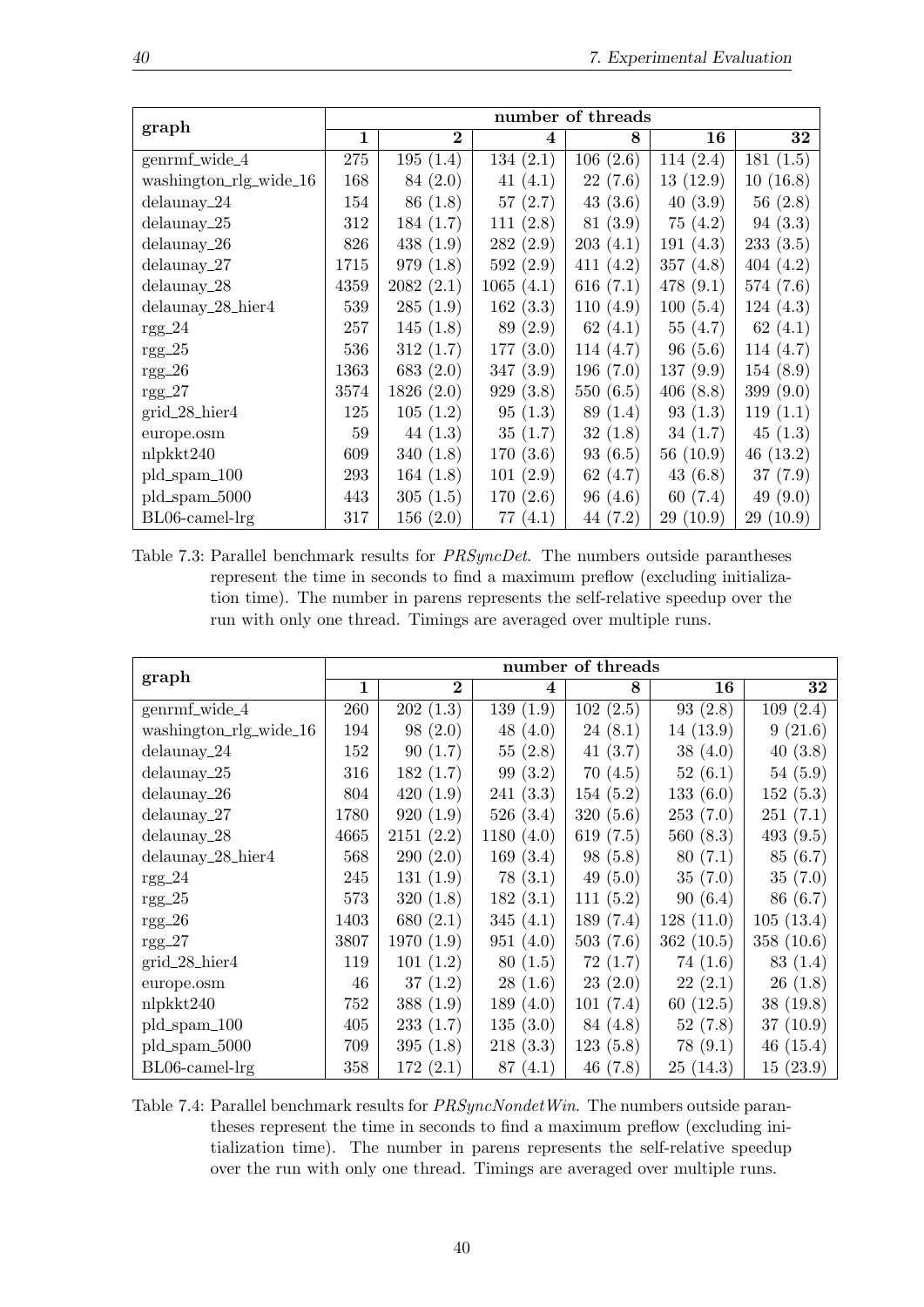## <span id="page-46-0"></span>8. Future Work

There are some ideas and problems leftover that we have not followed up on during the research for this thesis due to time constraints. We will document those here in an unordered manner and might investigate them in the future.

## <span id="page-46-1"></span>8.1 Improvements for PRSyncDet

A straightforward observation is that due to the simplicity of the PRSyncDet algorithm variant presented in [subsection 5.2.5,](#page-26-1) it lends itself to a MapReduce-based distributed implementation similar to the Ford–Fulkerson implementation from [\[HYW11\]](#page-51-8). This might make it possible to solve even larger graphs than the ones we experimented with, where the instances cannot be held in main memory completely. We expect this to yield worse total runtimes due to communication overhead.

With regard to the algorithm itself, we feel that it would be worth looking at the kind of bidirectional approach used by the BK algorithm and [\[HYW11\]](#page-51-8), where partial augmenting paths are found forward from the source and backward from the sink simultaneously. The analogue in the push–relabel world is to introduce additional labels that approximate the distance to the source and potentially to also allow for node deficits. The pseudoflow algorithm takes this but approach but uses quite complicated data structures that might be hard to parallelize efficiently. We feel that a simpler implementation can still improve our simpler push–relabel algorithm and help increase the number of active vertices to work with.

We noted in [subsection 7.1.7](#page-41-0) that even for large graphs, a considerable part of the algorithm's execution time is spent in a phase where there is just not enough active vertices for the synchronized approach to be really efficient. It might be worth incorporating the [\[AS95\]](#page-50-8) or [\[HH11\]](#page-51-7) approach into our algorithm and swtich to it when the number of active vertices drops beyond a certain threshold. We believe these to be less efficient when many vertices are active but potentially more efficient on small graphs or in the late stages of the algorithm on large graphs.

## <span id="page-46-2"></span>8.2 Flow Decomposition

Since in most applications only a minimum cut is interesting, the explicit flow assignment function is often not needed. If it is, however, our algorithm performs the second stage of transforming a maximum preflow into a maximum flow sequentially.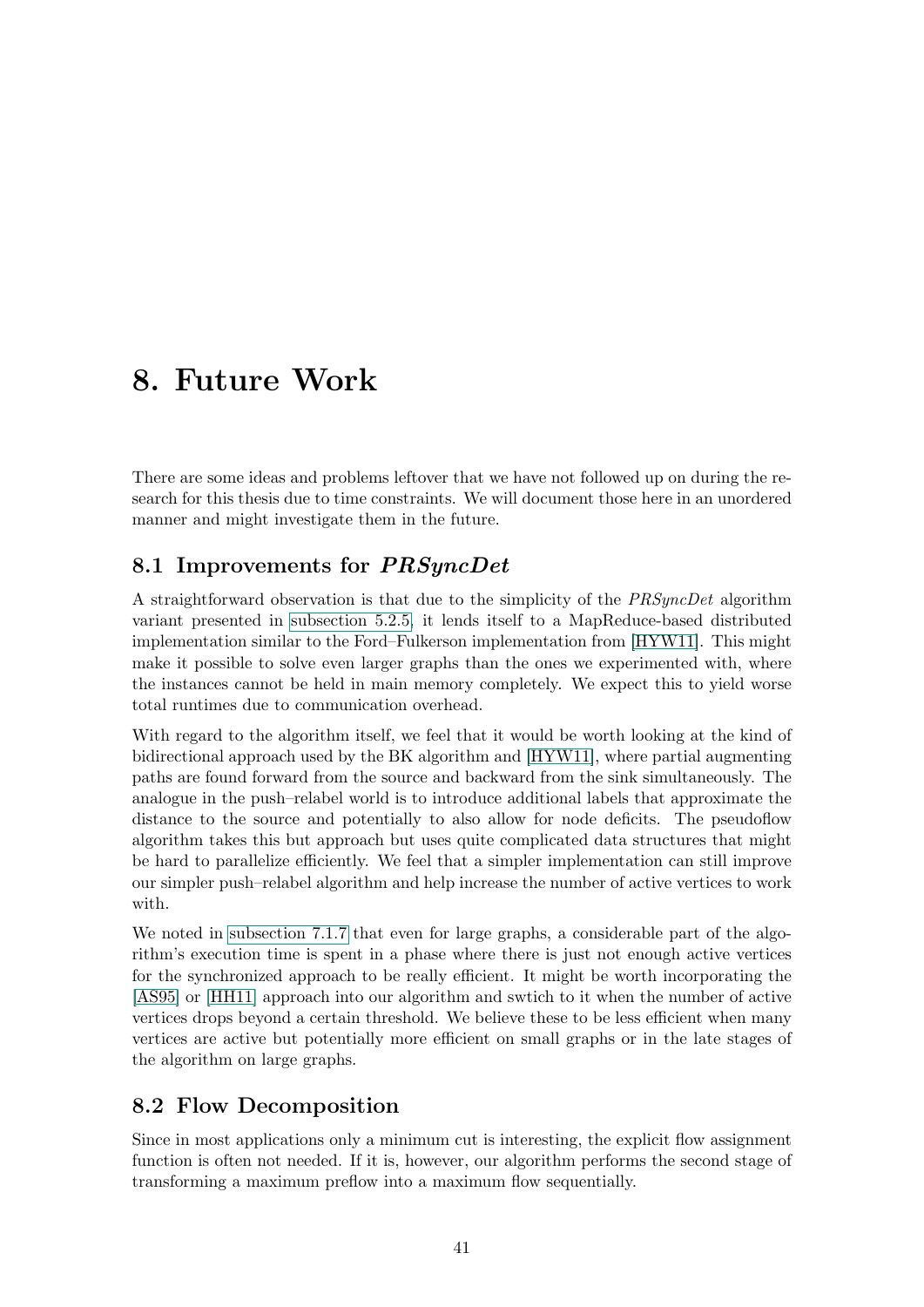The algorithm used by HIPR and HPF is basically a greedy depth-first search to push the excess flow back to the source. It might be possible to use a modified breadth-first search to replace it, which would be easier to parallelize. We have not looked into the details so far.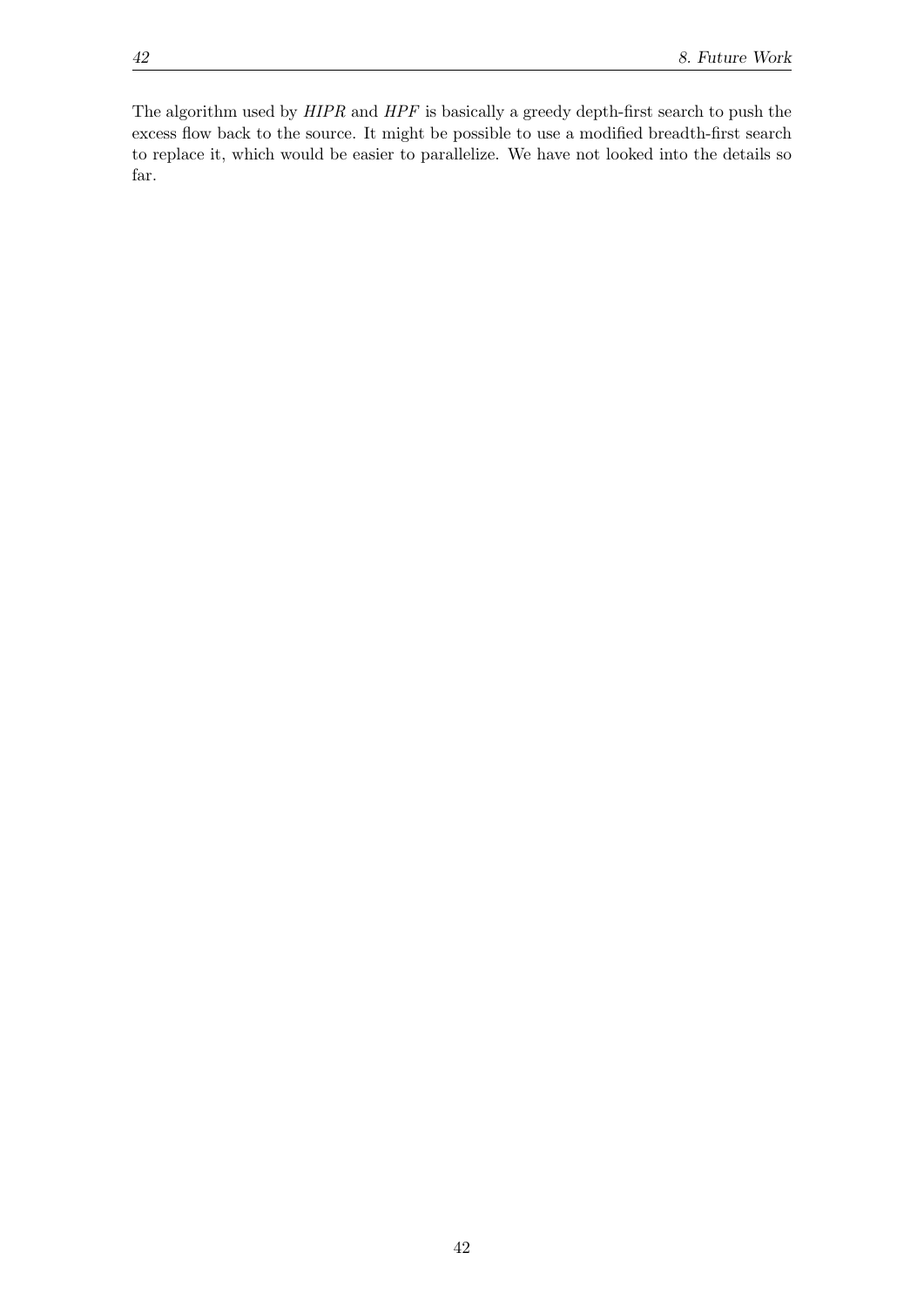# <span id="page-48-0"></span>9. Conclusion

In this work, we presented a comprehensive overview of current applications of and solutions to the maximum flow problem. We re-evaluated the performance of existing sequential algorithms on a test suite meant to represent real-world applications and were able to show that the often used HIPR program is not necessarily the best choice when working with these kinds of graphs. It has been shown in earlier work to outperform most other solvers on the graph families represented in the DIMACS maximum flow challenge, but this superiority does not extend to the range of instances we tested.

Where an implementation was available, we measured the performance of existing parallel solvers and dismissed most of them because they were barely able to outperform efficient sequential implementations.

Based on our observation that push–relabel with FIFO-based selection is a very simple and also efficient solution to the max-flow problem, we chose it as the basis of a first parallel implementation. Seeing as this prototype yielded very promising results, we added non-determinism to increase the work between synchronization points, in an attempt to amortize the relative overhead of synchronization barries and to allow for better overall parallelism. This was only partly successful, the difference in run time is not as significant as we had hoped.

Where applicable, we analyzed the effectiveness of different techniques like gap heuristics and excess scaling. Our experiments indicate that vanilla push–relabel without gap heuristics constitutes a very good compromise between simplicity and performance.

Our final implementation is able to achieve almost linear relative speedups on some graph families, and respectable relative speedups in other cases. Absolute speedups are good, in a lot of cases only two processors are needed to achieve the speed of the best sequential solver. On larger graphs we tend to get better speedups, which we consider to be promising because it shows our algorithms scale well with the size of the data. More often than not, the time to initialize the graph representation in memory, even when massively parallelized, represents a considerable fraction of the total runtime and puts an upper bound on the overall performance.

We believe to have shown that parallel maximum flow is not as hard a problem as was conjectured in previous work, if applied to modern, large, real-world graph families as opposed to small, artificial benchmark instances. We further believe that our implementations are of real practical value in many areas where large maximum flow or minimum cut problems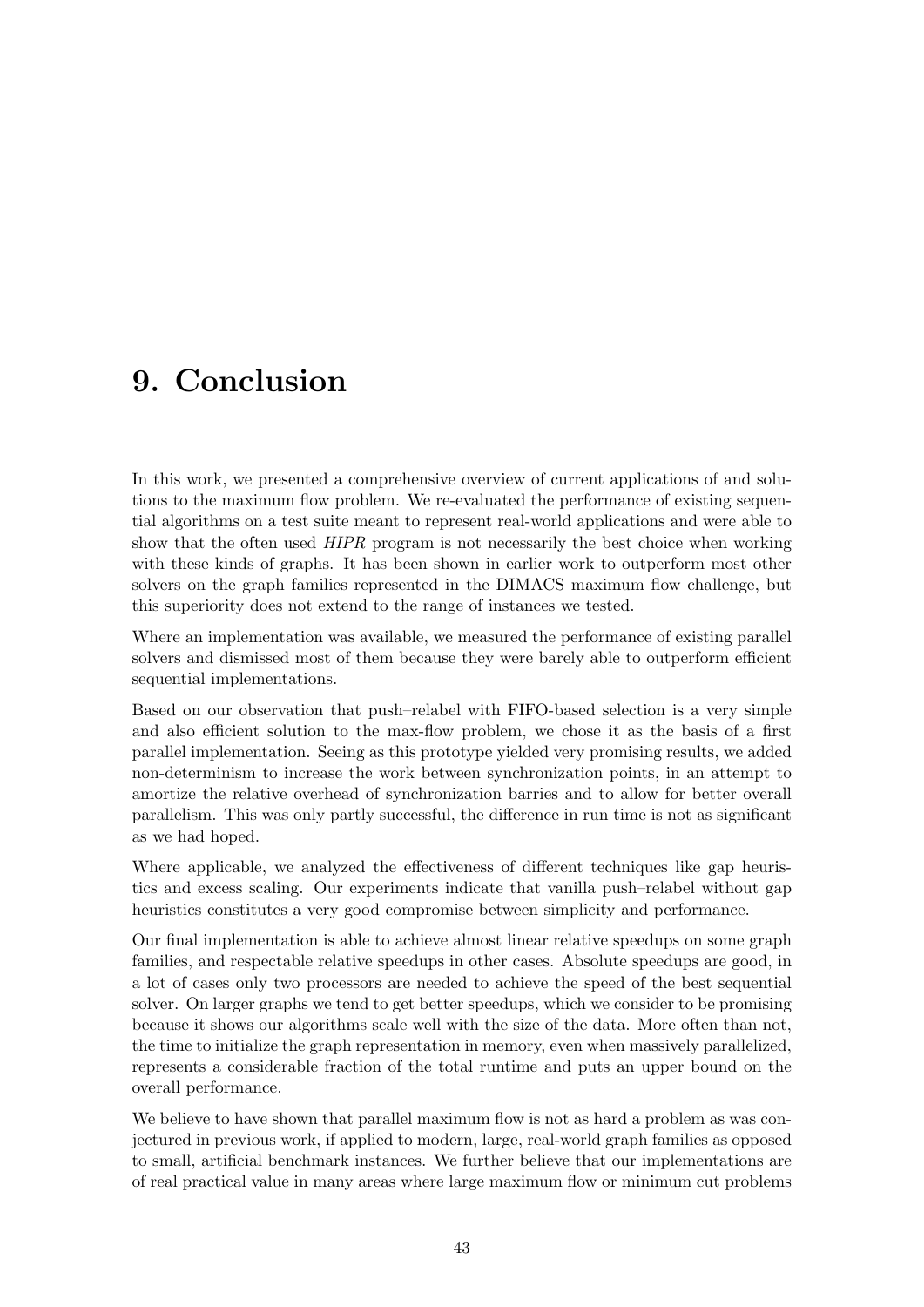arise as subproblems, for example in graph partitioning and social network analysis. The small-worldness property of a large web graph has turned out to be especially favourable for our parallel approach.

The deterministic algorithm variant presented in [subsection 5.2.5](#page-26-1) is a surprisingly simple, synchronized parallel algorithm performing well in practice and could be used as an example in academic teaching.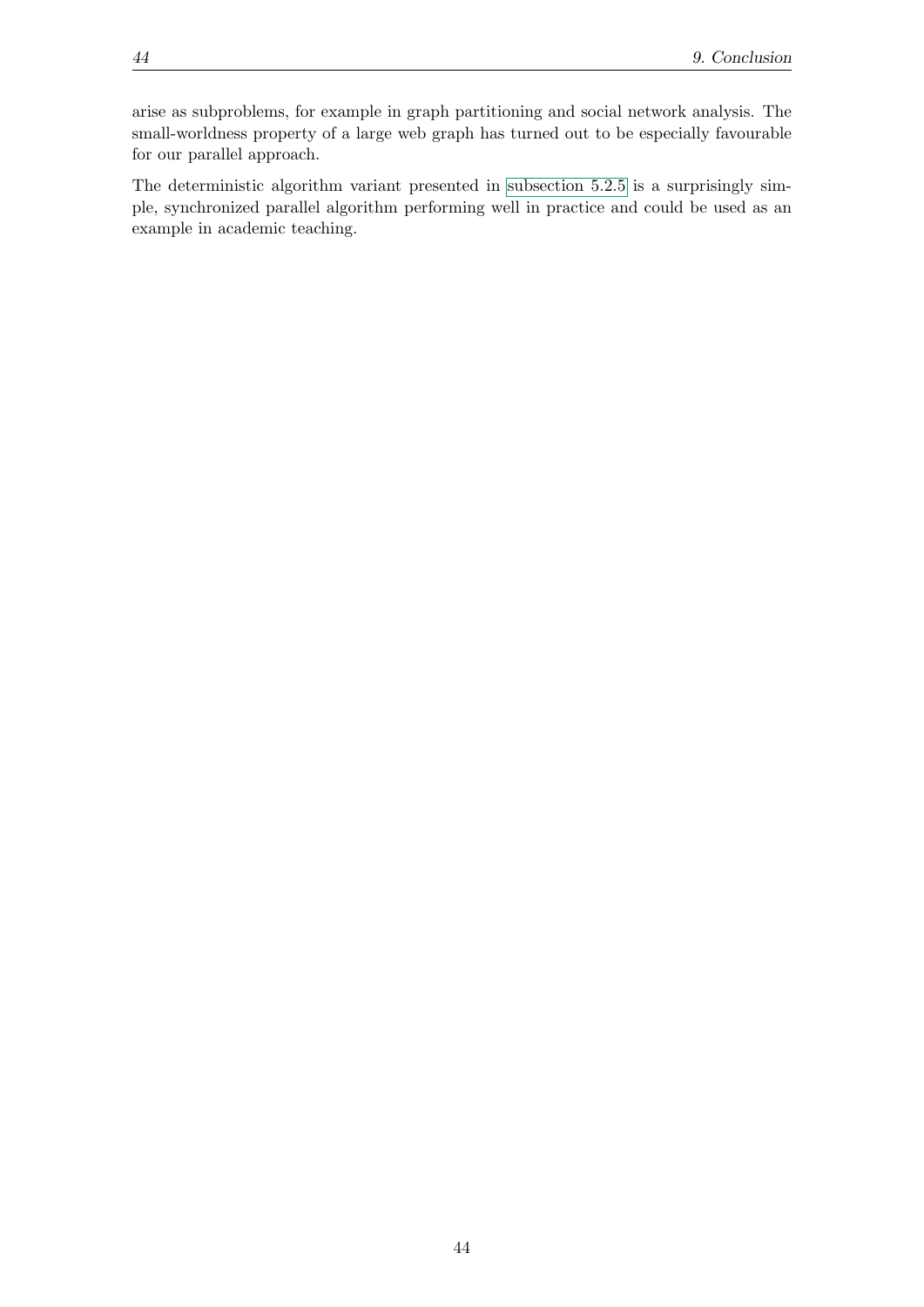# <span id="page-50-0"></span>Bibliography

- <span id="page-50-12"></span>[AO89] R. K. Ahuja and J. B. Orlin, "A Fast and Simple Algorithm for the Maximum Flow Problem," Operations Research, vol. 37, pp. 748–759, 1989.
- <span id="page-50-8"></span>[AS95] R. Anderson and J. Setubal, "A Parallel Implementation of the Push–Relabel Algorithm for the Maximum Flow Problem," Journal of Parallel and Distributed Computing, 1995.
- <span id="page-50-3"></span>[BK04] Y. Boykov and V. Kolmogorov, "An Experimental Comparison of Min-Cut/Max-Flow Algorithms for Energy Minimization in Vision," IEEE Transactions on Pattern Analysis and Machine Intelligence, vol. 26, no. 9, pp. 1124–37, Sep. 2004.
- <span id="page-50-11"></span>[BMSW13] D. A. Bader, H. Meyerhenke, P. Sanders, and D. Wagner, Eds., Graph Partitioning and Graph Clustering - 10th DIMACS Implementation Challenge Workshop, Georgia Institute of Technology, Atlanta, GA, USA, February 13- 14, 2012. Proceedings, ser. Contemporary Mathematics, vol. 588. American Mathematical Society, 2013.
- <span id="page-50-9"></span>[BS06] D. Bader and V. Sachdeva, "A Cache-aware Parallel Implementation of the Push–Relabel Network Flow Algorithm and Experimental Evaluation of the Gap Relabeling Heuristic," 2006.
- <span id="page-50-5"></span>[CG97] B. V. Cherkassky and A. V. Goldberg, "On Implementing Push–Relabel Method for the Maximum Flow Problem," Algorithmica, vol. 19, no. 4, pp. 390–410, Dec. 1997.
- <span id="page-50-6"></span>[CH09] B. G. Chandran and D. S. Hochbaum, "A Computational Study of the Pseudoflow and Push–Relabel Algorithms for the Maximum Flow Problem," Operations Research, vol. 57, no. 2, pp. 358–376, Mar. 2009.
- <span id="page-50-7"></span>[DB08] A. Delong and Y. Boykov, "A Scalable Graph-Cut Algorithm for N-D Grids," in IEEE Conference on Computer Vision and Pattern Recognition, 2008, June 2008, pp. 1–8.
- <span id="page-50-10"></span>[DG08] J. Dean and S. Ghemawat, "MapReduce: Simplified Data Processing on Large Clusters," Communications of the ACM, pp. 137–149, 2008.
- <span id="page-50-2"></span>[Din06] Y. Dinitz, "Theoretical computer science,"O. Goldreich, A. L. Rosenberg, and A. L. Selman, Eds. Berlin, Heidelberg: Springer-Verlag, 2006, ch. Dinitz' Algorithm: The Original Version and Even's Version, pp. 218–240.
- <span id="page-50-4"></span>[DM89] U. Derigs and W. Meier, "Implementing Goldberg's Max-Flow-Algorithm – A Computational Investigation," vol. 33, no. 6, pp. 383–403, 1989.
- <span id="page-50-1"></span>[FF62] L. Ford and D. Fulkerson, Flows in Networks, 1962.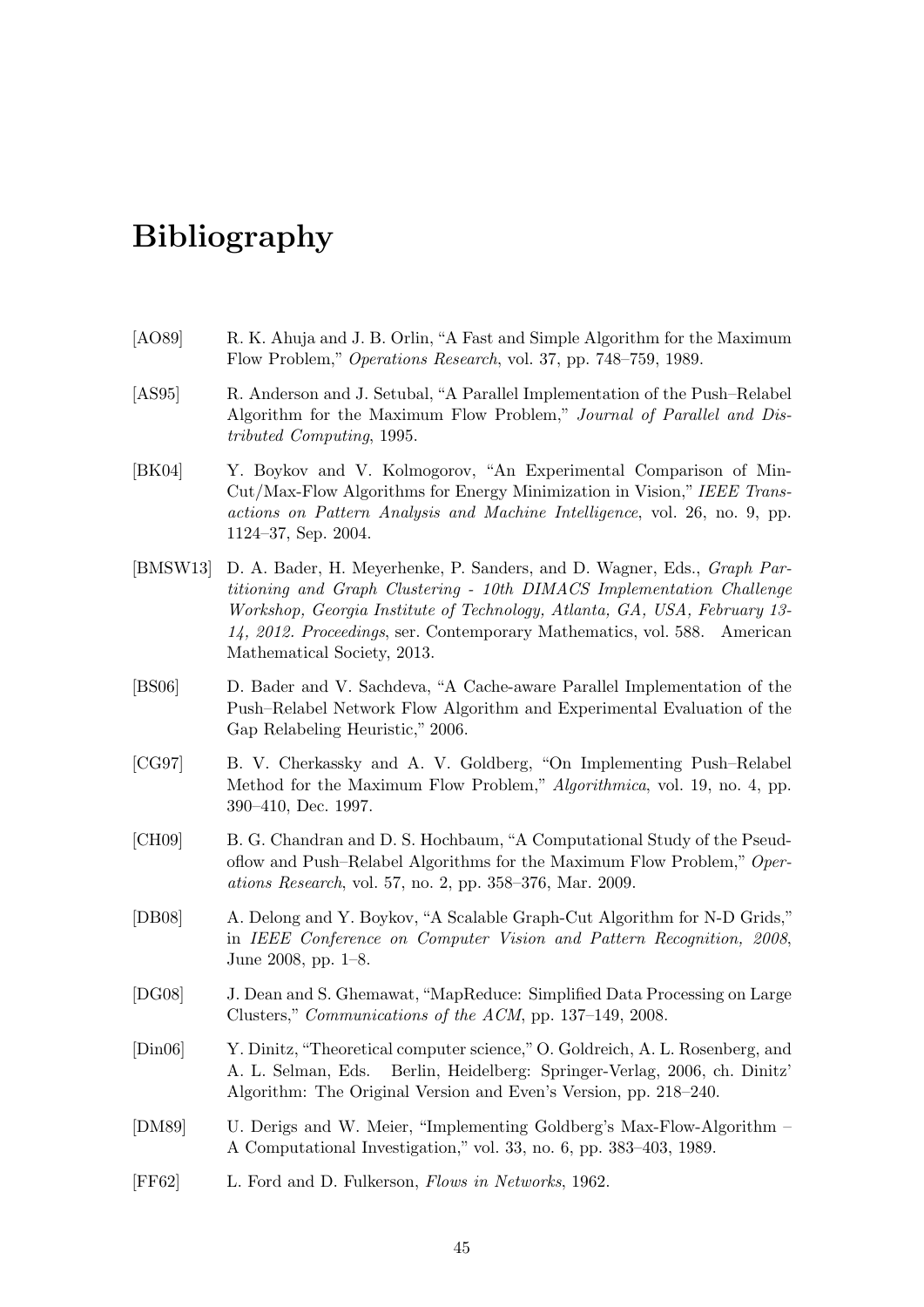<span id="page-51-13"></span><span id="page-51-12"></span><span id="page-51-10"></span><span id="page-51-9"></span><span id="page-51-4"></span><span id="page-51-3"></span><span id="page-51-1"></span><span id="page-51-0"></span>

| [FHM10]       | B. Fishbain, D. Hochbaum, and S. Mueller, "Competitive Analysis of<br>Minimum-Cut Maximum Flow Algorithms in Vision Problems," arXiv<br>preprint $arXiv:1007.4531$ , pp. 1-16, 2010.                                                                                        |  |  |  |  |  |  |  |
|---------------|-----------------------------------------------------------------------------------------------------------------------------------------------------------------------------------------------------------------------------------------------------------------------------|--|--|--|--|--|--|--|
| [FHM13]       | B. Fishbain, D. S. Hochbaum, and S. Mueller, "A Competitive Study of the<br>Pseudoflow Algorithm for the Minimum s-t Cut Problem in Vision Applica-<br>tions," Journal of Real-Time Image Processing, Apr. 2013.                                                            |  |  |  |  |  |  |  |
| [FLG00]       | G. W. Flake, S. Lawrence, and C. L. Giles, "Efficient Identification of Web<br>Communities," in Proceedings of the Sixth ACM SIGKDD International Con-<br>ference on Knowledge Discovery and Data Mining, ser. KDD '00. New York,<br>NY, USA: ACM, 2000, pp. 150–160.       |  |  |  |  |  |  |  |
| [GG87]        | D. Goldfarb and M. D. Grigoriadis, A Computational Comparison of the<br>Dinic and Network Simplex Methods for Maximum Flow, 1987.                                                                                                                                           |  |  |  |  |  |  |  |
| $[GHK+11]$    | A. V. Goldberg, S. Hed, H. Kaplan, R. E. Tarjan, and R. F. Werneck,<br>"Maximum Flows by Incremental Breadth-first Search," in <i>Proceedings of the</i><br>19th European Conference on Algorithms, ser. ESA'11. Berlin, Heidelberg:<br>Springer-Verlag, 2011, pp. 457–468. |  |  |  |  |  |  |  |
| [Gol09]       | A. Goldberg, "Two-level Push-Relabel Algorithm for the Maximum Flow<br>Problem," Algorithmic Aspects in Information and Management, 2009.                                                                                                                                   |  |  |  |  |  |  |  |
| [GSS82]       | L. Goldschlager, R. Shaw, and J. Staples, "The Maximum Flow Problem is<br>Log Space Complete for P," Theoretical Computer Science, vol. 21, 1982.                                                                                                                           |  |  |  |  |  |  |  |
| [GT88]        | A. Goldberg and R. Tarjan, "A New Approach to the Maximum-Flow Prob-<br>lem," <i>Journal of the ACM (JACM)</i> , vol. 35, no. 4, pp. 921–940, 1988.                                                                                                                         |  |  |  |  |  |  |  |
| [HH10]        | Z. He and B. Hong, "Dynamically Tuned Push-Relabel Algorithm for the<br>Maximum Flow Problem on CPU-GPU-Hybrid Platforms," 2010 IEEE In-<br>ternational Symposium on Parallel & Distributed Processing (IPDPS), pp.<br>$1-10$ , Apr. 2010.                                  |  |  |  |  |  |  |  |
| [HH11]        | B. Hong and Z. He, "An Asynchronous Multithreaded Algorithm for the Max-<br>imum Network Flow Problem with Nonblocking Global Relabeling Heuristic,"<br>IEEE Transactions on Parallel and Distributed Systems, vol. 22, no. 6, pp.<br>$1025-1033$ , June 2011.              |  |  |  |  |  |  |  |
| [Hoc08]       | D. S. Hochbaum, "The Pseudoflow Algorithm: A New Algorithm for the<br>Maximum-Flow Problem," Operations Research, vol. 56, no. 4, pp. 992-1009,<br>Aug. 2008.                                                                                                               |  |  |  |  |  |  |  |
| $[$ Hon $08]$ | B. Hong, "A Lock-Free Multi-Threaded Algorithm for the Maximum Flow<br>Problem," 2008 IEEE International Symposium on Parallel and Distributed<br><i>Processing</i> , pp. $1–8$ , Apr. 2008.                                                                                |  |  |  |  |  |  |  |
| [HW08]        | M. Haklay and P. Weber, "Openstreetmap: User-generated street maps,"<br><i>Pervasive Computing, IEEE, vol. 7, no. 4, pp. 12–18, Oct 2008.</i>                                                                                                                               |  |  |  |  |  |  |  |
| [HYW11]       | F. Halim, R. Yap, and Y. Wu, "A MapReduce-Based Maximum-Flow Al-<br>gorithm for Large Small-World Network Graphs," in 2011 31st International<br>Conference on Distributed Computing Systems (ICDCS), June 2011, pp. 192–<br>202.                                           |  |  |  |  |  |  |  |
| [JM93]        | D. S. Johnson and C. C. McGeoch, Eds., Network Flows and Matching: First<br>DIMACS Implementation Challenge. Boston, MA, USA: American Mathe-                                                                                                                               |  |  |  |  |  |  |  |

<span id="page-51-14"></span><span id="page-51-11"></span><span id="page-51-8"></span><span id="page-51-7"></span><span id="page-51-6"></span><span id="page-51-5"></span><span id="page-51-2"></span>matical Society, 1993.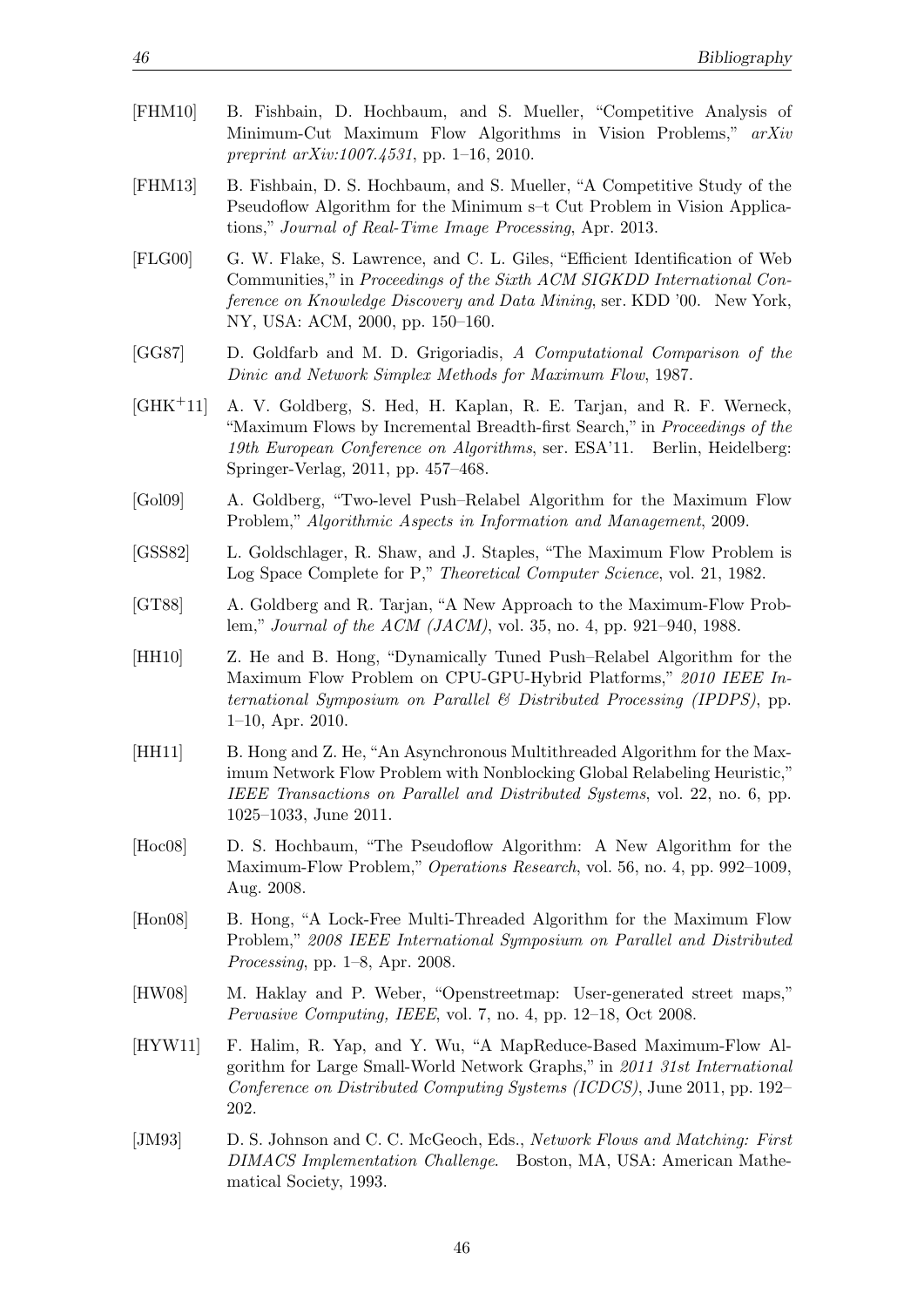- <span id="page-52-12"></span><span id="page-52-4"></span>[LS10a] C. E. Leiserson and T. B. Schardl, "A Work-efficient Parallel Breadth-first Search Algorithm (or How to Cope with the Nondeterminism of Reducers)," in Proceedings of the Twenty-second Annual ACM Symposium on Parallelism in Algorithms and Architectures, ser. SPAA '10. New York, NY, USA: ACM, 2010, pp. 303–314.
- <span id="page-52-1"></span>[LS10b] J. Liu and J. Sun, "Parallel Graph-Cuts by Adaptive Bottom-Up Merging," in 2010 IEEE Conference on Computer Vision and Pattern Recognition  $(CVPR)$ , June 2010, pp. 2181–2188.
- <span id="page-52-10"></span>[MVLB14] R. Meusel, S. Vigna, O. Lehmberg, and C. Bizer, "Graph Structure in the Web — Revisited: A Trick of the Heavy Tail," in Proceedings of the Companion Publication of the 23rd International Conference on World Wide Web Companion, ser. WWW Companion '14. Republic and Canton of Geneva, Switzerland: International World Wide Web Conferences Steering Committee, 2014, pp. 427–432.
- <span id="page-52-5"></span>[PMLP<sup>+</sup>11] K. Pingali, M. Méndez-Lojo, D. Prountzos, X. Sui, D. Nguyen, M. Kulkarni, M. Burtscher, M. A. Hassaan, R. Kaleem, T.-H. Lee, A. Lenharth, and R. Manevich, "The Tao of Parallelism in Algorithms," Proceedings of the 32nd ACM SIGPLAN Conference on Programming Language Design and Implementation - PLDI '11, p. 12, 2011.
- <span id="page-52-11"></span>[SBF+12] J. Shun, G. E. Blelloch, J. T. Fineman, P. B. Gibbons, A. Kyrola, H. V. Simhadri, and K. Tangwongsan, "Brief Announcement: The Problem Based Benchmark Suite," in Proceedings of the Twenty-fourth Annual ACM Symposium on Parallelism in Algorithms and Architectures, ser. SPAA '12. New York, NY, USA: ACM, 2012, pp. 68–70.
- <span id="page-52-3"></span>[SH13] A. Shekhovtsov and V. Hlaváč, "A Distributed Mincut/Maxflow Algorithm Combining Path Augmentation and Push–Relabel," International Journal of Computer Vision, p. 40, Sep. 2013.
- <span id="page-52-0"></span>[Sib97] J. Sibeyn, "The Parallel Maxflow Problem Is Easy for Almost All Graphs," vol. 3075, no. 3075, pp. 1–16, 1997.
- <span id="page-52-2"></span>[SK10] P. Strandmark and F. Kahl, "Parallel and Distributed Graph Cuts by Dual Decomposition," in 2010 IEEE Conference on Computer Vision and Pattern Recognition (CVPR), June 2010, pp. 2085–2092.
- <span id="page-52-6"></span>[SO13] S. Soner and C. Ozturan, "Experiences with Parallel Multi-threaded Network Maximum Flow Algorithm," pp. 1–10, 2013.
- <span id="page-52-7"></span>[SS11] P. Sanders and C. Schulz, "Engineering Multilevel Graph Partitioning Algorithms," Algorithms–ESA 2011, 2011.
- <span id="page-52-8"></span>[SS13] ——, "Think Locally, Act Globally: Highly Balanced Graph Partitioning," in Proceedings of the 12th International Symposium on Experimental Algorithms (SEA'13), ser. LNCS, vol. 7933. Springer, 2013, pp. 164–175.
- <span id="page-52-9"></span>[STKA07] H. Saito, M. Toyoda, M. Kitsuregawa, and K. Aihara, "A Large-Scale Study of Link Spam Detection by Graph Algorithms," Proceedings of the 3rd international workshop on Adversarial information retrieval on the web - AIRWeb '07, p. 45, 2007.